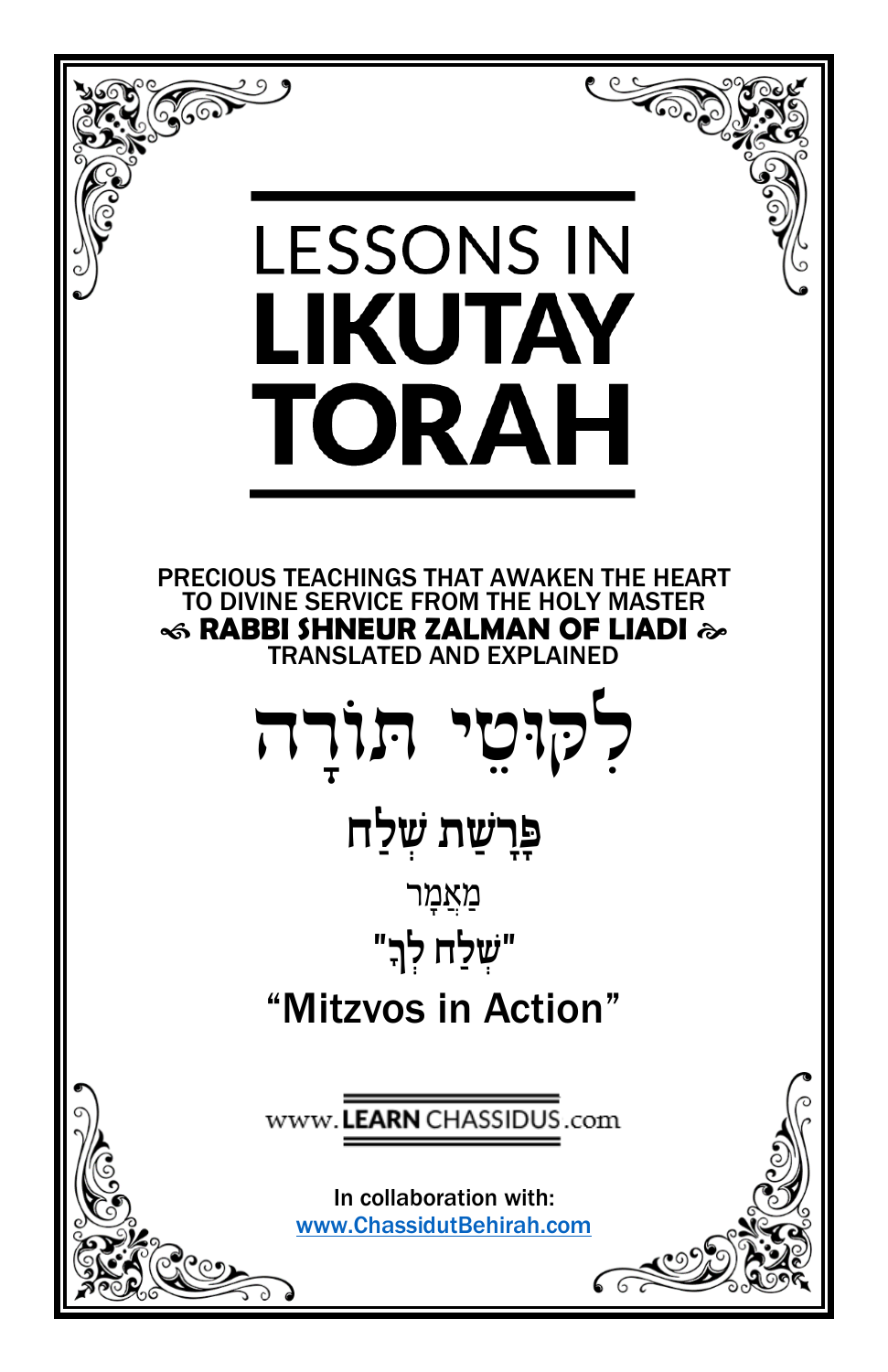ב"ה

# **Please Donate to Keep this Project Going!**

Please help this project continue so that Torah Or and Likutei Torah will be available to Jews around the world in the language they understand.

## **Please become a monthly donor of \$18.**

## **Please make yourself available to the Alter Rebbe, who wants his maamarim to be available to every Jew in the world.**

**Please take 5 minutes and sign up online at [www.Donorbox.org/LearnChassidus](http://www.donorbox.org/LearnChassidus) to become a monthly donor of \$18.** 

With these \$18 a month, you will have the tremendous merit of having translated the Torah Or and Likutei Torah, making it available to Jews all around the world, and will receive the tremendous merit and blessings that come with that!

For additional sponsorship opportunities, or questions on the project, email me at [lessonsinlikutaytorah@gmail.com](mailto:lessonsinlikutaytorah@gmail.com)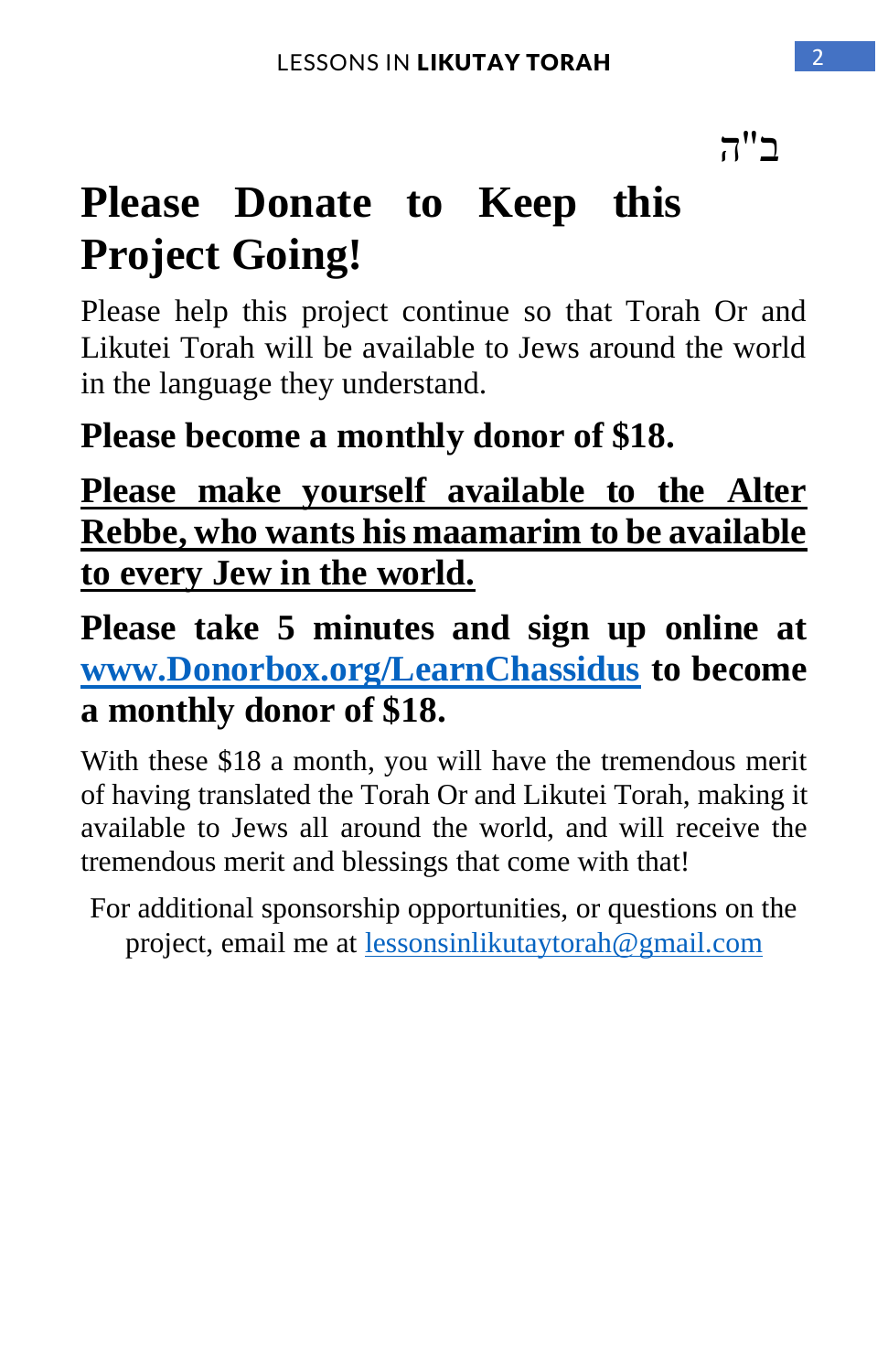

In Parshas Shelach, Hashem gives Moshe permission to send spies in order to investigate Eretz Yisroel (the Land of Israel) before the Jewish People enter. These "spies" were none other than the leaders of the tribes, who were great, spiritual men.

The purpose of their mission was to figure out the most strategic way to enter the land in order to conquer it, and to report to the Jewish people

<sup>1</sup> (נֵאֱמַר בְּשַׁבָּת פָּרָשַׁת שְׁלַח, כח סִיוַן, מִבָרְכִים הַחֹדֵשׁ תַּמּוּז תקס"ז בִּמָאהלִיב. הַנּוֹסַח לְפָנֵינוּ הוּא מֵהַנָּחַת הַמַהַרִי"ל הַמַּתְחִילַה "עִנְיַן הַמְרַגְּלִים". בֵּיאוּר - הַמַּאֲמַר לִקְמּוְ דִבּוּר הַמַּתְחִיל "וַיֹּאמְרוּ אֵל כָּל עֲדַת בְּנֵי יְשְׂרָאֵל".

נוֹסַח אַחר - הַנַּחַת אַדְמוּ"ר הַאַמְצָעִי - נִדְפָּס בְּמַאַמְרֵי אַדְמוּ"ר הַזָּקֶן תקס"ז עַמּוּד רכג ומַתְחִיל "וִיהס כַּלֹב". וְעָם הגהוֹת הַצְּמַח צַדֶק מַשֶּׁנַת תרכ"ב; תרכ"ה – אוֹר הַתּוֹרה שַׁלֹח (בַּמֵּדְבָּר כֶּרֶךְ ב) עַמּוּד תמג. קִיצוּר – שַׁם עַמּוּד תנה. הַגַּהֲה – שַׁם עַמּוּד תסו.

הַגָּהוֹת לַנִדְפָּס לִפָּנֵינוּ – שָׁם כֶּרֵךְ ב עַמּוּד תנט. תִּחִלַּת מֵהַמַּאַמַר שַׁלַפְנֵינוּ בִשִׁינּוּיִים, הגהוֹת ַוְקִיצוּרִים – אוֹר הַתּוֹרָה שִׁלַח (בַּמִּדְבָּר כֶּרֵךְ ה) הוֹסָפוֹת עַמּוּד 49. רִשְׁימָה "וַיַּהַס כָּלֵב" – שָׁם עַמוּד 52. דְּבּוּר הַמַּתְחִיל "טוֹבָה הָאָרֵץ מְאֹד" תקפ"ו – שָׁם עַמוּד 52 (פְּרַקִים א־ב).

מִיוּסָד עַל מַאֲמַר זֶה וּבִיאוּרוֹ - דִּבּוּר הַמַּתְחִיל "וַיַּהָס כַּלָב" - מַאַמְרֵי אַדמוּ"ר הָאֲמִצָעִי בַמַּדְבַר חֵלֵק ג עַמוּד תתקצא.

רְאֵה דִּבּוּר הַמַּתְחִיל "לְהֵבִין עָנַיַן הַמְרַגְּלִים" – מֵאַמְרֵי אַדמוּ"ר הַזַּקֵן עַל הַתּוֹרָה חֵלֵק ב עַמּוּד תרכ. דִּבּוּר הַמַּתְחִיל "אָם חַפֵּץ" תשמ"ה).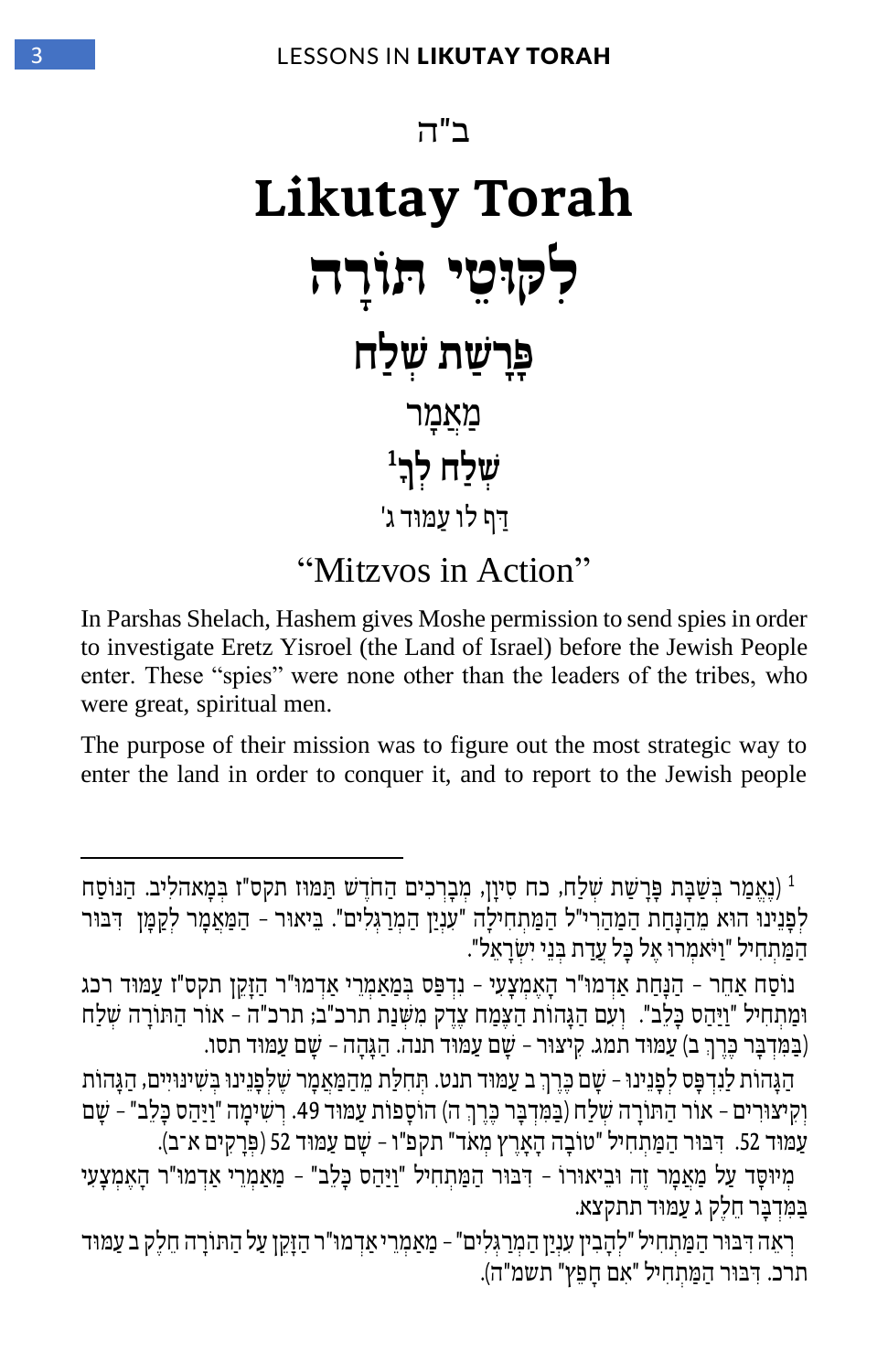about the greatness of Eretz Yisroel so that they will be more excited to enter.

What actually happened was that they saw that the people living in the land were very strong, and instead came back with a report that they felt that the Land could not be conquered, and that the Jewish People should remain in the desert.

On a simple level it is very difficult to understand how they would come to fail their mission so utterly, considering their own spiritual greatness.

Chassidus explains that it is precisely because of their spiritual level that they wished to remain in the desert - occupied with spiritual pursuits – rather than entering the physical land with its physical distractions:

 $(N)$  Chapter 1

שִׁלַח לַךְ אֲנַשִים [וְיָתְרוּ אֶת אֶרֶץ כְּנַעַן" אָשׁר אָנִי נֹתֵן לִבְנֵי יִשְׂרָאֵל אִישָׁ אַחָד אִיש אֶחֶד לְמַטֶּה אֲבֹתִיו תְּשָׁלַחוּ כֹּל נַשִׂיא בָהֶם] כו'" (רֵישׁ פַּרַשַׁתֲנוּ יג, ב):

"**Send for yourself spies** [to investigate the land of Kenaan that I (Hashem) give to the Children of Yisroel. Each tribe shall send one person, which will be the leader of his tribe]." (Bamidbar 13:2)

The Alter Rebbe will start off by asking three questions on the idea of the spies and Eretz Yisroel:

| עניַן הַמְרַגְלִים, שֵׁהָיוּ "נִשִׂיאֵי הָעֲדָה",<br>"אַנשי שם כוּ'" <sup>2</sup> – וּמַה טַעַם שֵׁלֹא רַצוּ<br>ליכַּנֵס לְאֵרֶץ יִשְׂרָאֵל?       | 1 - We need to understand the<br>deeper meaning of these "spies,"<br>who were "the leaders of the<br>congregation," and "men of<br>renown." What is the reason<br>that they did not want to enter<br><b>Eretz Yisroel?</b> |
|----------------------------------------------------------------------------------------------------------------------------------------------------|----------------------------------------------------------------------------------------------------------------------------------------------------------------------------------------------------------------------------|
| וְגַם לִהַבְין מָהוּת מַדְרֵגַת אֵרֵץ<br>יִשְׂרָאֵל, הִנֵּה כִּתִיב <sup>3</sup> : "הָאָרֶץ אֲשֶׁר<br>נְתַתִּי לְהֶם אֶרֶץ זָבַת חָלָב וּדִבָשׁ" - | 2 - We also need to understand:<br>What is the level of "Eretz<br>Yisroel," as described in the<br>verse (see Yechezkal 20:15) "The                                                                                        |

קֹרַח טז, ב: "נִשְׂיאֵי עֵדָה קִרְאֵי מוֹעֵד אַנְשֵׁי שֵׁם").

<sup>ْ</sup>ג (עַל פִּי חָקַת כ, יב: "הָאָרֵץ אֲשֶׁר נָתַתִּי לָהֶם". יְחֶזְקָאל כ, טו: "הָאָרֵץ אֲשֶׁר נָתַתִּי זָבָת חָלָב וּדִבשׁ").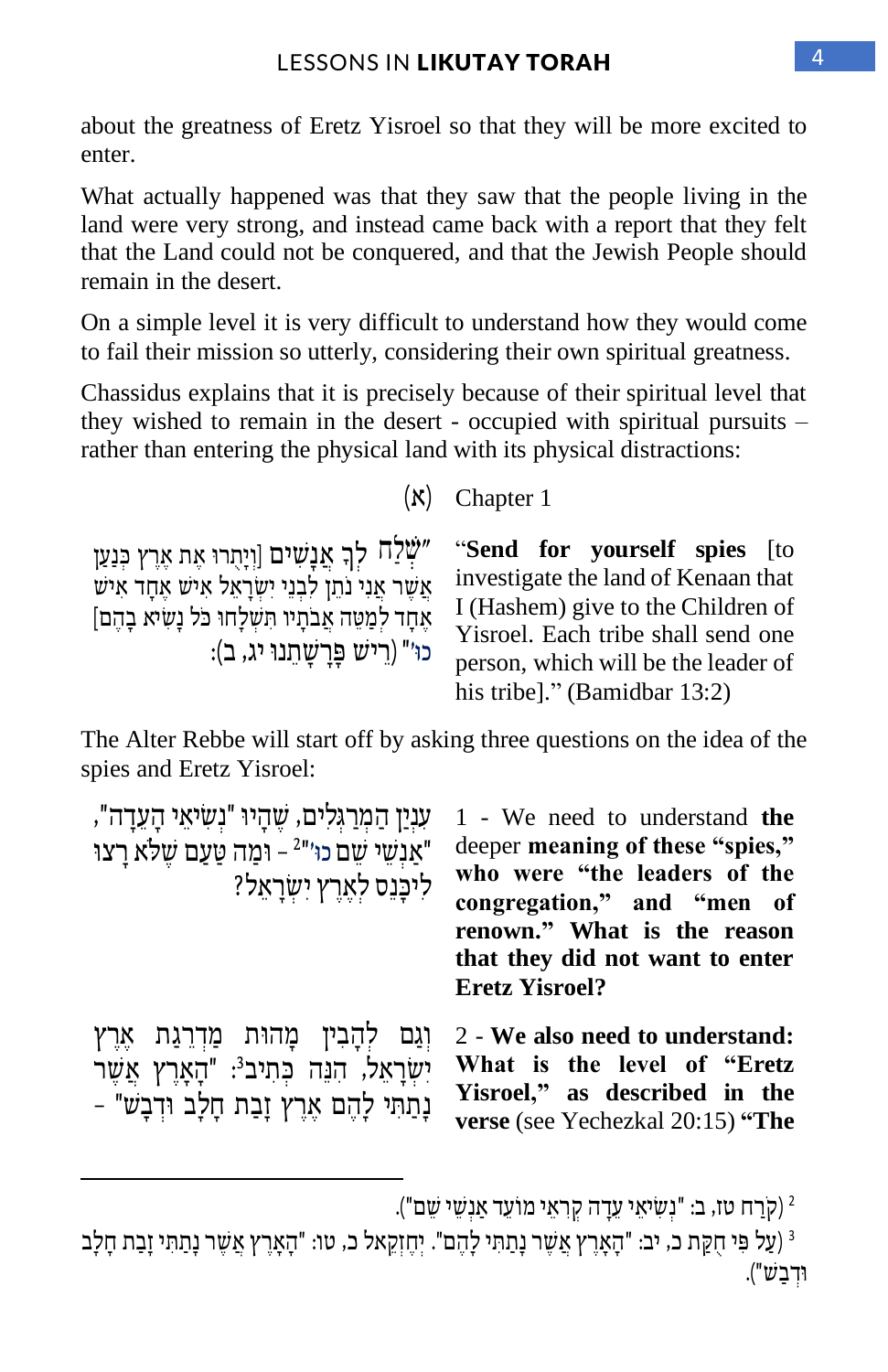| וּמַה שֵׁבַח הוּא זֵה?                                                                                                                                                                  | <b>Land that I</b> (Hashem) have given<br>to them, is a Land flowing with<br>milk and honey." What is the<br>meaning of this praise of flowing<br>with milk and honey?                                                                                                            |
|-----------------------------------------------------------------------------------------------------------------------------------------------------------------------------------------|-----------------------------------------------------------------------------------------------------------------------------------------------------------------------------------------------------------------------------------------------------------------------------------|
| אַךְ צָרִיךְ לְהָבִין, דְּהִנֵּה כָּל הַמִּצְוֹת<br>מַעֲשִׂיוֹת, רוּבָם כִּכוּלָם תִּלוּיִם דַּוְקָא<br>בְאֶרֶץ יִשְׂרָאֵל <sup>4</sup> , וּבִפְרָט עִנְיִינֵי וְרָעִים<br>וִקַדַשִׁים? | $3 -$ <b>However</b> , to understand this,<br>we need to understand another<br>point: From all of the action<br>based mitzvos, why are the vast<br>majority dependent specifically<br>Eretz Yisroel, especially<br>on<br>those relating to agriculture and<br>the Bais Hamikdash? |
| (וּבַמִּדְבַר הַיוּ הַקַּרְבַּנוֹת לִפִי שַׁעַה).                                                                                                                                       | (Even though in the desert the<br>Jewish people also brought<br>Korbanos, nevertheless, this was<br>only temporary. However, to<br>bring Korbanos as a permanent<br>practice requires the Beis<br>Hamikdash in the Land of Isreal).                                               |

To answer those three questions, the Alter Rebbe will ask another general question. Based on the answer to that general question, he will come back to explain the first set of questions:

| הִנֶּה כִּתְיב (רְאֵה ח, ג): "כִּי לֹא עַל<br>הַלַחֵם לִבְדוֹ יְחִיֵה הָאָדָם, כִּי עַל כָּל<br>מוצא פי ה' וגו'".                              | <b>Now, it is written</b> (Devarim 8:3):<br>"For not on bread alone does a<br>man live, rather, he lives on<br>whatever comes forth from the<br><b>Mouth of Hashem."</b> |
|------------------------------------------------------------------------------------------------------------------------------------------------|--------------------------------------------------------------------------------------------------------------------------------------------------------------------------|
| וְצָרִיךְ לְהָבִין הַיִּתְרוֹן שֵׁבְלֵחֵם, וַהֲלֹא<br>הָאָדָם גַם כֵּן בְּ"מַאֲמָר" נִבְרָא, כְּמוֹ<br>שַׁכַּתוּב (בִרְאשִית א, כו): "נַעֲשֶׂה | We need to understand: What is<br>the advantage of the "Words"<br>from Hashem" that are invested in<br>bread? Is the person himself not                                  |

<sup>4</sup> )רְּ אֵ ה לְּ קַ מ ָ ן ב ַ ב ֵ יאו ר. ו לְּ קַ מ ָ ן ב ְּ ד ִ ב ו ר הַ מ ַ תְּ חִ יל "וְּ הָ יָה לָכֶ ם לְּ צִ יצִ ית " הָ רִ אש וֹ ן מג, ד: " הַ מ ִ צְּ וֹת ַמְעֵשִׂיוֹת שֶׁנוֹהֲגִין בְּחוּץ לָאָרֶץ אֵינָם אֶלָא בְעֵרֶךְ חֱלֶק חֲמִישִׁית מֵרְמַ"ח מִצְוֹת. וְ'אַרבַע הַיָּדוֹת' ָאֵינוֹ נוֹהֶג כִּי אִם בְּאֶרֶץ יִשְׂרָאֵל דַּוְקָא, וְרוּבֶן בִּזְמַן שֵׁבֵּית הַמִּקְדָּשׁ קַיִּים, כְּמוֹ קַרְבָּנוֹת וְּ דוֹמֵ יהֶ ן "(.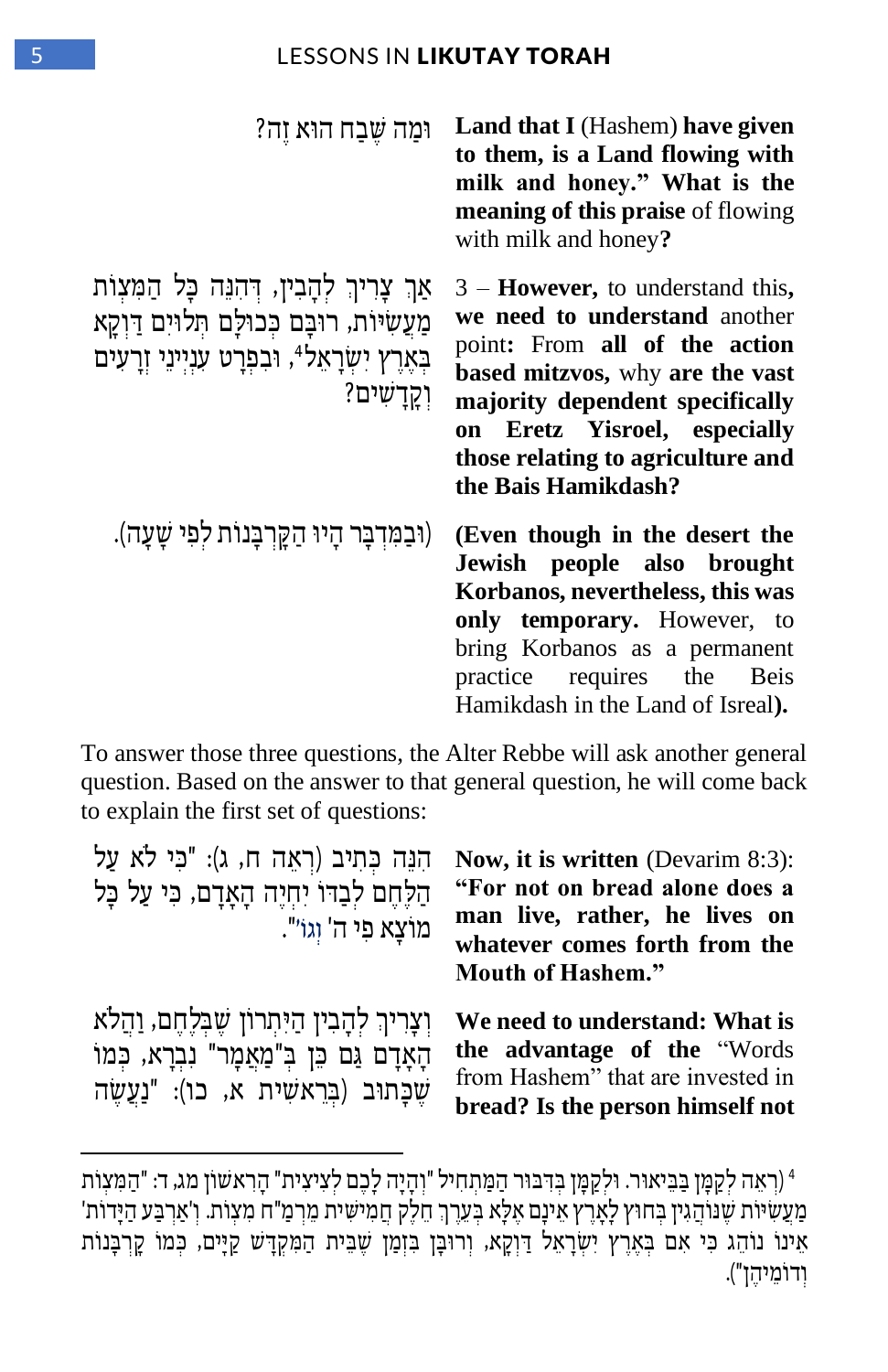| אָדָם כוּ'", וְלָמָה צָרִיךְ הָאָדָם לְקַבֵּל<br>חיותו מהלחם דוקא?                                                                 | also created through the<br>"speech" of Hashem, as it is<br>written (Bereishis $1:26$ ),<br>"(Hashem told the angels:) Let us<br>make man." If so, why does a<br>person need to receive his life<br>specifically from the "words"<br>from Hashem" that are invested in<br>the <b>bread</b> ? |
|------------------------------------------------------------------------------------------------------------------------------------|----------------------------------------------------------------------------------------------------------------------------------------------------------------------------------------------------------------------------------------------------------------------------------------------|
| "אַךְ הַעָנְיַן הוּא, כִּי "מוֹצַא פִי ה<br>שֶׁבְּדַצַ"ח, הוּא עִנַיַן הָ"רְפַּ"ח נִיצוֹצִין<br>שַׁנַפְלוּ בִשְׁבִירַת הַכֵּלִים". | <b>The idea is as follows: The</b><br>"Words from Hashem's Mouth"<br>that are invested in the created<br>beings contain the "288 Sparks"<br>Tohu that fell in the<br>of<br>'Shattering of the Keilim<br>[Vessels].'''                                                                        |

The World of Tohu is a spiritual level of Divine Light. On this level, there are Ten Sefiros - ten ways that Hashem expresses Himself. These Sefiros are each expressed in an unlimited capacity. The term "Keilim" refers to the specific function and definition of each Sefira, like the nature of Kindness, which is to be kind and giving.

Now, for example, when Chesed-Kindness was expressed without limits, this left no room for Gevura-Restriction. When Gevura was also expressed without limit, this left no room for Chesed.

Because each Sefira was expressed infinitely, when it came to produce something tangible and concrete, the Ten Sefiros could not work together. Therefore, the results came out 'shattered,' as the result of the multiple forces operating in completely different modes.

The chaotic nature of things in our physical world is a reflection of the "Shattering of the Keilim" of the Sefiros of Tohu.

However, even though things in this world are chaotic and "shattered," they possess an element of infinity due to the Infinite Light of Hashem that was originally revealed in the Sefiros of Tohu.

The element of Divine Infinity present in creations is referred to as the "288 Sparks" that fell into our world from Tohu.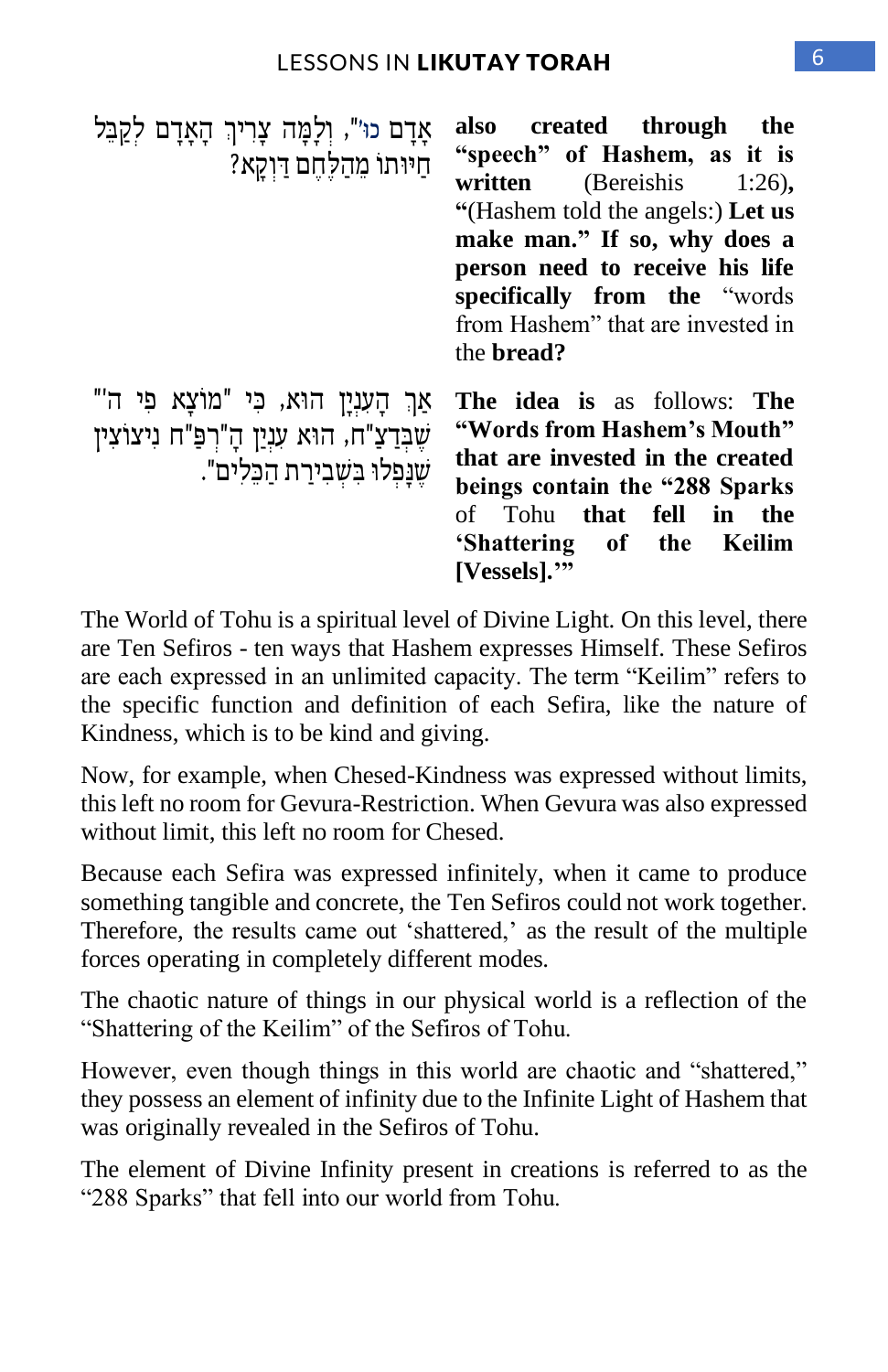#### **, נְהָאֲדָם הוֹא מֵהַ**"תִּיקּוּן", However, a person is from the **level of "Tikun."**

The word "Tikun" means to fix or establish. The World of Atzilus is where the "chaotic" aspect of Tohu was corrected. This comes from the following idea: In Atzilus (Tikun) the Light of Hashem became integrated into the Sefiros in such a limited manner so that all the Sefiros were able to work together.

For example, Chesed is expressed in a limited manner, to give room for Gevura. By Chesed and Gevura giving room for each other, they are able to actually work together.

This advantage of the Sefiros merging together is expressed in the order and continuity of whatever is produced from Tikun. However, it lacks that unlimited aspect that Tohu possesses. This is why the goal is to bring the unlimited aspect of Tohu and incorporate it into the orderly system of Tikun.

A Jewish person's Divine soul is from the World of Tikun (Atzilus). A Jew possesses the capability to bring order and continuity into the chaos of our world. By doing so, he receives from the unlimited spiritual source of the physical things he "corrects."

וִלָכֵן צָרִיךְ הַאַדַם לִקַבֵּל חַיּוּתוֹ מִדַצ"ח דַוקַא, לפי ששׁרש הַרפּ"ח ניצוֹצין הוֹא מֹאֹד נַעַלה, כּמִבוֹאִר ַ במקוֹם אחר.

וּכְמוֹ כֵן עִנְיַן יִרִידַת הַגְּשַׁמַה לַעוֹלִם־ הַ ז ֶה הַ ש ָ פֵ ל ד ַ וְּ קָ א, הו א כ ְּ דֵ י " לְּ אַ כ ַ פְּ יָיא לִסְטְרָא־אָחֳרָא"<sup>5</sup>, בִּכְדֵי שֵׁעַל יִדֵי זֵה "אִסְתַלַק יִקֲרָא דִּקוּדְשָׁא בְּרִיךְ־הוּא",

**This is why a person needs to receive his life specifically from the physical creations, since the source of these "288 Sparks** of Tohu**"** found in physicality **is extremely lofty,** higher than the spiritual World of Atzilus, which is the direct source of the Divine soul.

**Similarly, the descent of the Divine soul into this world is in order to "subdue the Sitra Achra** (the side opposed to holiness)**," so that, through this service, "the Glory of the Holy One, Blessed be He, should**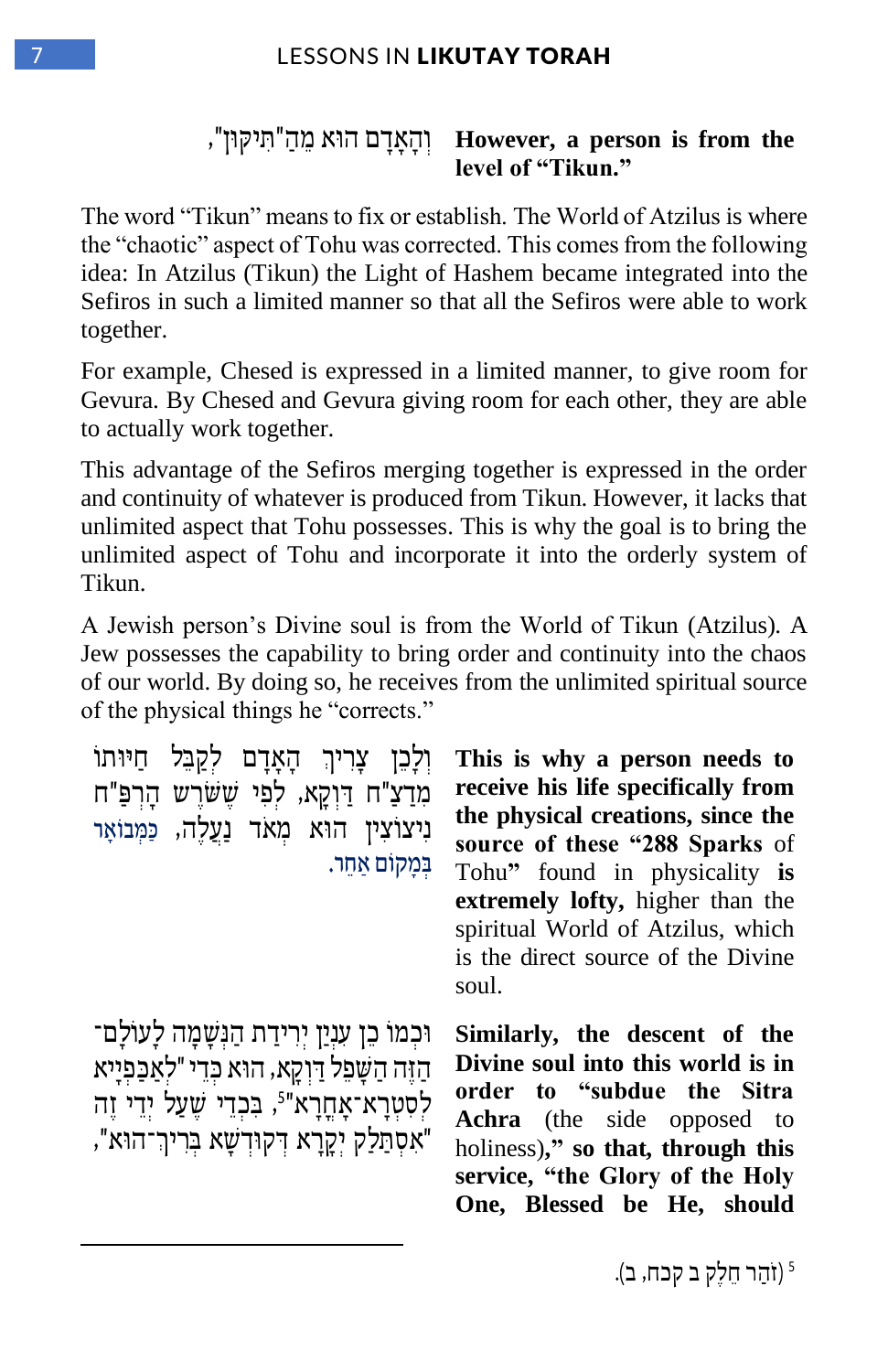| כִּיְתִרוֹן אוֹר הַבַּא מִן הַחֹשֵׁךְ <sup>6</sup> דַּוְקַא.                                                                                                                                               | ascend and be revealed," with the<br>advantage of Light that comes<br>specifically from transformed<br>darkness.                                                                                                                                                                                                 |
|------------------------------------------------------------------------------------------------------------------------------------------------------------------------------------------------------------|------------------------------------------------------------------------------------------------------------------------------------------------------------------------------------------------------------------------------------------------------------------------------------------------------------------|
| וּכְמוֹ עַל דֶּרֶךְ מָשָׁל מִגַּרְעִין הַנִּזְרָע<br>בָאָרֵץ, שֵעַל יִדֵי הָרְקָבוֹן שֵׁנִּרְקָב<br>וְנִפְסָד בָּאָרֵץ, הוּא צוֹמֵחַ אַחַר כָּךְ<br>בְתוֹסֵפָת רַב וּ"כִיתְרוֹן הָאוֹר [מִן<br>החשר] כו'". | By way of example, this is like a<br>seed that is planted in the<br>ground. Through the process of<br>the seed rotting and losing its<br>original form in the ground, it<br>then grows exponentially<br>greater, like "the advantage of<br><b>light</b> [that is produced from<br>darkness]." (See Koheles 2:13) |

יִרְאִיתִי אֲנִי שֶׁיֵּשׁ יִתְרוֹן לַחֲכְמָה מְן" .The entire verse from Koheles says that הַסְּכָלוּת כִּיתְרוֹן הַאוֹר מִן הַחֹשֵׁךְ $-1$  have seen that there is an advantage to wisdom over foolishness like that of light from darkness." The simple meaning is that wisdom dispels foolishness like light dispels darkness.

However, the deeper meaning is that there is an advantage in light when it shines in a dark place. For example, prior to Pesach, when we check for chametz, we must do so using a candle in a dark room. Similarly, there is an advantage in wisdom when it comes from transformed foolishness. For example, when someone committed a sin, which is something foolish, and then repents, which is a wise choice, he attains a deeper level of connection to Hashem through the intensity of his teshuva-repentance.

This concept applies to the seed in the ground and to the soul descending to the world as well. Through the seed coming to a place of "darkness," where it rots in the ground and loses its previous form, it attains a greater "light" of growth into a much greater plant.

When the soul descends into the spiritual darkness of this world, and overcomes the struggles here, it attains a much greater connection to Hashem.

```
וּבִיאוּר הַעָנְיַן, דְּהִנֶּה אֵלְיַּהוּ אַמַר
                              בַ"תִּיקוּנִים"׳:
```
**The explanation of this concept: Eliyahu** HaNavi **said in the Tikunei Zohar** (17a):

6 ַה ֹח ֶש "(. ְּך )קֹהֶ לֶת ב, יג : " כ ִ יתְּ רוֹן הָ אוֹר מִ ן

7 ) ִת ק וֵני זֹ ַהר ב ַ הַ קְּ ד ָ מָ ה " פ ָ תַ ח ֵא ִל ָיה ו" יז, א (.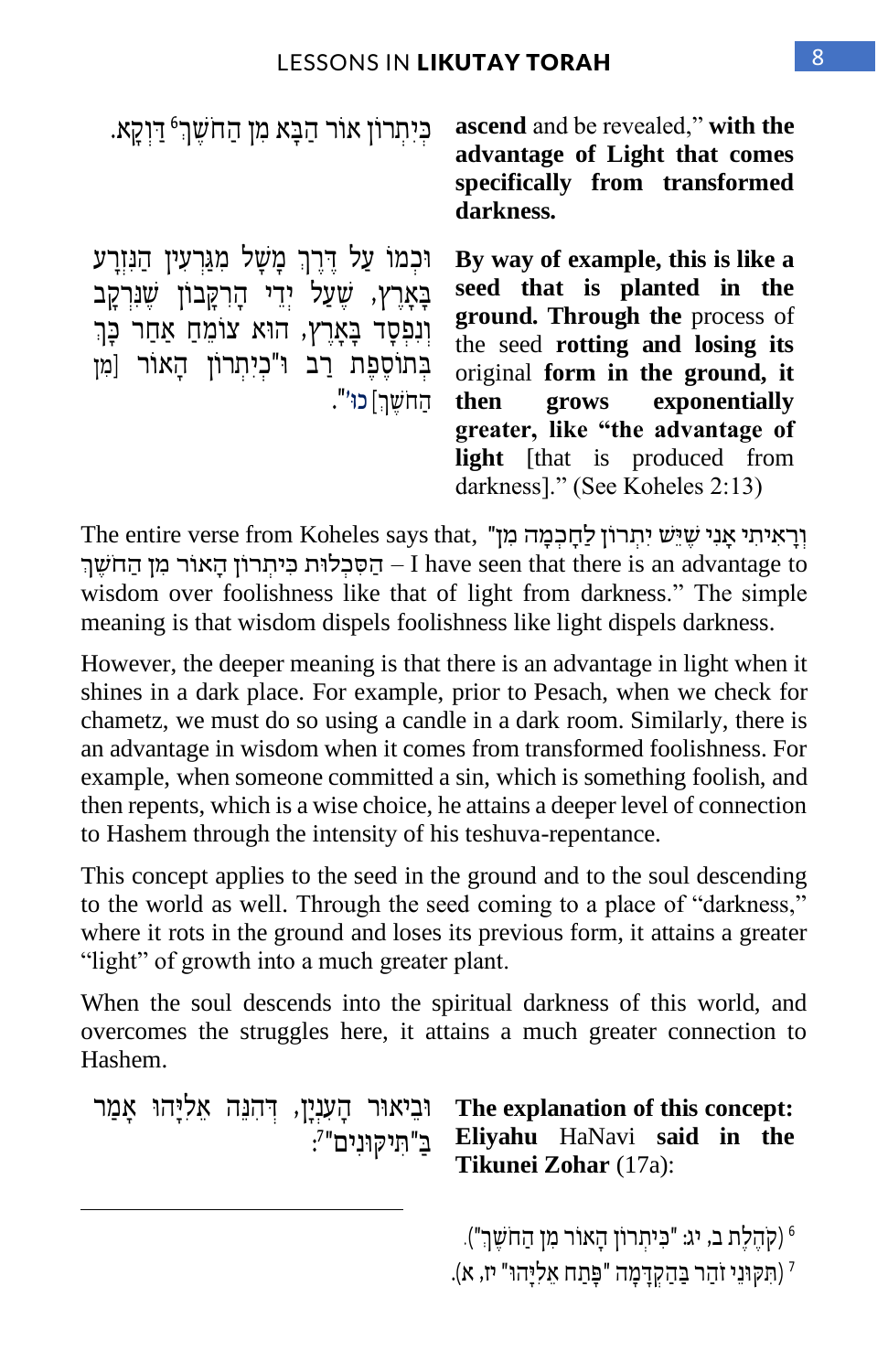אַנִּת הוֹא דְּאַפִּיקַת עֲשַׂר תִקּוּנִין, וְקָרִינָן לְהוֹן עֲשַׂר סִפְירָן, לְאַנְהָגָא בְהוֹן עַלְמִין סְתִימִין דְּלָא אִתְגַּלְיָין כו<sup>81</sup>:

**"You** (Hashem) **produced Ten 'Tikunim-**Garments**' and called them Ten Sefiros, and through them You guide the hidden worlds that are not revealed,** [and the revealed worlds]."

| "עָלְמִין" הוא מִלְשׁוֹן הֻעָלֵם The word יעָלְמוּך worlds' comes |               |  |                         |
|-------------------------------------------------------------------|---------------|--|-------------------------|
|                                                                   |               |  | -הֵעָלֶם' from the root |
|                                                                   | concealment.' |  |                         |

The nature of the created worlds is to conceal Hashem's Light and Oneness, giving the impression that they are separate from Hashem, when in truth they are not.

| וִנְקְרָא בַּזוֹהַר "הֵיכָלוֹת": הֵיכַל<br>הַחֶסֶד, הֵיכַל הַגְּבוּרָה, הֵיכַל הַזְּכוּת<br>כו'.                                                           | These 'worlds of concealment'<br>are also referred to in the Zohar<br>as 'הֵיכַלוֹת Heichalos,' such as<br>'The Heichal of Kindness, the<br><b>Heichal of Severity, the Heichal</b><br>of Merit,' etc.,' |
|------------------------------------------------------------------------------------------------------------------------------------------------------------|----------------------------------------------------------------------------------------------------------------------------------------------------------------------------------------------------------|
| וּבְתוֹכָם נְשָׁמוֹת שֶׁ"נֶהֱנִין מִזִּיו<br>ּהַשָּׁכִינַה" <sup>,</sup>                                                                                   | and in these 'Heichalos' dwell<br>souls that "appreciate the<br>revelation of the Shechina<br>[Divine Presence];"                                                                                        |
| וּמַלְאָכִים שֶׁעוֹמְדִים בְּאַהֲבָה וְיִרְאָה<br>וַפַּחַד כוֹ׳:                                                                                           | <b>And</b> in those 'Heichalos' are also<br>angels who 'stand' in love, fear,<br>and awe of Hashem.                                                                                                      |
| כִּמוֹ "מַחֲנֵה מִיכָאֵל" – בִּחִינַת אַהֲבָה,<br>ו"מַחֲנֶה גַּבְרִיאֵל" - בְּחִינַת יִרְאָה<br>וַפַּחַד, כִּמַאֲמַר רַזַ"ל <sup>11</sup> : "נִהַר דִינוּר | For example, the 'Camp of<br>Angels associated with Michoel,'<br>whose service of Hashem is<br>primarily with the aspect of love,                                                                        |

ת הוֹא שָׁהוֹצֵאתָ עֲשָׂרָה תִיקוּנִים, וְקוֹרְאִים לָהֶם עֵשֶׂר סְפִירוֹת, לְהֻנְהִיג בָּהֶם [8] (תַּרְגּוּס: אַתָּה הוֹא שָׁהוֹצֵאתָ עֲשָׂר עוֹלַמוֹת סְתוּמִים שֵׁאֵינַם מִתְגַּלִים).

- 10 )רְּ אֵ ה ב ְּ רָ כוֹ ת יז, א(.
- תַגִיגָה יג, סוֹף עַמוּד ב).

<sup>&</sup>lt;sup>9</sup> (תִקוּנֵי זֹהַר תִּקוּן מב פב, א).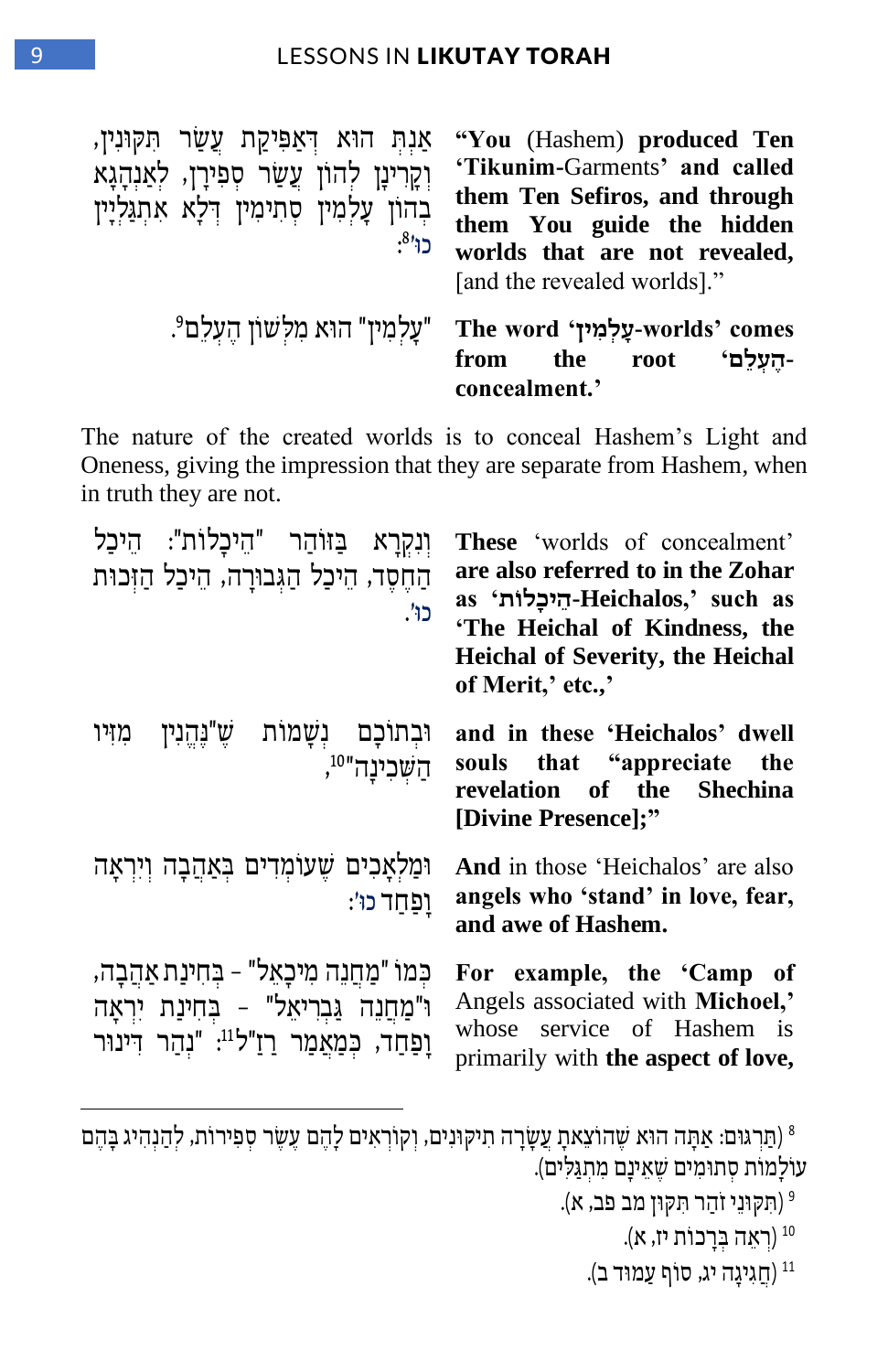| יוֹצֵא מְזֵיעֲתַן שֶׁל חַיּוֹת כוּ׳".                                                                                                                                 | and the 'Camp of Angels<br>associated with Gavriel,' whose<br>primary service of Hashem is with<br>the aspects of fear and awe, as<br>our Sages say (Chagiga 13b), "A<br>river of spiritual fire is produced<br>from the 'spiritual sweat' of the<br>Chayos Angels." This sweat<br>results from their great fear of<br>Hashem. |
|-----------------------------------------------------------------------------------------------------------------------------------------------------------------------|--------------------------------------------------------------------------------------------------------------------------------------------------------------------------------------------------------------------------------------------------------------------------------------------------------------------------------|
| וְאוֹמְרִים שִׁירָה כָּל אֵחָד וְאֵחָד לִפִּי<br>הַשַּׂגַתוֹ.                                                                                                         | And each angel sings songs of<br>praise to Hashem according to his<br>understanding of Hashem's<br>greatness.                                                                                                                                                                                                                  |
| וְהַ"הֵיכָל" הוּא בִּחִינַת כּוֹלֵל - שֵׁכּוֹלֵל<br>כַּל הַפְּרַטִיּוּת שֵׁבְּתוֹכוֹ.                                                                                 | Each 'Heichal' is a general<br>spiritual level that<br>contains<br>many specific aspects.                                                                                                                                                                                                                                      |
| כִּמוֹ "הֵיכַל הַחֶסֶד" - כִּלְלוּתוֹ הוּא<br>חֵסֶד, וְהַפְּרָטִיּוּת שֵׁבְּתוֹכוֹ הוֹא<br>ֿחָכְמָה־שֶׁבְּחֶסֶד, חֶסֶד־שֶׁבְּחֶסֶד כוּ׳<br>וִכַל הַעֲשֶׂר סִפִּירוֹת. | For example, the 'Heichal of<br>Chesed-Kindness' is a general<br>spiritual level of Chesed, and the<br>specific details it contains<br>correspond to the different Sefiros<br>contained in Chesed,<br>like<br>Chochma of Chesed, Chesed of<br><b>Chesed, and all the Ten Sefiros</b><br>contained in Chesed.                   |

Each of the Ten Sefiros contains in it aspects of all the other Sefiros as well. For example, Chesed contains all Ten Sefiros within itself, from Chochma to Malchus.

These are expressed in Chesed as ten different aspects of kindness. Like using wisdom to achieve kindness, using understanding to achieve kindness, using severity to achieve kindness, etc.

Corresponding to these ten aspects of Chesed-Kindness are the many types of creatures produced by Chesed, such as many different types of souls and angels that are primarily focused on Chesed.

יִרְ יִבְיָתוּ, שְׁבוֹלְלִים כָּל This is similar to the analogy of **a circle or a house, which**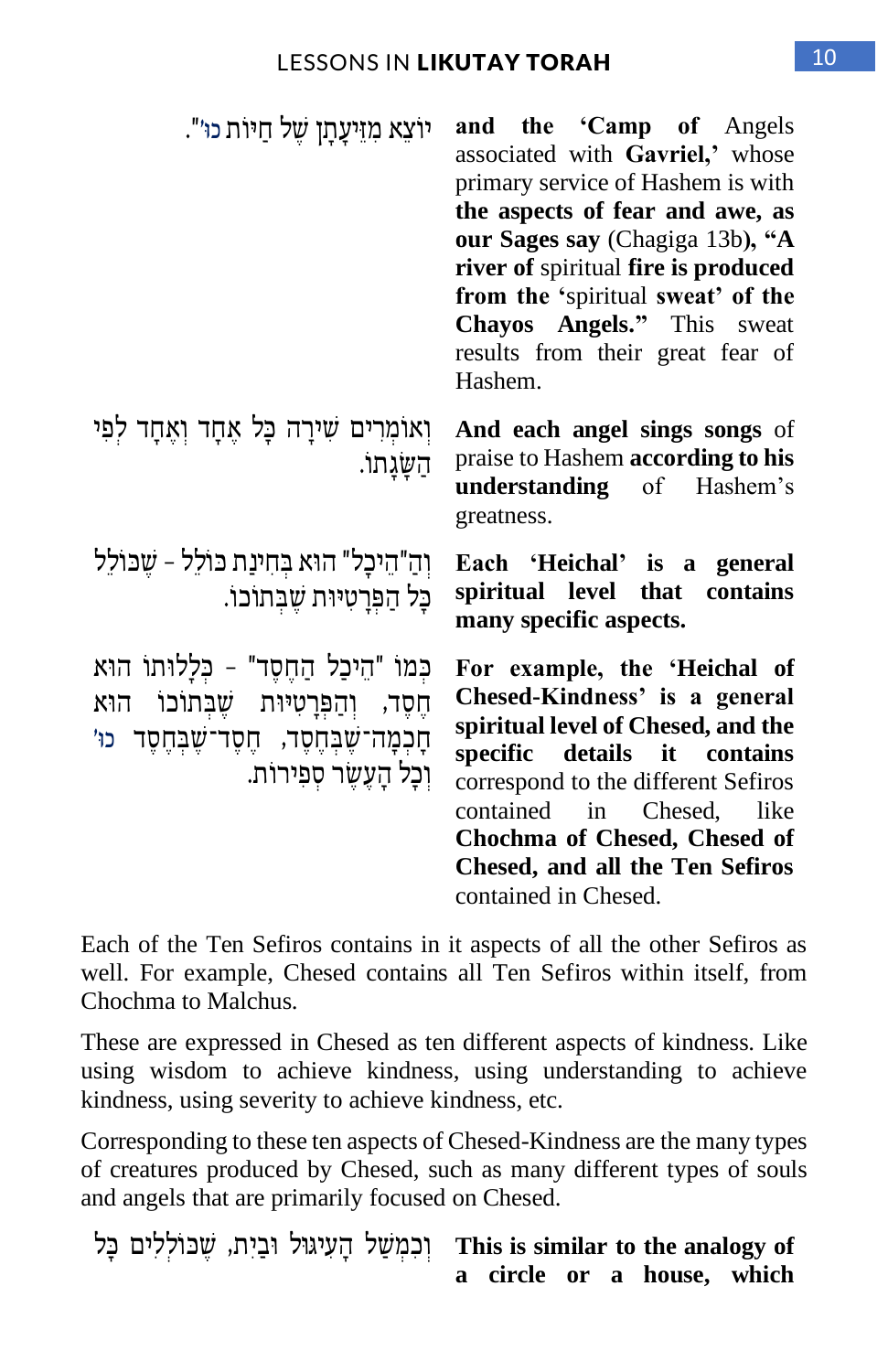#### 11 LESSONS IN **LIKUTAY TORAH**

#### הַפְּרָטִיּוּת שֶׁבְתוֹכָם. **contain all of the many detailed elements within them.**

Within a house there are various different objects and items, but they are all included in the house, and, moreover, the house is not complete without each detail. Similarly, each Heichal, literally a chamber, contains many different aspects, and is not complete without each of them.

| וְזֶהוּ פֵּירוּש "לִאַנְהָגָא בהון עָלִמִין":                                                                                                                        | This is the meaning of "through<br>the Sefiros, Hashem guides the<br>עַלְמִין' worlds:'''                                                                                                                                                                                                                                                                                                   |
|----------------------------------------------------------------------------------------------------------------------------------------------------------------------|---------------------------------------------------------------------------------------------------------------------------------------------------------------------------------------------------------------------------------------------------------------------------------------------------------------------------------------------------------------------------------------------|
| "עַלמִין" הֵם בִּחִינַת הַהֵיכָלוֹת, בִּחִינָה<br>הַכּוֹלֵלֶת; וּ"לִאַנְהָגָא" הוּא בְּחִינַת<br>הַפְּרָטִיּוּת שֶבְּתוֹכָם.                                         | The 'עֵלְמִיץ worlds' refer to the<br>'Heichalos,' which are general<br>spiritual levels, and the idea of<br>Hashem 'guiding' them refers to<br>the detailed creations contained<br>in those general spiritual levels.                                                                                                                                                                      |
| וְהַהֵיכָל הוּא מַעֲלִים וּמַסְתִּיר אוֹר<br>אין־סוף ברוך־הוא, שלא יתגלה<br>לַהֵם כִּי אִם לִפִי הַשָּׂנֶתָם, שֶׁלֹא יִהְיוּ<br>בִּטֶלִים בִּאֵין־סוֹף בַרוּךְ־הוּא; | These 'Heichalos' conceal and<br>hide Hashem's Infinite Light, so<br>that it shouldn't be revealed to<br>those creations more than they<br>can handle according to their<br>ability to understand. This is<br>done so that they shouldn't lose<br>their independent existence and<br>being completely<br>$\mathbf{to}$<br>revert<br>consumed within the Infinite<br><b>Truth of Hashem.</b> |
| לִפִּי שֶׁהֵם בַּעֲלֵי גִבוּל מֵאַיִן לִיֵש,<br>וְאֵינָם מֵעֵרֶךְ וּמָהוּת אֵין־סוֹף בָּרוּךְ־<br>הוא שֵ"אֵין לו תחלַה וְאֵין לו<br>תכלה" <sup>12</sup> ,            | This could happen since they are<br>limited beings that are created<br>something from nothing, and<br>are totally incomparable to the<br>type of existence of the Infinite<br>Hashem, who has "no beginning<br>and no end."                                                                                                                                                                 |

<sup>12</sup> (רִאֵה חוֹבַת הַלְּבָבוֹת שַׁעַר הַיִּחוּד סוֹף פֵּרֶק ה. הֵמְשֵׁךְ תרס"ו עַמּוּד כ).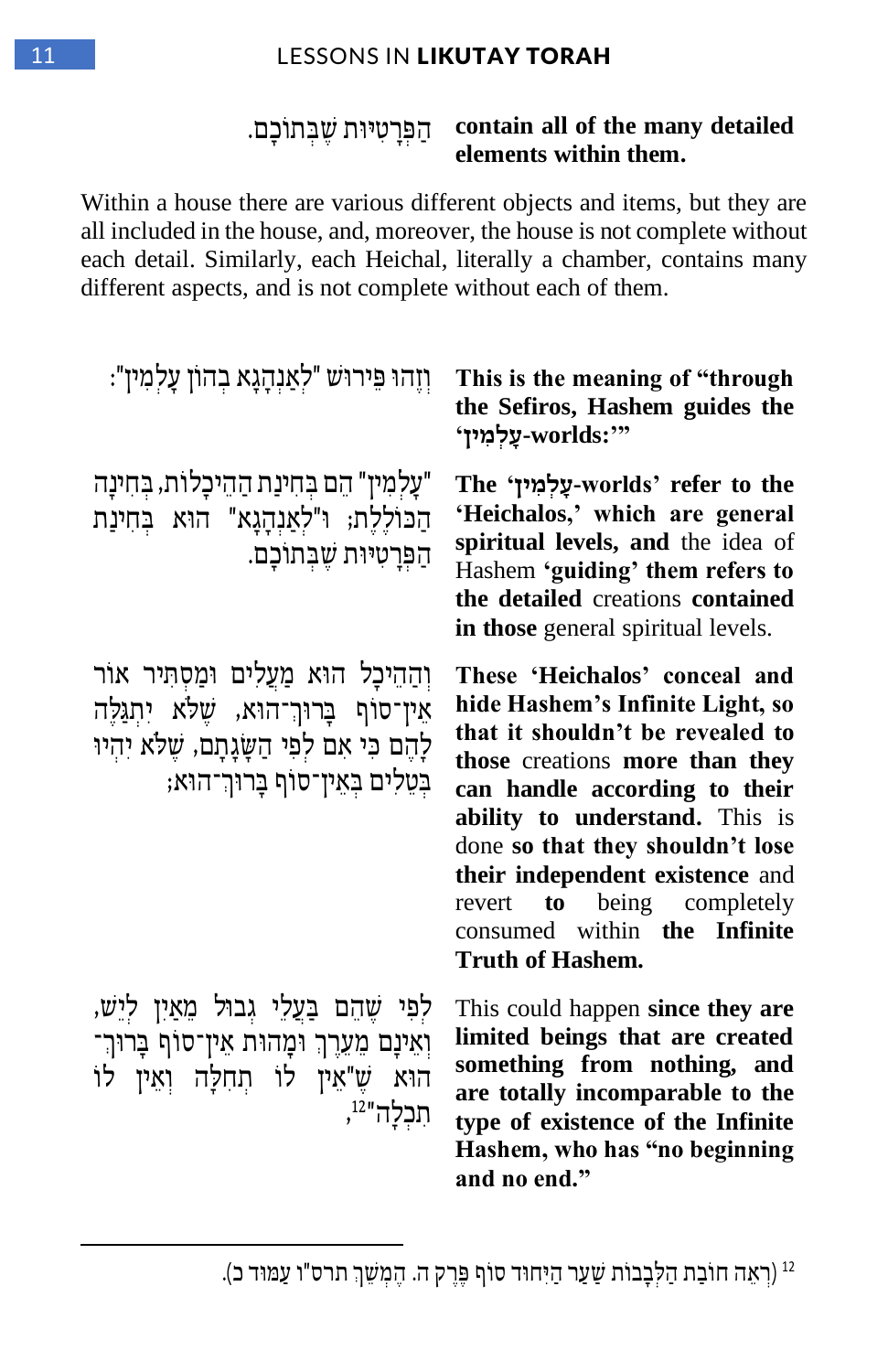| ולכן צריך ההיכל להעלים ולהסתיר<br>כו'                      | It is therefore needed for these<br>'Heichalos' to hide and conceal<br>the Infinite Light.                                                                                                                  |
|------------------------------------------------------------|-------------------------------------------------------------------------------------------------------------------------------------------------------------------------------------------------------------|
| (וּבְבְחִינַת אֲצִילוּת הוּא בְחִינַת אורות)<br>וִכְלִים), | (The Tzemach Tzedek adds: In<br>Atzilus, where there is not such a<br>concealment on the Infinite Light,<br>Hashem still 'guides worlds,' in<br>the aspect of the Light becoming<br>invested in the Keilim. |

Unlike in the created worlds where the 'Heichalos' hide the Light from being revealed, in Atzilus, the Keilim of the Sefiros 'channel' the Light into specific revelations, as opposed to a simple, indivisible Light. On this level, the Light is not truly hidden. However, it is somewhat limited by the Keilim. This is very different from the created worlds, where the Light is truly hidden).

עד שבהשתלשלות רבות נעשה ּשְׁמַיִּם וָאָרֵץ גַּשְׁמִיִּים, שֵׁאֵין נִרְאֵה בְתוֹכָם אֱלֹקוּת כְּלַל, כִּי אִם בְּבְחִינַת יֵש וְּ דָ בָ ר נִ פְּ רָ ד ב ִ פְּ נֵי עַ צְּ מוֹ , ב ְּ חִ ינַת סִ טְּ רָ א־ אָ חֳ רָ א .

**This** concealment, created by the 'Heichalos,' **affects an entire series** of concealments on the Light **until there can be the existence of the physical heavens**  earth where Elokus-**Divinity is not revealed at all; rather they seem to be completely separate entities, referred to as the "Sitra Achara-The other side,"**

I.e., they appear as something 'other' than Hashem's Light and power, when in truth, there is nothing 'other' or separate from Hashem.

| וזֶהוּ עִנַיַן יִרִידַת הַנִּשָׁמָה לָעוֹלָם־הַזֵּה<br>הַשָּׁפֵל דַּוְקָא, יִרִידָה לִצוֹרֵךְ עַלִיַּה, | This is the purpose of the<br>descent of the soul to this lowly<br>world specifically – that the<br>descent should bring to a much<br>greater ascent. |
|---------------------------------------------------------------------------------------------------------|-------------------------------------------------------------------------------------------------------------------------------------------------------|
| ּכְּדֵי "לִאֲכַפְיַא לִסְטְרָא אָחֲרָא" עַל יְדֵי                                                       | This is accomplished when "the                                                                                                                        |
| "סוּר מֵרַע", וְעַל יְדֵי זֶה "אִסְתַּלֵק                                                               | Sitra Achara-Side of Otherness"                                                                                                                       |
| יַקַרַא דְּקוּדְשַׁא בְּרִיךְ־הוּא בְּכוּלְהוּ                                                          | is subdued through "Sur mi'ra -                                                                                                                       |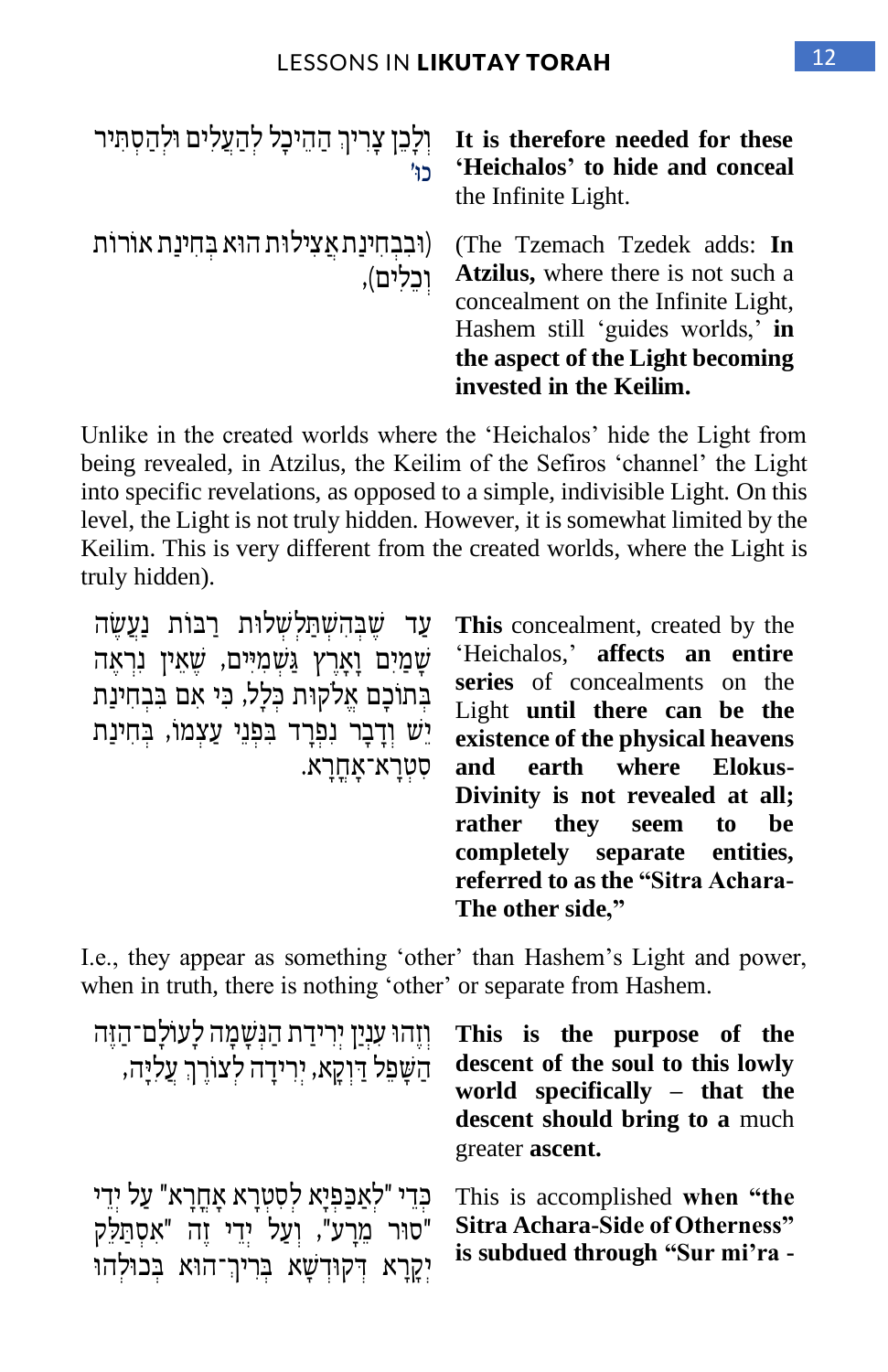#### 13 LESSONS IN LIKUTAY TORAH

| עַלמִין",                                                                                                        | turning away from bad things,"<br>which causes "the Glory of the<br>Holy One, blessed be He, to be<br>revealed in a <b>lofty</b> manner in all of<br>the worlds." $(Zohar II, 128b)$           |
|------------------------------------------------------------------------------------------------------------------|------------------------------------------------------------------------------------------------------------------------------------------------------------------------------------------------|
| שלא יהיו ה"כלים" וה"היכלות"<br>בִּבְחִינַת מַסְתְּירִים אוֹר אֵין־סוֹף<br>בַרוּךְ־הוּא,                          | This causes the "Keilim" and<br>"Heichalos" to cease to conceal<br><b>Hashem's Infinite Light</b> to the<br>same extent.                                                                       |
| רַק שֵיּהִיֵּה בִּחִינַת כֵּלִים לִקַבֵּל גִּילוּי<br>אור אין־סוף בַרוּך־הוא,                                    | <b>Instead,</b> of concealing Hashem's<br>Infinite Light, this effects that<br>these "Keilim" and "Heichalos"<br>should be vessels to receive the<br>revelation of Hashem's Infinite<br>Light, |
| עַל יִדֵי בִּחִינַת "וַעֲשֶׂה טוֹב", מִצְוֹת<br>מַעֲשִׂיּוֹת, "רְמַ"ח פְּקוּדִין - רְמַ"ח<br>.אברין דְמַלְכָּא". | through "Asei tov - doing good<br>things," which are the actions of<br>the Mitzvos, since "the 248<br>Mitzvos are the 248 'Limbs of<br>the King."" (Tikunei Zohar,<br>Tikun 30)                |

The maamar will soon explain that the mitzvos are compared to "limbs" since they receive Hashem's Infinte Light like a limb receives life from the soul.

However, not only are the mitzvos "vessels" to receive the Light and Lifeforce from Hashem, they actually draw down His Light into them, and, through them, into the world.

```
ַרַק שֶׁמְּתִחְלַּה צַרִיךְ לְהִיוֹת בְּחִינַת
"סור מֵרַע", בְּחִינַת "אִתְכָּפְיַיא
                          סִ טְּ רָ א־ אָ חֳ רָ א ",
```
**However, before that** revelation in the world through mitzvos **can happen, there must be** people who **"turn away from doing bad things," which subdues the "Sitra Achara - Side of Otherness."**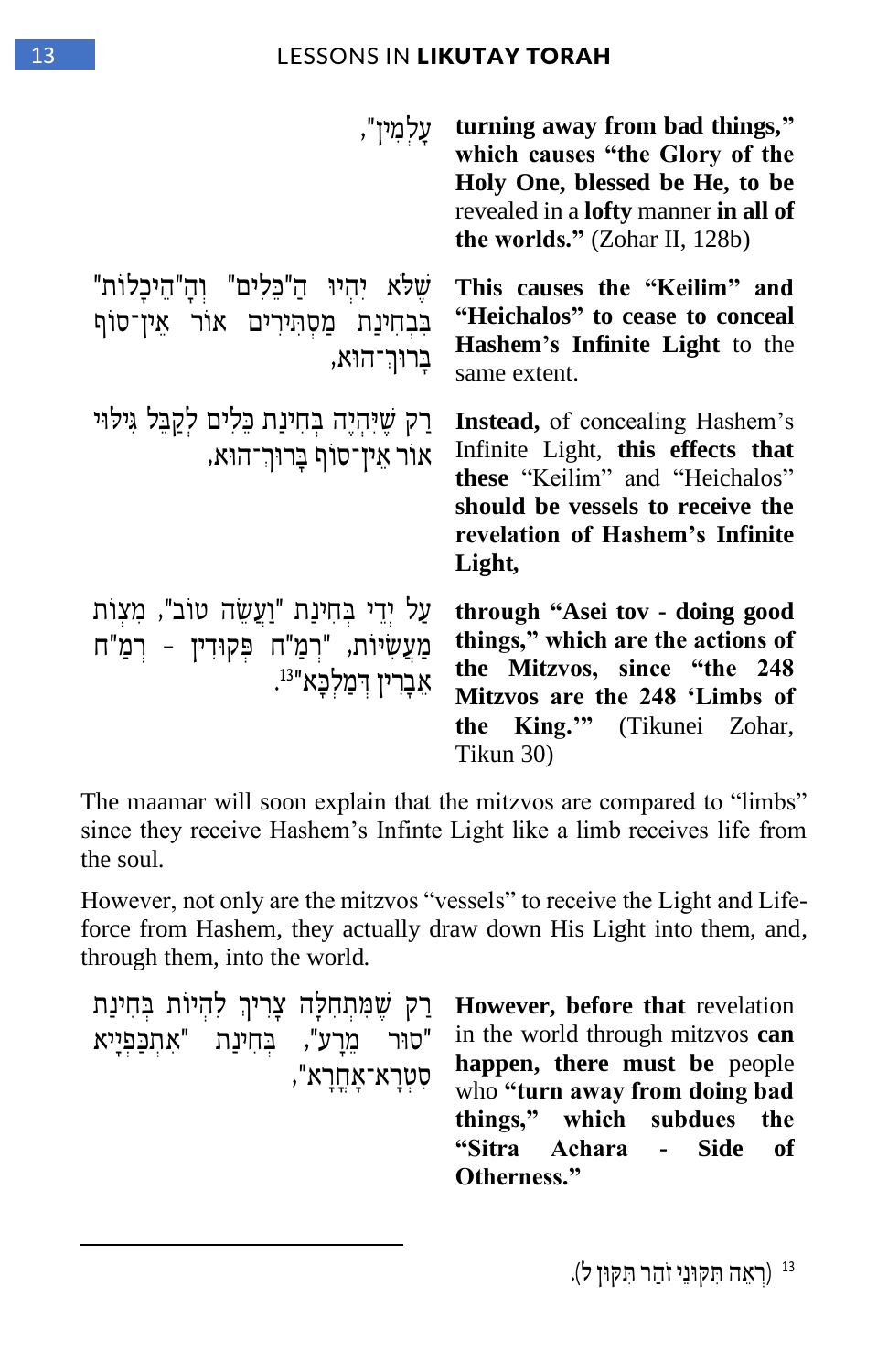כִּמוֹ שֶׁכָּתוּב (פַּרָשָׁתֵנוּ טו, לט): "וִלֹא תתוּרוּ אחרי לבבכם ואחרי עיניכם וְגוֹ", וְעַל יְדֵי זֶה "אִסְתַּלֵּק יְקָרַא ָ דְּקוּדְשַׁא בְּרִיךְ־הוּא",

וְאָז יְכוֹלִים לְקַבֵּל עַל יְדֵי בְחִינַת וֹעֲשֶׂה טוֹב" - גִילוּי אוֹר אַין־סוֹף בָּרוּךְ־הוּא לִמַטָּה עַל יְדֵי רְמַ"ח מִצְוֹת־עֲשֶׂה.

ד ְּ " אוֹרַ יְּיתָ א מֵ חָ כְּ מָ ה נָפְּ קַ ת" 14 , ּ reveal וְהַמִּצְוֹת הֵם רְמַ"ח הַמְשָׁכוֹת<br>Torah מחכמה־עילאה,

ּ וְלָכֵן נִקְרָאִים "אֵבָרִין דִּמַלִכָּא" – כִּמְשַׁל הָאֵבָרִים שֵׁנִּמְשָׁךְ בְּתוֹכָם חיות מהמוֹח.

**Like we see in our lives, where** כַּנראה בחוש, שַׁבַּמּוֹחָ מַרְגִּישׁ כֹּאַב

**As is it** first **written** in the verse (Bamidbar 15:39), **"And you should not stay after** the unholy desires of **your** [animal soul's] **heart and after [**unholy things] that you see with **your eyes,"** and then the next verse says, "And you shall then be holy to Hashem," **meaning that** by not straying after unholy desires, **this causes** "**the Glory of the Holy One, blessed be He, to be** revealed in a **lofty**  manner in all of the worlds."

**Then, through "Asei tov - doing good things," we will be able to receive the revelation of Hashem's Infinite Light down here** in this world **through the active fulfillment of the 248 Mitzvos.** 

**This** ability of the mitzvos to reveal Hashem **is because "the Torah comes forth from Hashem's Wisdom,"** (Zohar II, 62a), **and the mitzvos are 248 channels of bringing down** Light and Life **from Hashem's Wisdom Above** (in Atzilus).

**This is why they are called "the Limbs of the King," like the limbs of a person's body, that receive the life that comes to them from the** (soul whose main revelation is in the) **brain.**

**the brain feels the pain of all the** 

<sup>14</sup> (זֹהַר חֵלֶק ב: סב, א. פה, א. קכא, א. חֵלֶק ג: פא, א. קפב, א. רסא, א).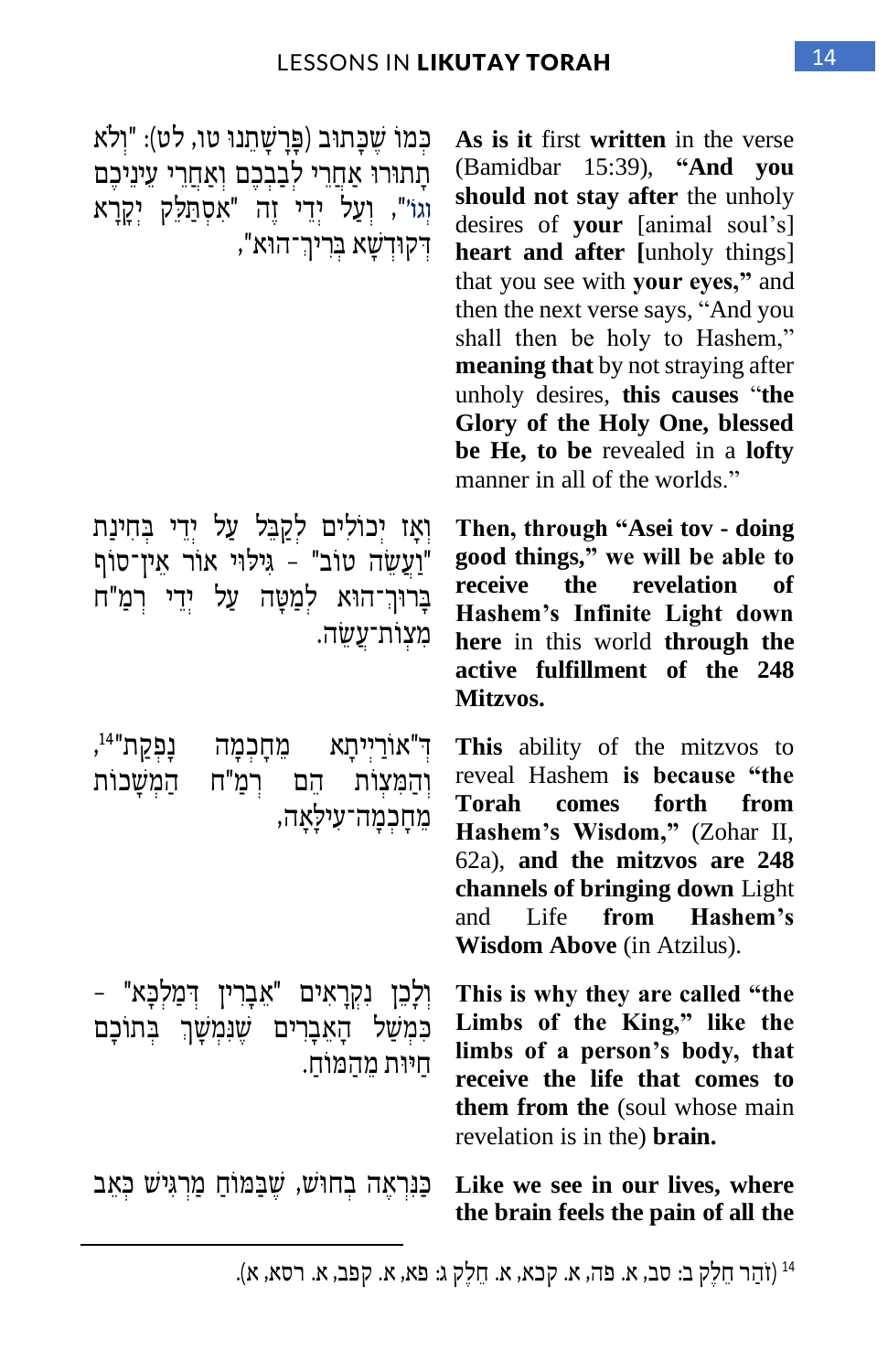| של כֵּל הַאֲבַרִים כוּ׳ –                                                                                                     | <b>limbs</b> , proving that all of the life<br>of the body is centered in the brain<br>and extends to all the limbs.                                |
|-------------------------------------------------------------------------------------------------------------------------------|-----------------------------------------------------------------------------------------------------------------------------------------------------|
| כמו כן על ידי המעות נמשך אין־סוף<br>בַּרוּךְ־הוּא מִבְּחִינַת חַכְמַה־עִילַאַה<br>ל"עַלמין סִתִימִין" ו"עַלמִין<br>דאתגלייז". | So too through the mitzvos,<br>Hashem's Infinite Light is<br>drawn down from His Wisdom<br>Above into the "hidden worlds"<br>and "revealed worlds." |

Now that the Alter Rebbe explained how mitzvos bring Hashem's Light into this world, he will go back to explain why it is that specifically in Eretz Yisroel we are able to fulfill all the mitzvos, and why the Land is called "flowing with milk and honey:"

| "חִרֵין ("חֵלֵב וּדְבָשׁ" הֶם בְּחִינַת "תְרֵין ("Milk and honey" represent |                                |
|-----------------------------------------------------------------------------|--------------------------------|
| דרועין" <sup>15</sup> - חֵסֶד וּגְבוּרַה, "יִמְינַא                         | "the two arms" of Kindness and |
| ושמאלא ובינייהו כלה כו'"4,                                                  | Severity, referred to as       |
|                                                                             | "Between the right arm and the |
|                                                                             | left arm (of Z'eir Anpin), the |
|                                                                             | 'Bride' (Malchus) approaches," |

The Chesed-Kindness and Gevura-Severity of Hashem's attributes in Atzilus, known as Z'eir Anpin, are what give the "Bride," Malchus, the ability to ascend back to Atzilus on Shabbos, following its descent into the created worlds during the week. We see that Hashem's attributes of Kindness and Severity are referred to as "the right and the left" arms.

|                         |  | וּכְמוֹ שַׁכַּחוּב (בְּרַכַה לג, כז): And as it is written (Devarim |
|-------------------------|--|---------------------------------------------------------------------|
| "ומתחת זרועות עולם כו", |  | 33:27), "under Hashem's 'arms'                                      |
|                         |  | the world is held in place." (See                                   |
|                         |  | Targum Yonasan ben Uziel on this                                    |
|                         |  | verse.)                                                             |

We see another source that Hashem's attributes, which are 'holding the world in place,' are referred to as the right arm and left arm, signifying Kindness and Severity.

> 15 ) ִת ק וֵני זֹ ַהר ב ַ הַ קְּ ד ָ מָ ה, " פ ָ תַ ח ֵא ִל ָיה ו"(. <sup>16</sup> (זְמִירוֹת לְשַׁבָּת, "אֲזַמֵּר בִּשָּׁבָחִין").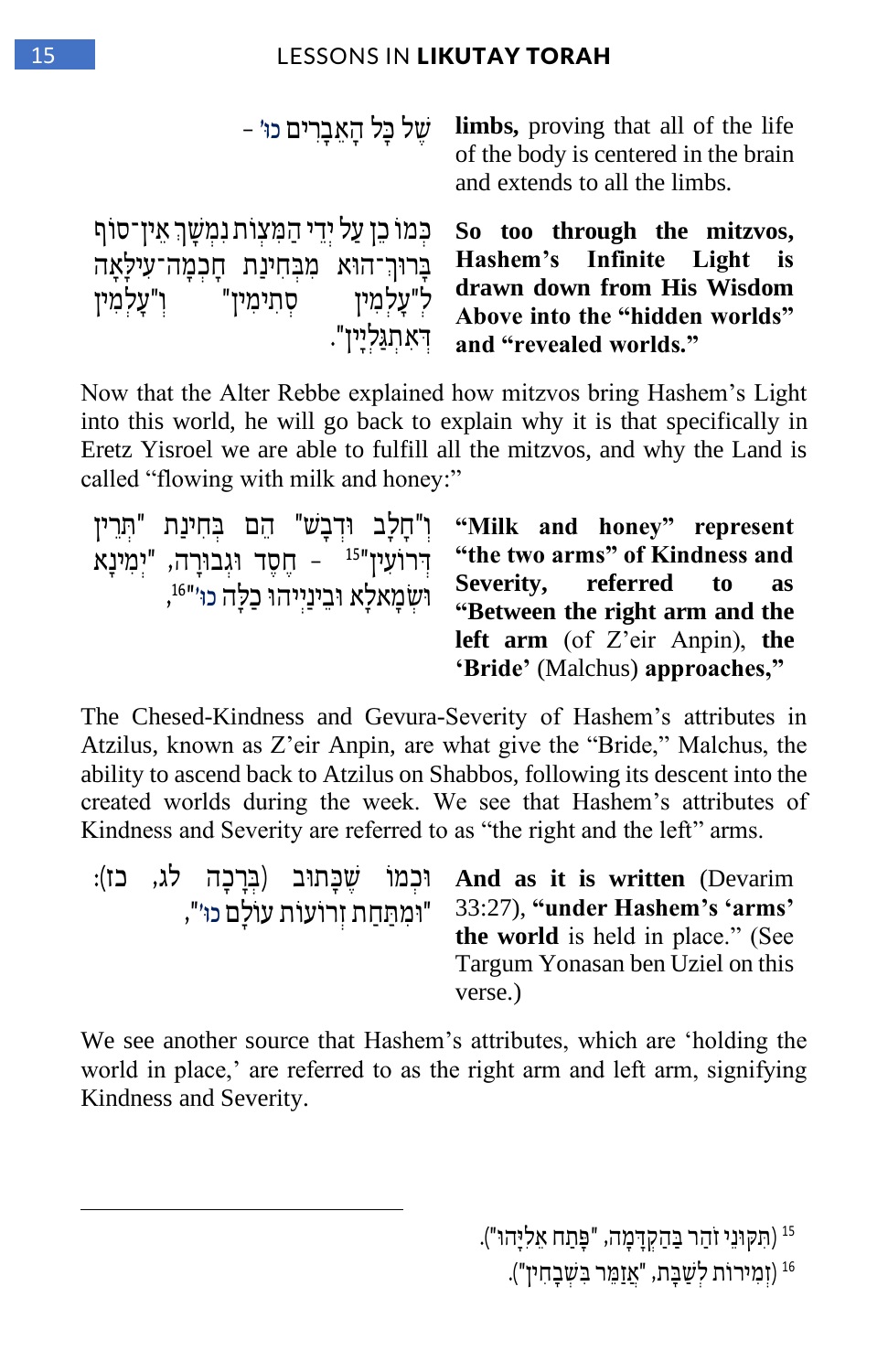The Mittler Rebbe explains the idea of "milk and honey" in terms of "kindness and serverity:"<sup>17</sup>

Milk and honey are two types of sweetness, a "kind sweetness" and a "severe sweetness."

Milk is produced from a mother and given directly to her child. Honey is extracted from flowers and processed at a distance from the flowers, by the bees, similar to how the father gives kindness to his children more distantly.

Kabbalistically, these represent two types of flows of kindness from Hashem: Milk is the flow of Life and Kindness from Bina, the "Mother," to her "children," the attributes of Atzilus (Z'eir Anpin).

Honey is the flow of Life and Kindness from Chochma, the "father" of the attributes of Atzilus.

Just as the main function of a mother is to nurture, the milk she gives is simple kindness, which is why milk is white, showing "kind sweetness."

The function of a father is also to discipline and be strict. However, when he wants to be kind, he will go to extreme lengths and overcome obstacles to give that kindness, showing "severe kindness," meaning a more intense version of kindness. Because honey is more "intense kindness" it can only be eaten in small quantities, unlike milk that the baby drinks all the time.

These two types sweetness, the "kind" version and the "intense" version, are revealed from Hashem through the corresponding mitzvos involving action or refraining from sin:

Through the action mitzvos we draw down the "kind sweetness," referred to as "milk," and through refraining from sin we draw down the "intense kindness," represented by honey.

| שהוא בחינת המשכת אלקות על ידי<br>מִצְוֹת מַעֲשִׂיּוֹת - "רְמַ"ח אֶבָרִין<br>ִדְמַלְכָּא". | This milk and honey represent<br>bringing down Hashem's Light<br>through the action of the<br>mitzvos, which are the "248<br>Limbs of the King," as it were. |
|-------------------------------------------------------------------------------------------|--------------------------------------------------------------------------------------------------------------------------------------------------------------|
|                                                                                           | וֹאָרֶץ יִשְׂרָאֵל מְכָוֶוֹנֶת בְּנֶגֶד אֶרֶץ Now, Eretz Yisroel in this<br>physical world corresponds to                                                    |

<sup>17</sup> See Maamarei Admur Haemtzai, Bamidbar vol. 3, page 1018 and onwards.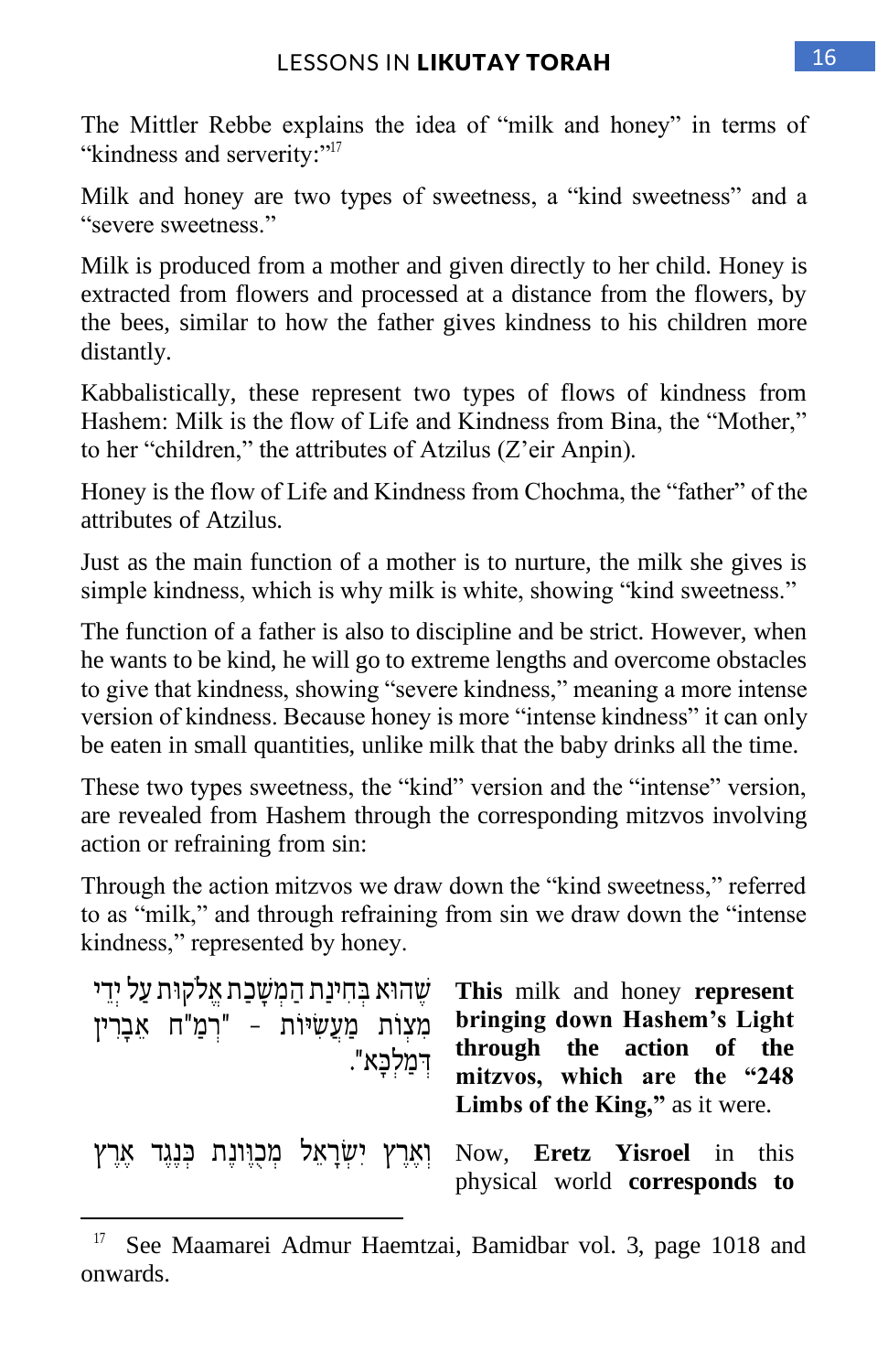#### 17 LESSONS IN **LIKUTAY TORAH**

|  |                      | , ישֻלְמַעָלָה <sup>18</sup> , <b>the spiritual Eretz Yisroel, as it</b><br>exists <b>Above</b> , representing<br>Malchus of Atzilus, the "Land"<br>that is the source of Jewish souls. |
|--|----------------------|-----------------------------------------------------------------------------------------------------------------------------------------------------------------------------------------|
|  | יִשְׂרַאֵל דַּוְקֵא. | יַלְכֵן עִיקַר הַמִּעְוֹת הוֹא בָּאֵרֶץ This is why the main fulfillment<br>of mitzvos is specifically in Eretz<br><b>Yisroel.</b>                                                      |

\*The accomplishment of mitzvos is to draw down Hashem's Light into Malchus of Atzilus, the source of all Jewish souls, and through that into us and the world. Because this happens most powerfully in Eretz Yisroel, this is why the main fulfillment of mitzvos is in Eretz Yisroel.

| והמרגלים היו במדרגה גבוה מאד,<br>ולא רצו להשפיל את עצמם למצות<br>מַעֲשִיּוֹת,                                                                         | However, the Spies were on a<br>very high spiritual level, and<br>they did not want to lower<br>themselves to be involved in the<br>physical action of the mitzvos,                                                                                                                                                                 |
|-------------------------------------------------------------------------------------------------------------------------------------------------------|-------------------------------------------------------------------------------------------------------------------------------------------------------------------------------------------------------------------------------------------------------------------------------------------------------------------------------------|
| שֲהוּא בְּחִינַת הַמְשָׁכַת אוֹר אֵין־סוֹף<br>בַרוּך־הוא למַטַה,                                                                                      | which draw Hashem's Infinite<br><b>Light down</b> into this world.                                                                                                                                                                                                                                                                  |
| וְאָמְרוּ עַל אֶרֶץ יִשְׂרָאֵל שֶׁהִיא<br>"אוֹכֵלֶת יוֹשָׁבֵיהַ" (פַּרַשַּׁתֵנוּ יג, לב),                                                             | Rather, they said about Eretz<br><b>Yisroel that it is a land that "eats"</b><br>up its inhabitants." (Bamidbar<br>13:32)                                                                                                                                                                                                           |
| שֶׁהָיָה בְּדַעְתָּם שֵׁאָם יְהִיֵּה גִילוּי אור<br>אין־סוף ברור־הוא למטה כמו<br>למַעָלָה - יִתְבַטְלוּ מִמְּצִיאוּתָם<br>לגמרי. וזהו "אוכלת יושביה". | They thought that if Hashem's<br>Infinite Light would be revealed<br>here below just as its revealed<br>Above, then they would lose<br>their<br>entire independent<br>existence. This is the meaning of<br>a land that "eats its inhabitants,"<br>i.e., it consumes their ego and<br>feeling of existing separately from<br>Hashem. |

<sup>&</sup>lt;sup>18</sup> (עַיֵּין בְּשִׁיר הַשִּׁירִים רַבָּה, סוֹף פָּסוּק (ד, ד) "כְּמִגְדַל דָּוִד", בְּפֵירוּשׁ (בְּשַׁלַח טו, יז) "מָכוֹן לְשִׁבְתְּךָ" – מְכָוָון נֶגֶד 'שִׁבְתְּךָ', זֶה בֵּית הַמִּקְדָשׁ שֶׁלְמַעְלָה). Ę j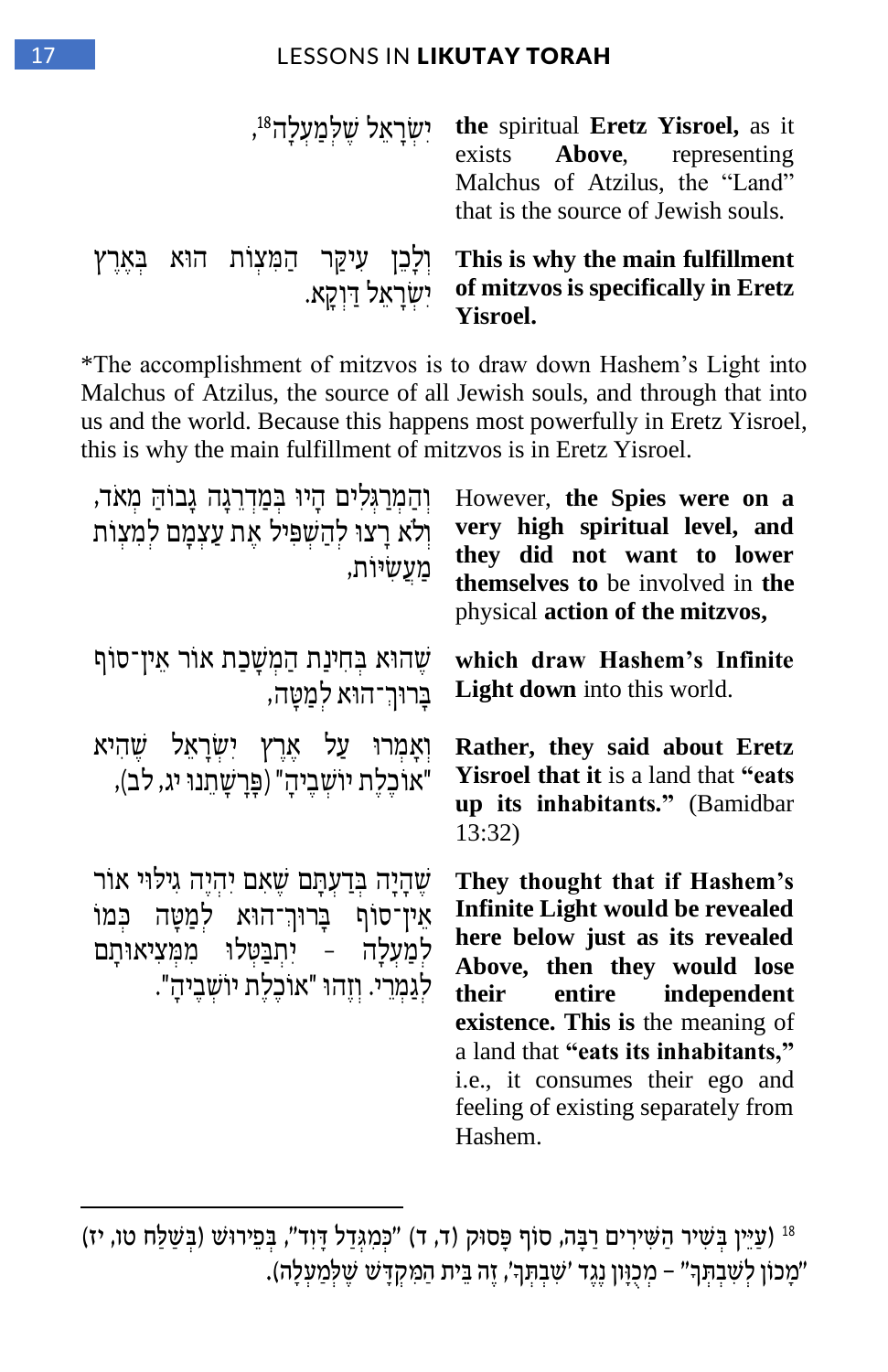As the Alter Rebbe will continue to explain, the lower the Light descends shows on its loftier source. When the Light comes into the physical mitzvos it comes from a tremendously lofty source, and hence, the Light is much more powerful than the Light as expressed in spiritual mitzvos, such as prayer and Torah study. Since this Light that comes into physical mitzvos in Eretz Yisroel is so powerful, the spies were worried it would be too powerful for them to handle.

וְרָצוּ לְהְיוֹת "בַּמִּדְבָּר" דַּוְקָא, "וּמְדִבְּרֶךְ נַאוָה" (שִׁיר הַשִּׁירִים ד, ג), שְׁהוֹא הַמְשָׁכָת אוֹר אין־סוֹף בַּרוּך־ הוא לבחינת הדבור, בחינת מלכות, ָ בִּחִינַת "אַרץ יִשׂראַל שַלְּמַעַלָה".

**They wanted to specifically ",desert-ב מ ִ דְׁ ב ַָּׁר" the in remain** which is related to the word is beautiful," (Shir HaShirim **נָּאוֶ הַׁ speech your and-ו ִמְׁד ָּב ר ְׁך"** 4:3), **meaning, to draw down Hashem's Infinite Light to the level of "ר בו ד ִ-Speech," the level of Malchus, which is the land of "Eretz Yisroel Above,"**

The idea of staying in the desert (related to the word for speech) was to bring Hashem's Light into the level of Malchus of Atzilus, the source of Divine Speech. This level is called the land of "Eretz Yisroel Above," since it is the spiritual source of the physical Eretz Yisroel in our world.

| וִנְקְרֵאת בִּשֵׁם בִּחִינַת "אֶרֶץ", לִפִּי<br>שֶׁהִיא בְחִינַה הַתַּחתּוֹנַה שֶׁבַּאֲלֹקוּת,<br>כִּמוֹ שֵׁכָּתוּב (יִשַּׁעָיָה סו, א): "וְהָאָרֵץ<br>הֵדוֹם רַגְלֵי כוּ׳" <sup>19</sup> . | This level of Malchus is called<br>"the Land" since it is the lowest<br>level of Elokus-Divinity of the<br>world of Atzilus, as it is written<br>(Yeshaya 66:1), "The 'Land' is<br>My (Hashem's) footstool,"                                                                              |
|---------------------------------------------------------------------------------------------------------------------------------------------------------------------------------------------|-------------------------------------------------------------------------------------------------------------------------------------------------------------------------------------------------------------------------------------------------------------------------------------------|
| וּכִתִּיב (מִשְׁלֵי ג, יט): "ה' בְחָכְמָה יָסַד<br>אָרֶץ", "אַבָּא יָסַד בִּרַתָּא" <sup>20</sup> , בִּחִינַת<br>הַדְּבּוּר, "דְּבַר ה'" שֶשָרִשוֹ מֵחָכְמָה.                               | and it is written (Mishlei 3:19),<br>"Hashem established 'the Land'<br>with Wisdom," and, as described<br>in the Zohar, (III 248a) "Abba-the<br><b>father</b> (Chochma-Wisdom)<br>established Brata-the daughter<br>(Malchus-Royalty)," which is the<br>level of "Speech," i.e. the words |

<sup>19</sup> (וְעַיֵּין מַה שֶׁנִּתְבָאֵר בְּדִבּוּר הַמַּתְחִיל "וְהָיָה מִסְפַר בְּנֵי יִשְׂרָאֵל" (לְעֵיל בַּמִּדְבָּר ה, ב)). 20 )זֹהַ ר חֵ לֶק ג רמח, א. רנו, ב. ִת ק וֵני זֹ ַהר ִת ק ון כא(.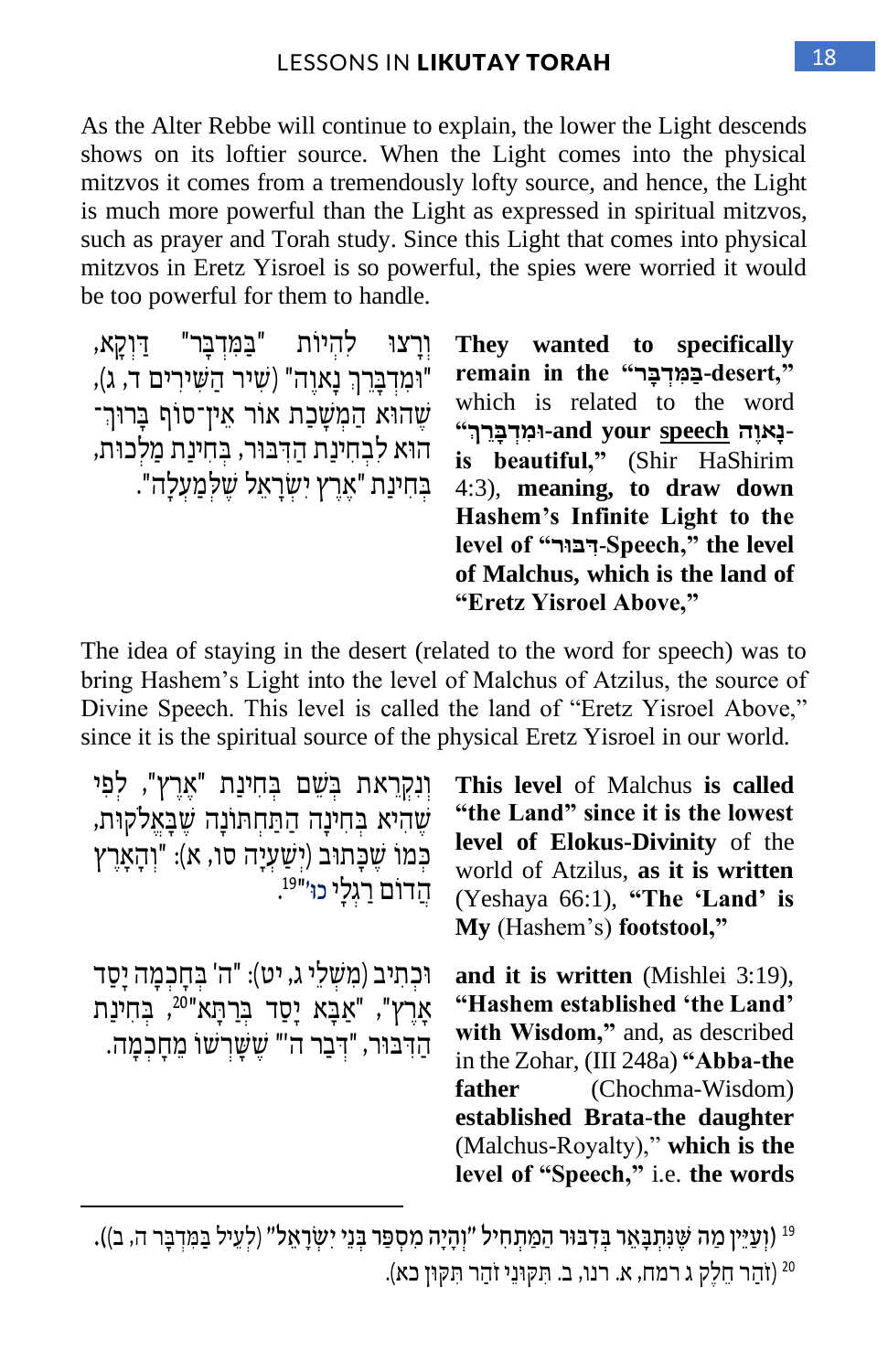**of Hashem**'s Speech **which are rooted in** Hashem's **Chochma-Wisdom.** וְּ כַנִּרְאָה מִמְּשַׁל הַתִּינוֹק, שֵׁכָּל זְמַן **As we see in the analogy of a toddler: Until his mind is fully developed, even though he has** 

**the physical ability to produce the sounds of the letters, nonetheless he is not able to speak and arrange those letters** into words.

**This is because his power of Chochma-Wisdom, which would give him the ability to consciously manipulate his vocal noises into coherent speech, is not yet fully developed in him.**

In Tanya, Igeres HaKodesh chapter 5, the Alter Rebbe explains: The ability to speak comes from a deeper part of the intellect than the ability to understand. We see that a toddler can be able to understand everything he is told and sees, and yet still not be able to speak. This is because the power of speech comes from the subconscious level of Chochma, which is the source of revealed intellect and logic. This deeper aspect of intellect takes longer to be manifest in a child than his ability to understand things around him and what people are telling him.

Just as human speech derives from a deeper part of his soul than his ability to process things logically, so too the spiritual level of Malchus, Divine Speech, derives from a higher level than Bina-Divine Understanding, rather it derives from Chochma-Wisdom, a much deeper level that is the source of Divine Understanding. This is the idea of saying that the 'Land' is established with Wisdom, since Malchus-Divine Speech, derives from Chochma.

י וְרָצוּ הַמְרַגִּלִים שֵׁיּהִיוּ כָּל הַהַמְשָׁכוֹת מֵחָכְמַה־עִילַאֲה לִבְחִינַת דְּבּוּר – "אֶרֶץ יִשְׂרָאֵל שֶׁלְמַעָלָה", שֵׁשֵׁם יֵשׁ גַם כֵּן בֵית־הַמִּקְדַּשׁ, וְירוּשַלַיִם, וְכָל

**The Spies wanted that all Divine Revelations should be from Chochma of Atzilus to the level of "Speech,"** i.e., Malchus of Atzilus, **which is "Eretz Yisroel Above," where there is also the** 

| שֵׁאֵין לו "מוחין דיניקה" בשלימות,         |  |
|--------------------------------------------|--|
| אַף עַל פִּי שֶׁיֵּשׁ לוֹ קוֹל אוֹתִיּוֹת  |  |
| פְשׁוּטִים, אַף עַל פִּי כֵן אֵינוֹ יַכוֹל |  |
|                                            |  |
| לִדַבֵּר וּלְצָרֵף אֶת הָאוֹתִיּוֹת.       |  |
|                                            |  |

וְהוֹא מֶחֲמַת שֶאֵין הַחַכְמַה בִשְׁלֵימוּת לְחַלֵק הַקּוֹל וּלִצַרִף

ָהָאוֹתיּוֹת כַּרְצוֹנוֹ כוּ׳.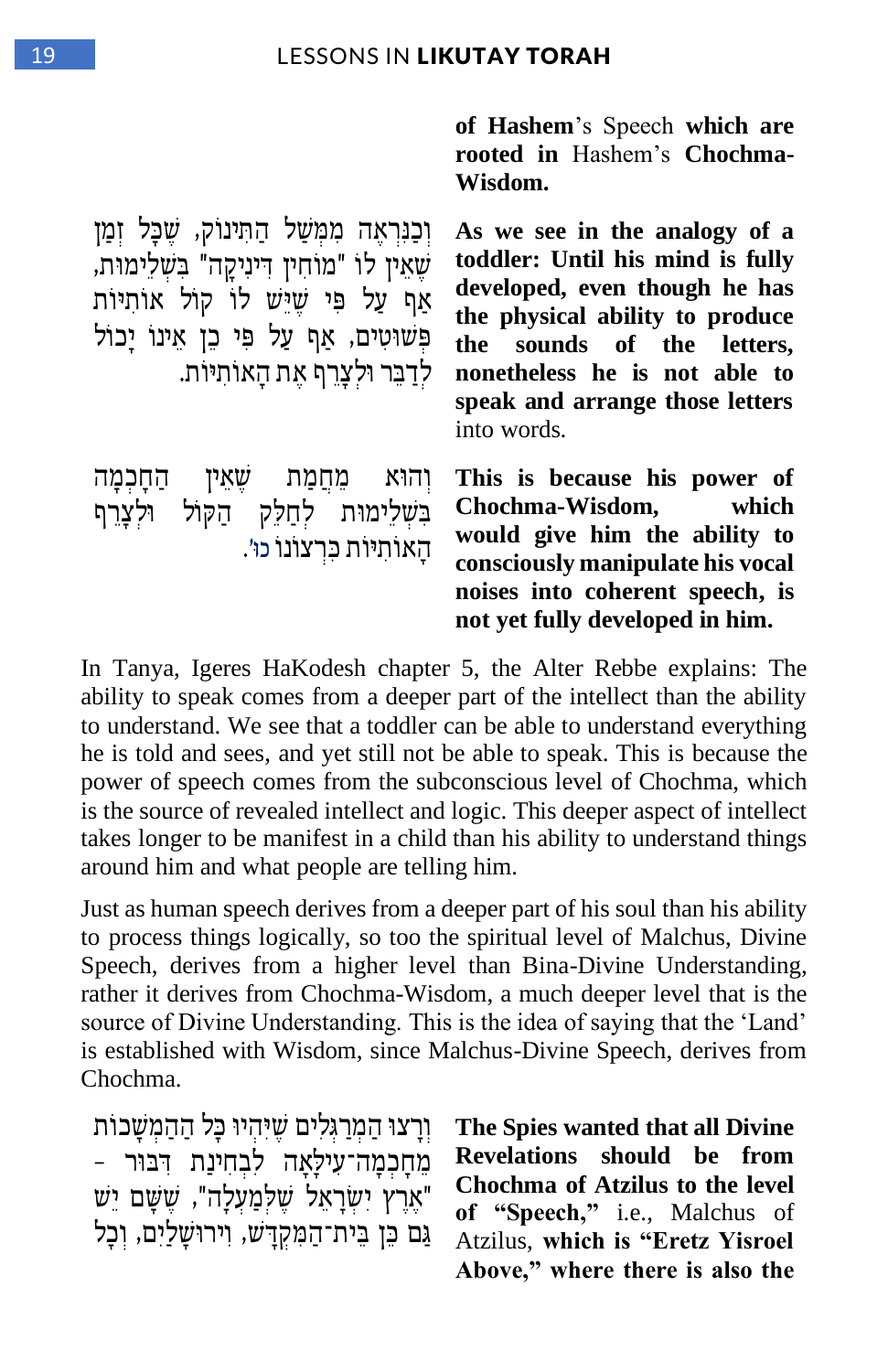$^{21}$ הַבְּחִינוֹת . **Bais Hamikdash, Yerushalayim, aspects** corresponding to the physical Eretz Yisroel in our world.

The Spies wanted that our service of Hashem should focus on revealing in Malchus of Atzilus its source, which is Chochma of Atzilus. Since they were on the level of connecting to Malchus of Atzilus, that's where they wanted all the Revelations to come to.

| אַבָל יִהוֹשָׁעַ וִכָלְב אָמְרוּ (פַּרָשָׁתֵנוּ יד,<br>ז): "טוֹבַה הַאַרֵץ מִאד מִאד",                                                                                                              | However, Yehoshua and Kaleiv<br>said, "יאֲרֵץ-The physical<br>Land (of Eretz Yisroel) is good<br>very much-מאד מאד<br>so!"<br>(Bamidbar 14:7)                                                                                                                                                                                                                    |
|-----------------------------------------------------------------------------------------------------------------------------------------------------------------------------------------------------|------------------------------------------------------------------------------------------------------------------------------------------------------------------------------------------------------------------------------------------------------------------------------------------------------------------------------------------------------------------|
| שֵעַל יִדֵי אֵרֵץ יִשְׂרָאֵל שֵלְמַטָּה דַוְקָא,<br>בחינת מצות מעשיות דוקא, יומשך<br>בחינת אור אין־סוף, בחינת "מאד",<br>בלי גבול - בִּבְחִינַת "עָלְמִין סְתִימִין"<br>ו"עַלְמִין דְּאַתְגַּלְיַן". | Meaning, that specifically<br>through the Land of Eretz<br>Yisroel below, which enables us<br>to perform physical mitzvos<br>specifically, this will<br>draw<br>Hashem's Infinite Light, on a<br>powerful and unlimited level, the<br>level of 'תאר $\cdot$ extremely,' into the<br>"Hidden Worlds" of Beriah, and<br>"Revealed Worlds" of Yetzira<br>and Asiya. |
| וְזֶהוּ "מִאד מִאד" - ב' פִּעֲמִים "מִאד"<br>עלמין סתימין ועלמין דאתגלין.                                                                                                                           | This is why it says the word "תאר-<br>very" twice in the expression "the<br>Land is -מְאד מְאד very extremely<br>good," meaning that the Land is so<br>good that it can bring down a Light<br>powerful enough to come into the<br>"Hidden Worlds" and also into<br>the "Revealed Worlds,"                                                                        |
| ּעִיקַר כַּוָּונָתו יִתְבָּרֵךְ -<br>בי<br>בַאֲמֵת                                                                                                                                                  | for in truth, this was the main<br>intention of Hashem, that He                                                                                                                                                                                                                                                                                                  |

<sup>&</sup>lt;sup>21</sup> (כְּמוֹ שֶׁכָּתוּב בַּגְמָרָא בְּפֶרֶק קַמָּא דְּתַעֲנִית, דַּף ה', עַמּוּד א'. וּבַזֹּהַר חֵלֶק ג', פָּרָשַׁת ְשַּלח, ַּ דף קס"א, ַּע מ וד ב'( .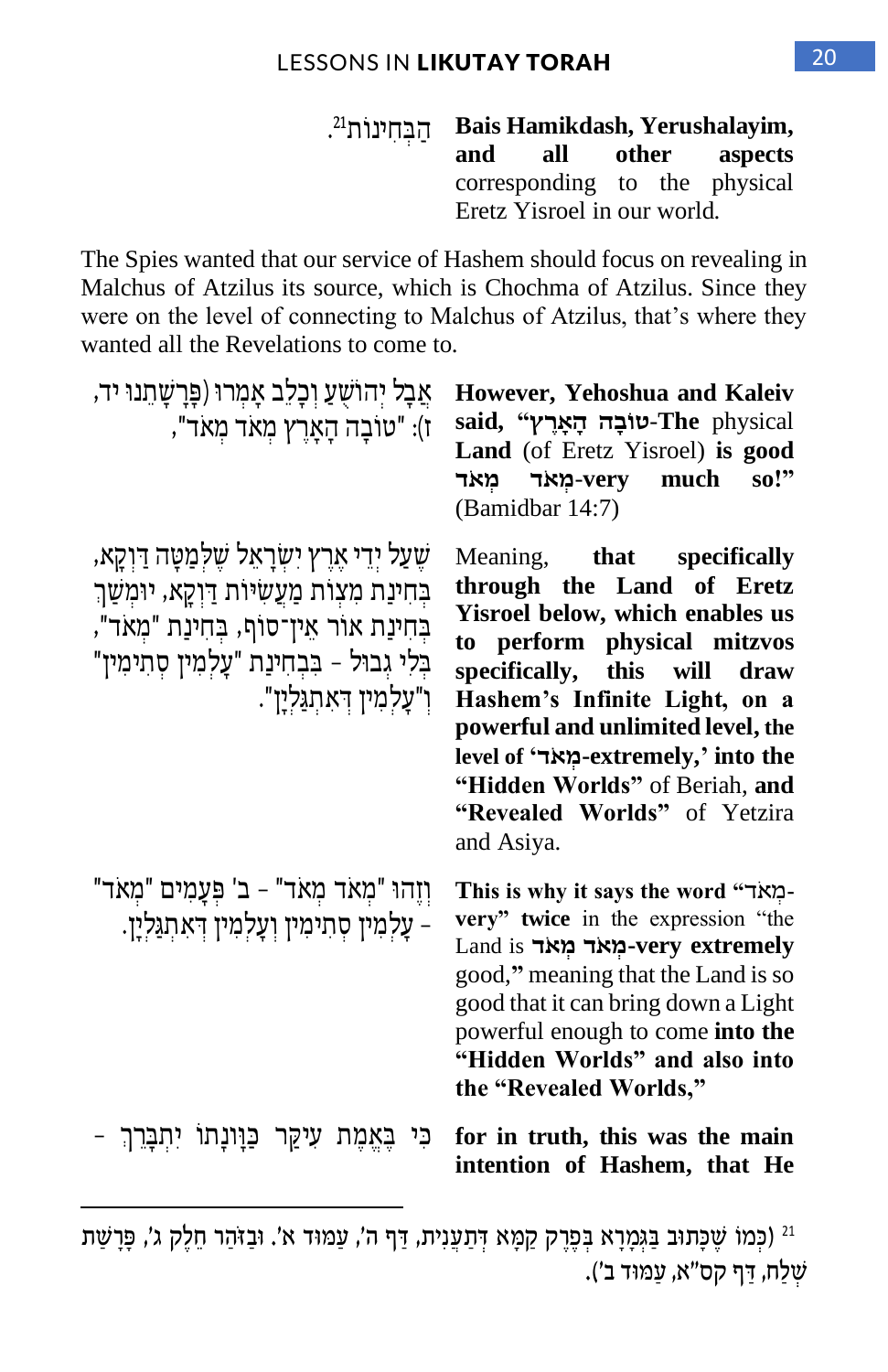#### 21 LESSONS IN LIKUTAY TORAH

| שֶׁיּהִיֶּה "דִּירָה בַּתַּחִתּוֹנִים" דַּוְקָא,                                                                                                                                        | should have a "dwelling place"<br>specifically "in the lowest level,"                                                                                                                                                                                                                                                 |
|-----------------------------------------------------------------------------------------------------------------------------------------------------------------------------------------|-----------------------------------------------------------------------------------------------------------------------------------------------------------------------------------------------------------------------------------------------------------------------------------------------------------------------|
| כְּמַאֲמַר רַזַ"ל <sup>22</sup> : "גִתְאַוָּה הַקָּדוֹש<br>בֲרוּךְ־הוּא לְהִיוֹת לוֹ<br>דִירַה<br>בַתַּחִתּוֹנִים" כוּ׳,                                                                | Sages say (Midrash<br>our<br>as<br>Tanchuma, Naso, chap. 16): "The<br>Holy One, blessed be He, desired<br>to have a dwelling place in the<br>lowest level," i.e., the physical<br>world.                                                                                                                              |
| וְשֶׁיִּהְיֶה נִגְלֶה לְעֵין כָּל בָּשָׂר <sup>23</sup> ,<br>וְשֵׁיִּהִיָּה הַגִּיּלוּי לִמַטָּה כִּמוֹ לִמַעָלָה.                                                                      | He desired to be revealed before<br>the eyes of all flesh, i.e., people,<br>so that He be revealed below in<br>this world just as He is revealed<br>Above.                                                                                                                                                            |
| וְאַדְרַבָּה, בְּיֶתֶר שְׂאֵת, וְיִתְרוֹן אוֹר<br>הַבָּא מִן הַחֹשֵׁךְ דַּוְקָא כוּ׳.                                                                                                   | Not only did He not want his main<br>revelation to be in the spiritual<br>realm, but just the opposite, He<br>wanted to be more revealed below,<br>and with greater intensity, than<br>Above, like the advantage of<br>light that is felt more intensely and<br>powerfully when it comes to shine<br>in a dark place. |
| כִּי בָּאֱמֶת כָּל שֶׁהוּא מַדְרֵנָה הַיּוֹתֵר<br>גָבוֹהַ מִאד מִתְגַּלֶּה בַּדְּבָר הַיּוֹתֵר<br>תַחִתּוֹן דַּוְקַא, בְּיָתֵר שָׂאֵת.                                                  | For, in truth, the higher and<br>more elevated a level something<br>is on, it becomes revealed with<br>intensity<br>greater<br>on<br>a<br>correspondingly lower level<br>specifically.                                                                                                                                |
| וּלמָשָׁל מִבַּר־שֶׂכֶל גַּדוֹל, שֵׁאִי אֵפִשַּׁר<br>לו לגלות חָכְמָתו לְהַמְקַבֵּל שִׂכְלוֹ<br>בִּדְבּוּר, כִּי אִם בְּרֶמֶז – בִּמַעֲשֶׂה דַּוְקָא,<br>יַכול לגַלוֹת בִּיַתֵר שָׂאֵת. | Let's take the example<br>оf<br>someone with great wisdom: He<br>cannot reveal the true depth of<br>his wisdom to his student only<br>using speech. Rather, he also<br>needs to hint to the depth of the                                                                                                              |

(רְאֵה תַּנְחוּמָא בְּחֻקּוֹתַי ג. נָשׂא טז)<sup>22</sup> <sup>23</sup> ("וְנְגְלָה כִּבוֹד ה' וְרָאוּ כָל בָּשָׂר". יְשַׁעִיָּה מ, ה).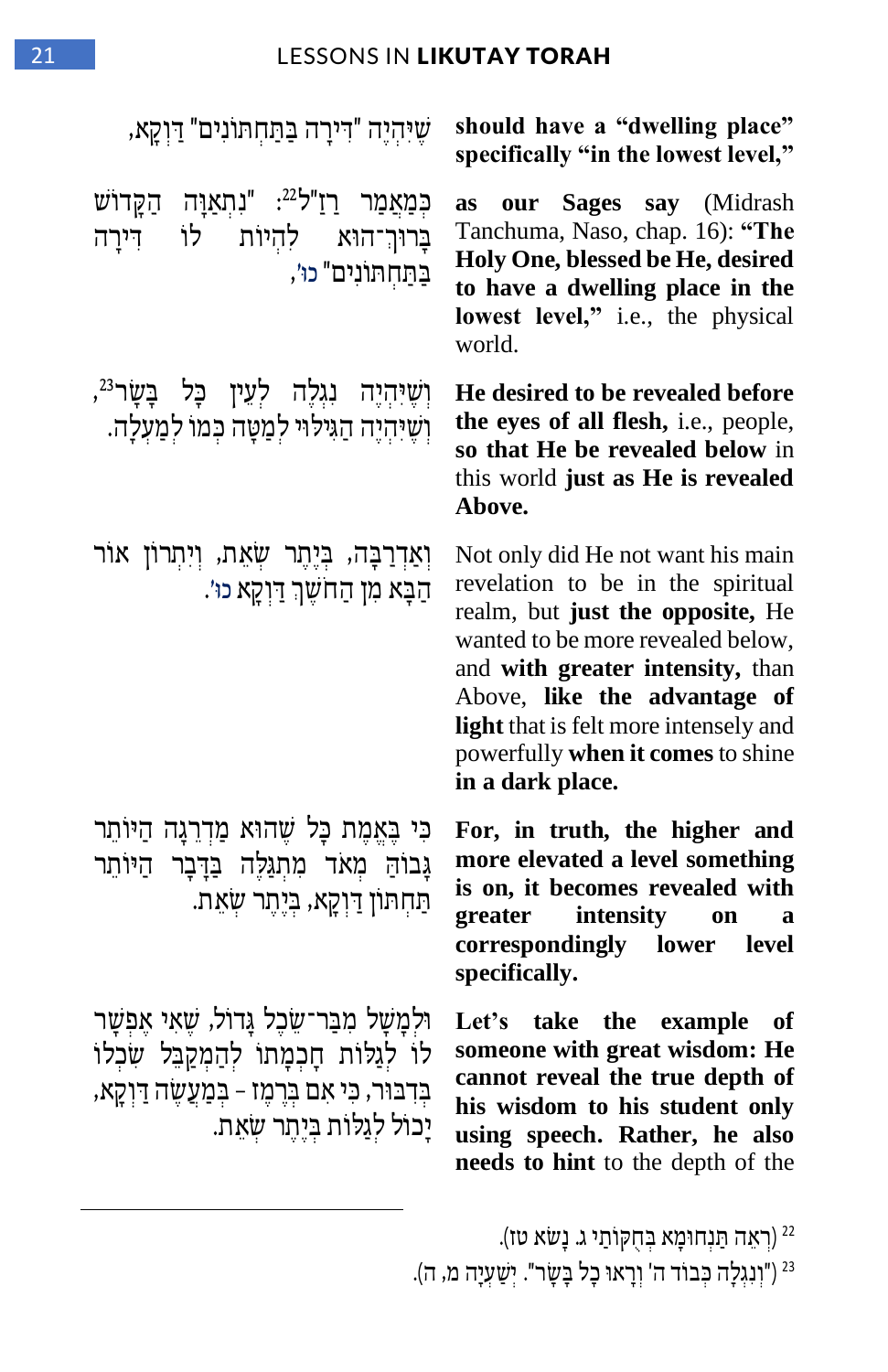concept **specifically through a physical action.** Only **then can he express** the depth of the wisdom **with greater intensity.**

**As our Sages say** (Midrash Mishlei chap. 22), **"For a wise person, it is sufficient for him to use a hint** to express his wisdom.**"**

**Another analogy: If a diamond has words engraved in it, those letters are not readily apparent to the eye, due to the translucent nature of the stone. However, when this diamond is used as a signet ring** to stamp wax seals on a letter**, then the shape of those letters in that wax become apparent to the eye.**

**This** concept **is** similar to **what is written** (Bamidbar 15:39), **"And you should see it** (the Tzitzis) **and thereby, you will remember all the mitzvos of Hashem."**

Meaning **that through the**  physical **action of looking intently at the thirty-two physical strings** of the Tzitzis, **you will come to "remember all the mitzvos of Hashem."**

**Because the** (garment of the) **Talis represents a "Makif-Encompassing" Light, and the thirty-two strings of the Tzitzis** 

 )רְּ אֵ ה מִ דְּ רַ ש מִ ש ְּ לֵ י פ ֶ רֶ ק כב. זֹהַ ר ב ְּ רֵ אש ִ ית כו, ב. פ ִ נְּ חָ ס רכט, ב. ת ֵ צֵ א רפ, ב. ִת ק וֵני זֹהַ ר <sup>24</sup> מִוּהַר חַדַשׁ תִּקוּן סט: "לְחַכִּימַא בְּרְמִיזַא").

(רִאֲה סֶפֶר יִצְירָה א, א).

כִּעָנְיַן מַאֲמַר רַזַ"ל<sup>24</sup>: "דַי לִחַכִּימָא ב ִ רְּ מִ יזָ א".

עוֹד מַשָׁל: מִחוֹתֵם של אָבֶן טוֹב בַּהִיר, שֵׁעַל יִדֵי בִּהִירוּתוֹ אֵינָם ניכרים האותיות בו, ונכרים וְנִתגּלים האותיות על השעוה דוקא, בגילוי לעין כל.

וֹזְהוּ שַׁכַּתוּב (פַּרַשַׁתַנוּ טו, לט): וּרְאיתִם אוֹתוֹ וּזְכַרְתֵּם אֶת כַּל מִצְוֹת" ה' ְוכ ו'":

שׁעַל יְדֵי מַעֲשֶׂה, שֵׁהוֹא בְּחִינַת הִסְתַּכְלוּת בְּל"ב חוּטִין הַגַּשְׁמִיִּים, יָבֹא מִזֶה לְ"וּזְכַרְתֵּם אֶת כַּל מִצְוֹת ה' ".

לִפִּי שֶׁהַטֲלִית הוֹא בִחִינַת אוֹר מַקִּיף, והציצית שהם ל"ב חוּטין - בחינת "ל"ב נְתִיבוֹת הַחָכְמָה"<sup>25</sup>, שֶׁנְּמְשָׁכִים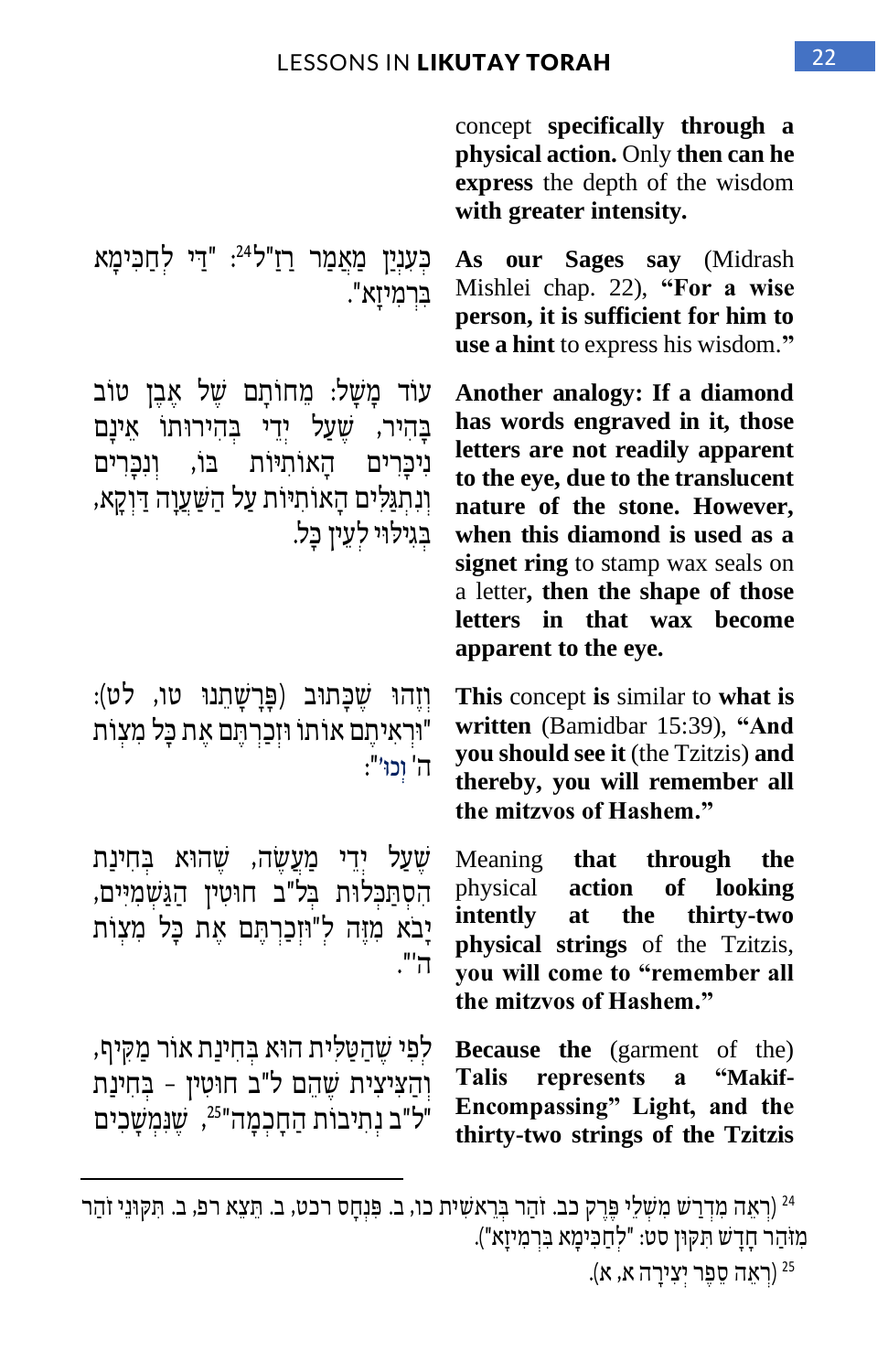#### 23 LESSONS IN LIKUTAY TORAH

וְאִי אַפְשָר שֶׁיּוּרְמַז כִּי אִם בְּמַעֲשֶה ַ דִּוְקָא, הֵיפֵךְ מַחֲשֵׁבֵת הַמְרַגִּלִים כוּ׳.

וּמֹשֶׁה רַבִּינוּ עָלָיו־הַשָּׁלוֹם שֵׁהַיַה מִבְּחִינַת "דוֹר דֵעָה"<sup>26</sup>, וּבְמַדְרֵגָה גָבוֹה ַ מְּ אֹד נַעֲלָה ,

לֹא הַיָה לוֹ בֹאַפַּשֶרוּת לָבֹא לֹאָרֶץ יִשׂראל.

וְאַף עַל פִּי כֵן הִתְפַּלֵל תקט"ו תִפְלוֹת – כִּמְנָיַן "וָאֵתְחַנַּן" (וָאֵתְחַנַּן ג, כג) – לִבֹא לְאָרֵץ יִשׂרְאָל,

מִפְּנֵי שֶׁזֶּהוּ עִיקַר הַמִּכְוַּוֹן וְתַכִלִית הַבְּרִיאָה כַּנַּ"ל.

 **paths two-thirty "the represent** עַ ל יְּדֵ י א ֹור ַמ ִ קיף, **of Chochma-Wisdom," which are drawn down** in an internalized manner **from the "Makif-encompassing" Light.**

> **And it is impossible to hint to this process except through a physical action** (of wearing Tzitzis) **specifically. This is exactly the opposite of what the spies were thinking,** that they wanted the service of Hashem to remain in thought and speech and not to come into action.

> In fact, **Moshe Rabbeinu, who was** the leader **from the "Generation of knowledge** of Hashem**," and on an exceedingly high level,**

> **was not able to come into** the physical **Eretz Yisroel.**

> **Nonetheless, he prayed 515 times, the same gematriyanumerical value as the word in** 27**",prayed I and-וָּאֶ תְׁ ח נ ַׁן" order to be able to enter** the physical **Eretz Yisroel.**

**Because this was the main intention of Hashem and the purpose of Creation, as explained above.**

The entire purpose of Creation was to make a "dwelling" for Hashem in this physical world, which is made through physically performing

 $2750$ ד=1  $8 = \pi 400$  ח $= 1$  א=1  $6 = \pi 1$ , total:515

<sup>26</sup> )רְּ אֵ ה ֵעץ ַחִ יים ש ַ עַ ר הֶ אָ רַ ת הַ מ וֹחִ י ן פ ֶ רֶ ק א (.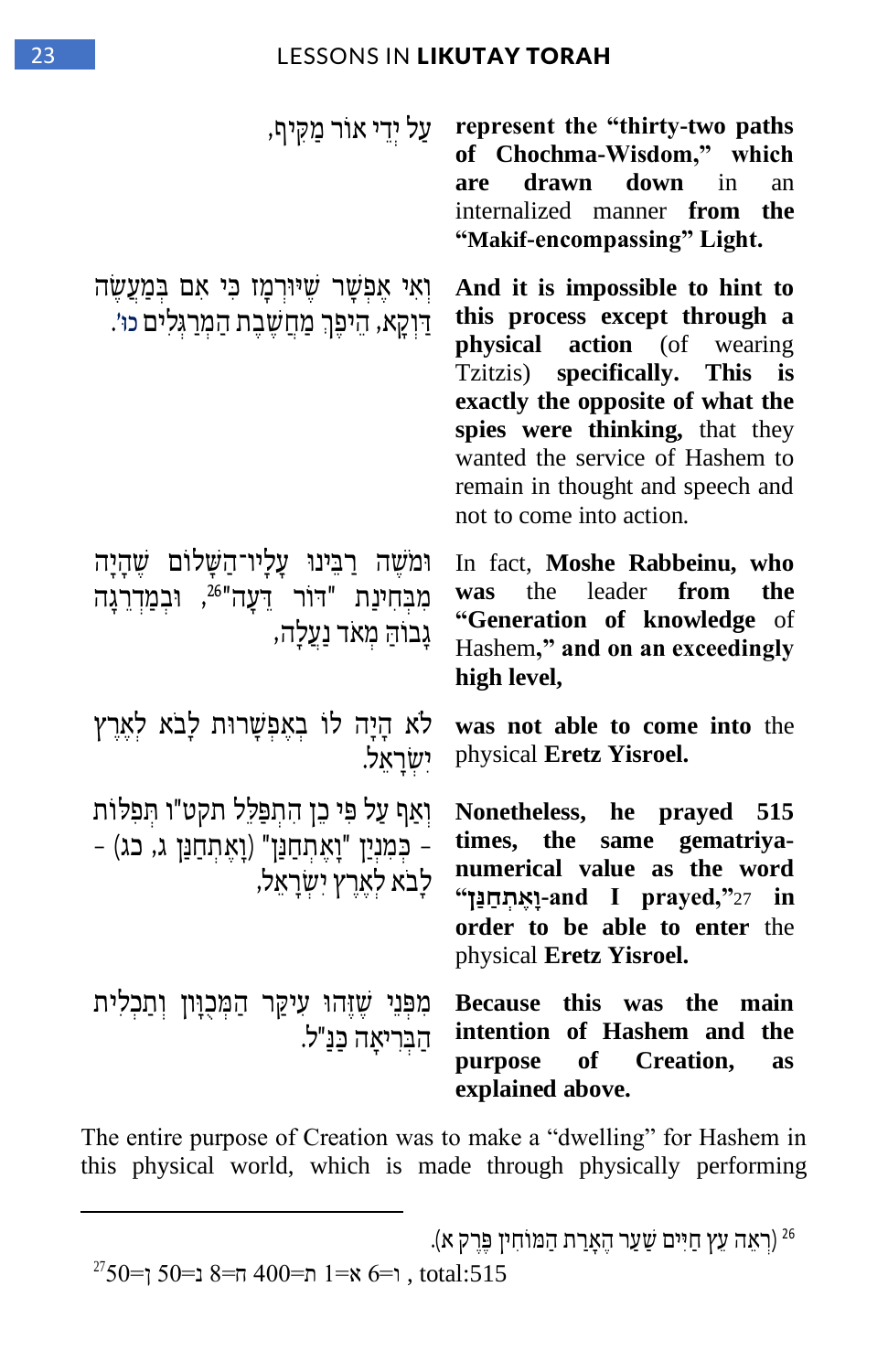mitzvos. This is why Moshe wanted more than anything else to be able to actually perform the physical mitzvos, and he wasn't satisfied with the fact that he had the greatest understanding of Hashem of all people.

| יִאַף עַל פִּי כֵן לֹא זַבָּה, וִיהוֹשָׁעַ דַוְקָא Nonetheless, Hashem decided |                                       |  |
|--------------------------------------------------------------------------------|---------------------------------------|--|
|                                                                                | : "מכניס that [Moshe] was not able to |  |
|                                                                                | enter, and only Yehoshua could        |  |
|                                                                                | bring the Jewish People into          |  |
|                                                                                | Eretz Yisroel.                        |  |

Even though Moshe wanted so much to perform all the physical mitzvos in Eretz Yisroel, nonetheless, since he "belonged" to the "generation of knowledge of Hashem," which is involved in the spiritual service of Hashem in prayer and Torah study, he wasn't able to enter Eretz Yisroel.

However, Yehoshua, who was on a lower level than Moshe, was able to enter the physical Eretz Yisroel and bring the Jewish People into it to perform physical mitzvos.

#### **Summary of Chapter 1 of the Maamar:**

Q1. Why did the Spies, who were the leaders of the tribes and great spiritual people, not want to enter Eretz Yisroel?

Q2. What is the meaning of the praise of Eretz Yisroel by describing it as a "Land flowing with milk and honey?"

Q3. Why are the majority of the mitzvos dependent on being in Eretz Yisroel, especially those involving agriculture, like Teruma and Maasar, and all the mitzvos connected with the Bais Hamikdash?

Q4. Why is it that a person needs to eat food to live? If the life he receives from the food is from the "Speech of Hashem" invested in it, then the person also has the letters of "Hashem's Speech" invested in him?

A4. The lifeforce that comes from Hashem and is invested in food is from the level of Tohu, which is a much higher level than the lifeforce that Hashem invested in the person, which is only the level of Tikun. Because of the higher Light of Tohu invested in the food, it gives additional life to the person, who is from Tikun.

<sup>)</sup> סַ נְּהֶ דְּ רִ י ן יז א : "מֹש ֶ ה מֵ ת , וִ יהוֹש ֻ עַ מַ כְּ נִ יס אֶ ת יִ ש ְּ רָ אֵ ל לָאָ רֶ ץ "(. 28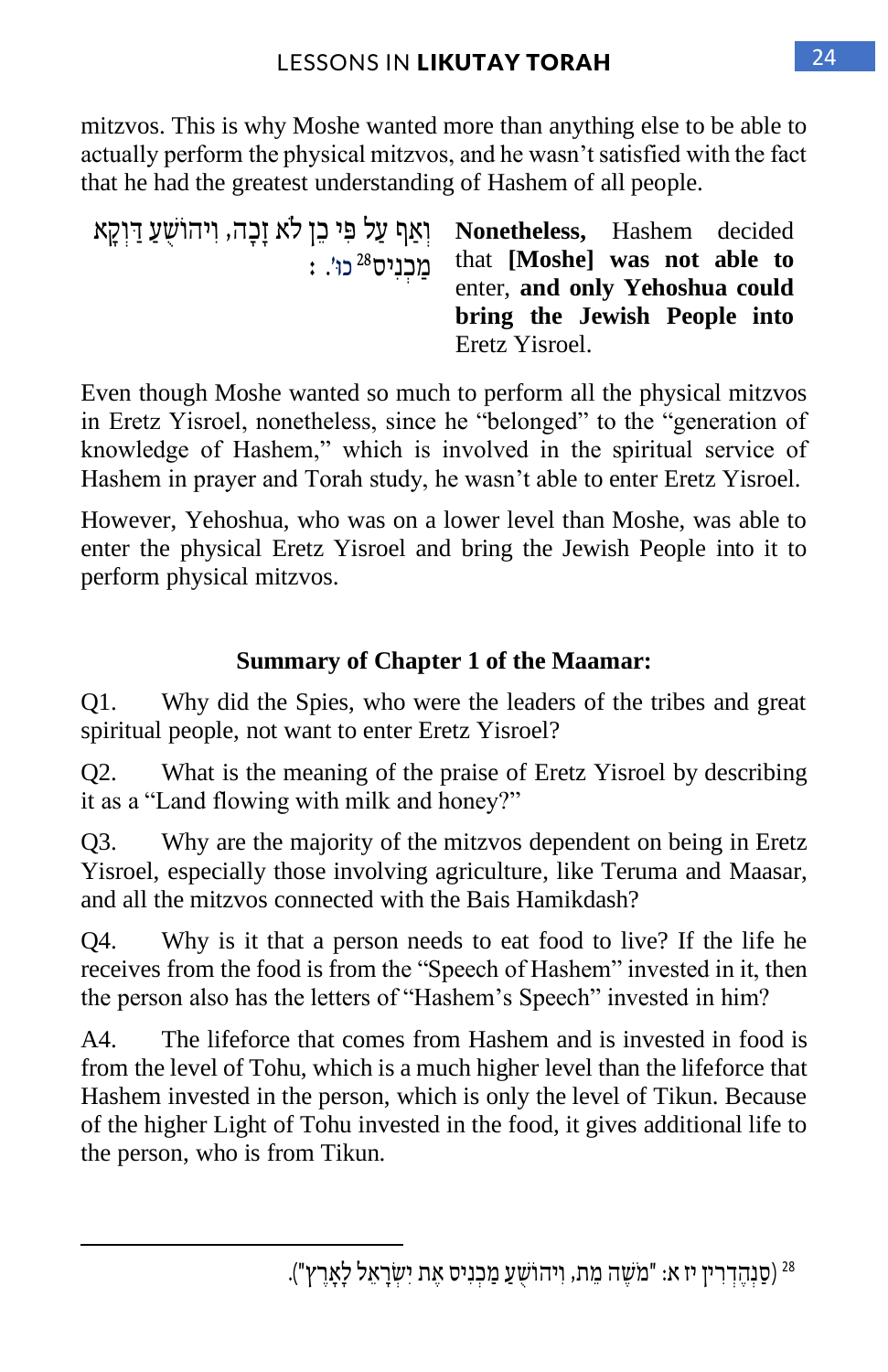This process is reflected in the general idea of the descent of the soul to this world: It descends from Tikun, from Atzilus, to the created physical world in order to achieve a deeper connection to Hashem through the physical actions of the mitzvos. This deeper connection is called "the advantage of Light that comes from transformed darkness." In order to attain this deeper connection to Hashem in the physical world, there are two stages required: "Turning away from bad," by fulfilling the 365 mitzvos to refrain from certain actions. When a person overcomes his own Yetzer Hara (mundane physical desires) for the sake of serving Hashem, he removes the concealment of Hashem from the entire world. Even though Hashem created the world is such a way that it conceals his Light and Truth, when a person "turns from bad," he removes some of that concealment so that he and the entire world should be able to receive and perceive Hashem's Light.

The second stage is the fulfillment of the 248 action mitzvos, which are like "limbs" that bring down the Life and Light of Hashem's Inner Will into these channels. These bring the Light of Hashem into the person and into the world around him.

A2. Now, we will understand why Eretz Yisroel is called "the Land flowing with milk and honey." Milk and honey are both sweet, but milk is something sustainably sweet that can be eaten every day as a person's sustenance, (like a nursing baby, for example). However, honey is intensely sweet, and therefore can only be eaten in small amounts. These represent two types of revelation from Hashem: The revelation of Hashem through refraining from sin is intensely sweet, and the revelation of Hashem from performing the actions of the mitzvos is comfortably sweet. Both of these types of revelations are connected specifically to Eretz Yisroel, since that is where the majority of the mitzvos can be performed (and where there are more forbidden actions that we must refrain from.)

A3. The reason that most mitzvos are connected to Eretz Yisroel specifically is because it corresponds to the level of Malchus of Atzilus, which is the "Spiritual Land of Eretz Yisroel." Just as the physical ground is the lowest level that everyone steps on, yet produces the crops that everyone depends on, so too, Malchus is the lowest level of Atzilus, yet only in it is revealed the Infinite Creative Power of Hashem to create the worlds. Of all the physical land in the world, only Eretz Yisroel is directly corresponding to Malchus of Atzilus.

Now, as explained, the main idea of mitzvos is to draw down Hashem's Light into this world. The focal point of this process is Malchus of Atzilus: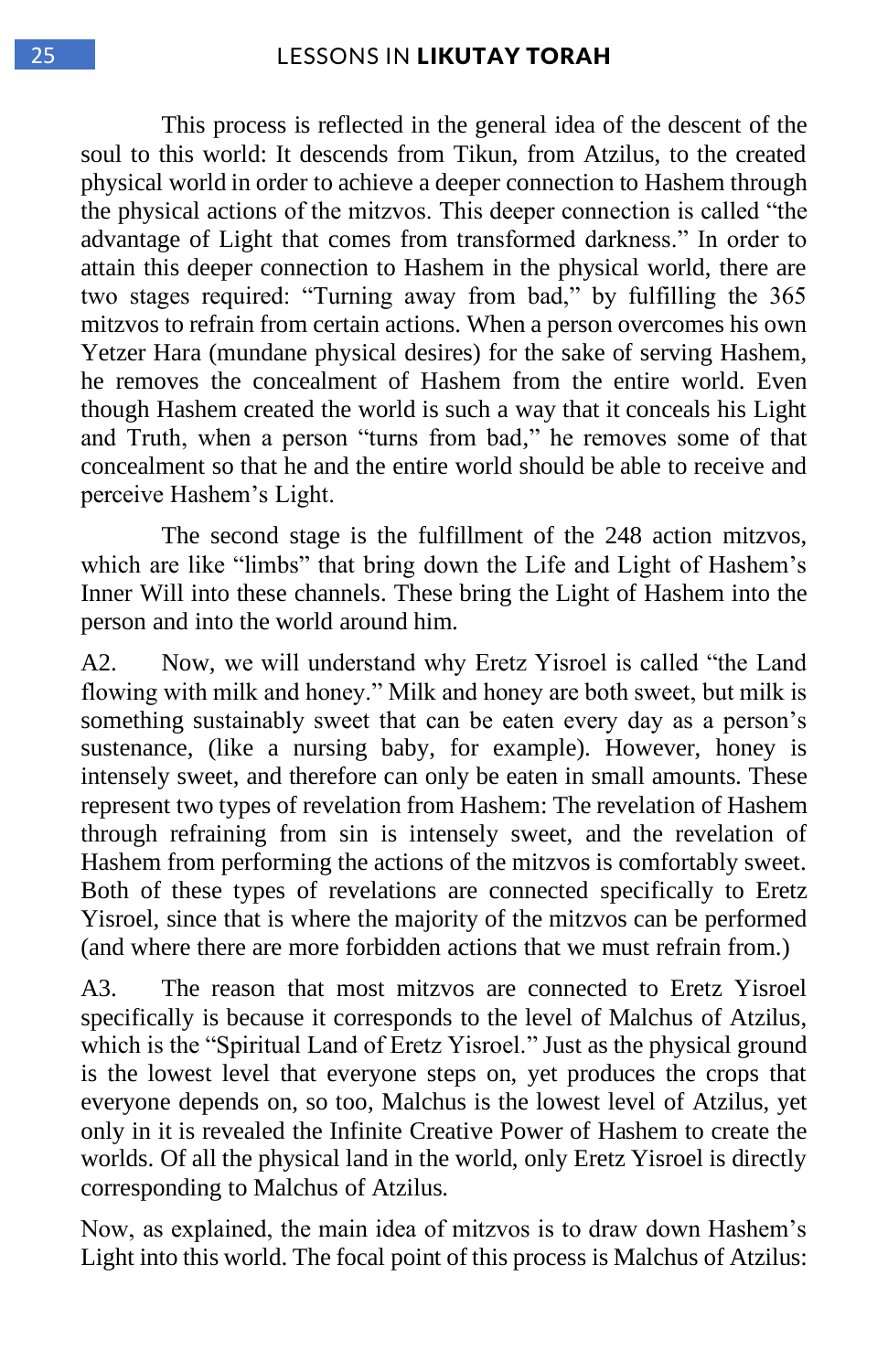By refraining from sin, we remove the concealment of the Light from Malchus, and, by perfoming mitzvos we draw down the Light into Malchus. Once the Light is in Malchus, then it will come down into our world, since Malchus is the creative source of our world.

Since the main goal of mitzvos is to draw down Hashem's Light into Malchus, and Eretz Yisroel is the place directly corresponding to Malchus, most mitzvos are specifically connected to Eretz Yisroel.

A1. Now, we can understand why the Spies didn't want to enter Eretz Yisroel: The Spies were on very high spiritual level, and they wanted to receive the Light of Hashem as it comes into Malchus of Atzilus itself, not as it comes down into the physical world. They thought they would receive the Light on a higher and purer form in its spiritual source in Malchus, which they would draw down through prayer and Torah study. They also were worried that if the Light came down into the physical world, it would be too intense for them to handle.<sup>29</sup>

They thought that it would be enough if they revealed the source of Malchus through their speech, through prayer and Torah study, since Malchus is also the idea of Divine Speech.

However, Yehoshua and Kaleiv knew that this was not Hashem's plan and desire. Hashem desired to have a dwelling specifically in the physical world, through the physical actions of the mitzvos (and physically refraining from sin.)

The lower a level can descend is indicative of how high its source is. By fulfilling mitzvos in the lowest level, the physical world of action, we reveal the ultimate, highest level, Hashem's Infinite Light, on a totally different level than can be revealed through understanding and speech.

<sup>&</sup>lt;sup>29</sup> Perhaps their concern was similar to that of Yaakov regarding Yitzchok's blessings to Eisav: Yaakov knew that if Eisav would receive the great revelation of Hashem contained in Yitzchok's blessing, then one of two things would happen: Either it would be too intense for Eisav and he would die; or the holy energy would get sucked into the wicked Eisav and make him super powerful to be even more wicked. Perhaps the spies were worried that if the Light comes into the physical world through the mitzvos of Eretz Yisroel then one of two things would happen: Either it would be too intense for people to handle; or the holy energy contained in the mitzvos would give extra power to the unholiness of the physical world. That's why they decided that instead of bringing down the Light, everyone should have to elevate themselves to receive it as it exists in Malchus of Atzilus.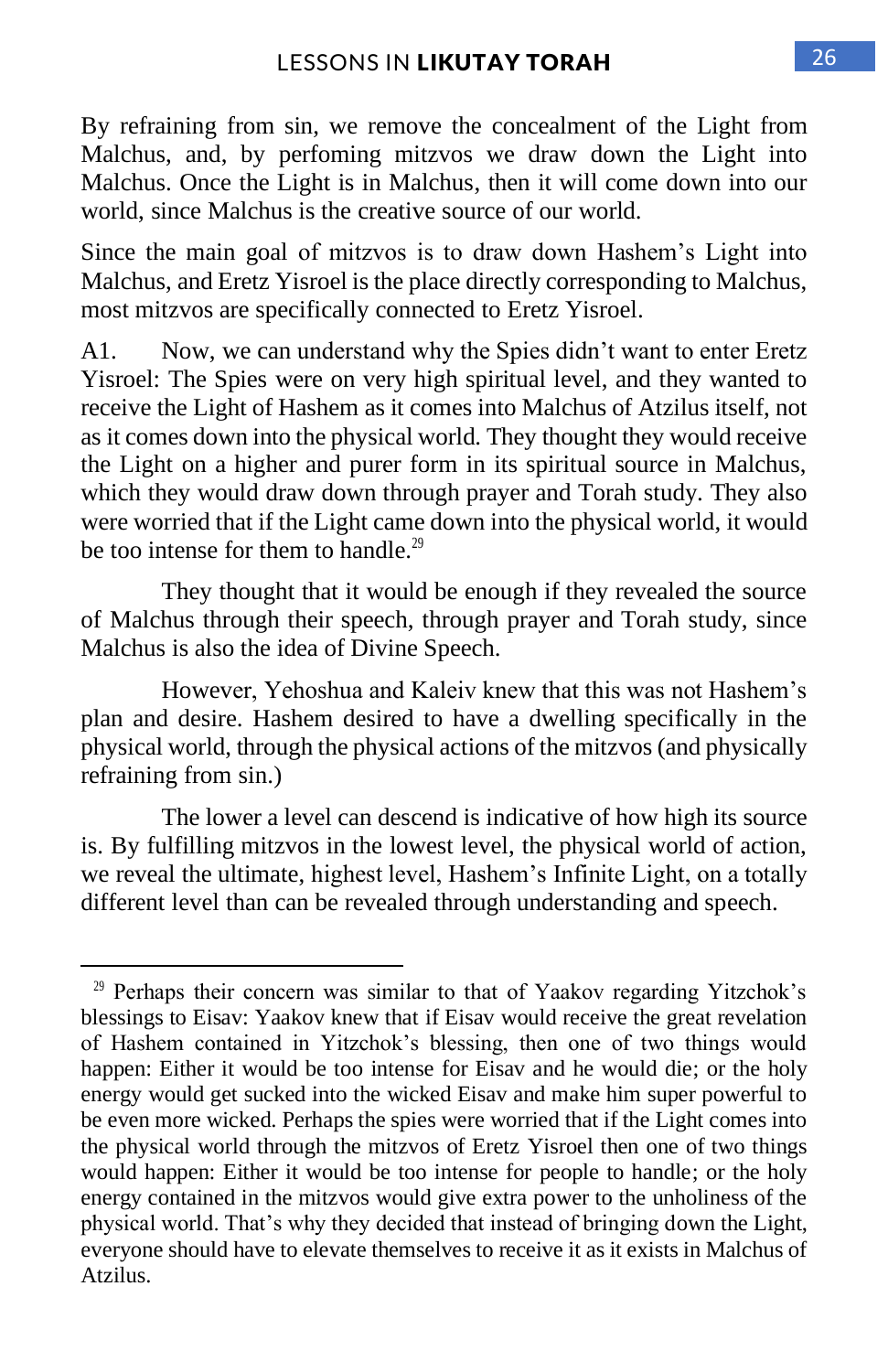This is the ultimate desire of Hashem - to reveal his deepest, most Infinite Light on the lowest level - the physical world - through the actions of the mitzvos.

#### **2 Chapter ב.**

#### **Explanation of the Tzemach Tzedek**

The entire second half of this maamar is actually a long, explanatory note of the Tzemach Tzedek. While we typically put these notes at the bottom of the text, in this case we will translate the majority of the note. References included within the note of the Tzemach Tzedek will remain in the footnotes below.

ד ְּ אֶ רֶ ץ יִ ש ְּ רָ אֵ ל – " אֶ רֶ ץ ש ִ בְּ עָ ה )ְׁוֶזהוּ **[This is the idea that Eretz**  עֲ מָ מִ ין": **Yisroel is known as "the Land of the Seven Nations."**

Seven nations dwelled in the Land prior to the arrival of the Jewish People. The seven nations are as follows: Kenaani, Chiti Emori, Prizi Yevusi, Chivi, Girgashi,

שֵׁעֲל יְדֵי בֵירוּר "ז' מִדּוֹת דְּתֹהוּ" עַל יְדֵי הַמְּצְוֹת מַעֲשִׂיּוֹת, עַל יְדֵי זֶה נִמְשָׁךְ גִילוּי אוֹר אֵין־סוֹף בִ"כוּלְהוּ עָ לְּ מִ ין",

**Since, through the elevation of the** Sparks of Holiness from the **"Seven Attributes of Tohu"** that are revealed in physical objects through the actions of the mitzvos, **this draws down Hashem's Infinite Light** (from the lofty level of Tohu) **into all the worlds.**

The Seven Nations represent the Seven Emotional Attributes of Tohu. These attributes contained tremendous Light, but could not merge with each other, resulting in the "Shattering of the Keilim-Vessels" of these attributes. By doing mitzvos in the physical world we reconnect the Sparks of those Keilim of Tohu, which fell into this world, to their source in Tohu. This brings that tremendous Light of Tohu into all worlds, including this world.

**Also, these** Seven Nations וְדֶּרֶךְ כִּלָל הֵם גַּם כֵּן "ז' הֵיכָלוֹת". **generally represent the "Seven**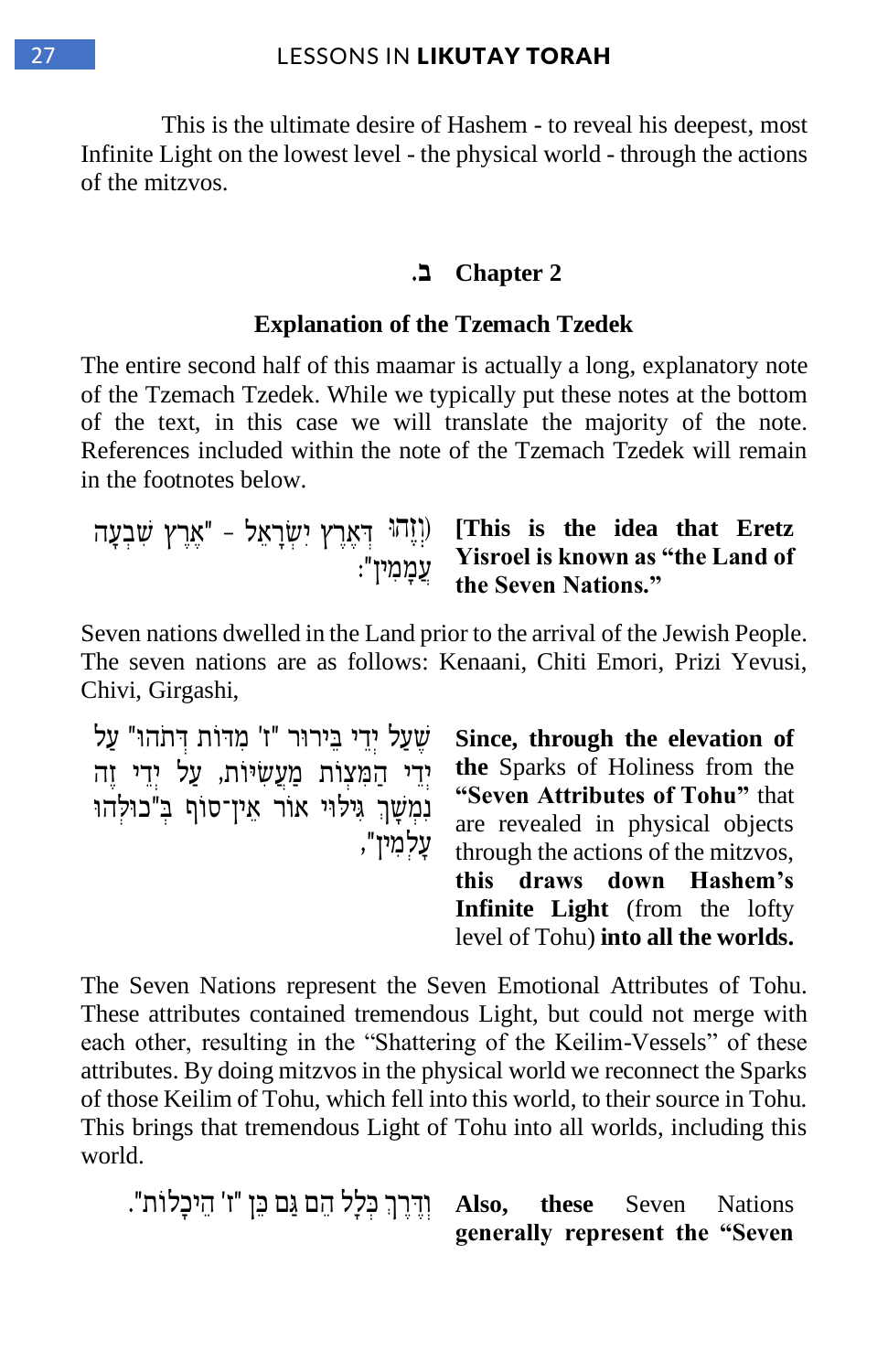**Heichalos"** that make up all the created worlds.

Besides for representing the Seven Attributes of Tohu, the Seven Nations represent "Seven Heichalos."

We said earlier in the maamar that the outer dimensions of each world where the created beings exist are called "Heichalos." Each of the three worlds of Beriya, Yetzira, and Asiya have "Seven Heichalos" where the creations exist. The Seven Nations represent the "Seven Heichalos" of all three created worlds, including Asiya, where the physical world exists.

This shows how fulfilling mitzvos in Eretz Yisroel brings Hashem's Light into all the worlds.

| מַה שֵׁאֵין כֵּן "מִדְבָּר" – זֵהוּ הַהַמִשָּׁבָה<br>רַק לִמַעַלָה, בִּפְנִימִית וְלֹא בְחִיצוֹנִיּוּת<br>עַלמִין וְהֵיכַלוֹת דַעֲשִׂיַּה. | Which is not the case in the<br>"Desert of Speech," where-מִרְבֵּר-<br>the revelation of Hashem only<br>happens Above, in Malchus of<br>Atzilus, and in the<br>inner<br>dimension, ie. the Sefiros, of the<br>worlds, but not in the outer<br><b>dimension,</b> ie. the "Heichalos" of<br>the worlds, and especially not in<br>the "Heichalos" of Asiya. |
|--------------------------------------------------------------------------------------------------------------------------------------------|----------------------------------------------------------------------------------------------------------------------------------------------------------------------------------------------------------------------------------------------------------------------------------------------------------------------------------------------------------|
| וְעַיֵּין מִזֶה בִּ"אִגְרֵת־הַקְדֵשׁ" (סִימַן<br>, 30(7)                                                                                   | See Tanya, Igeres HaKodesh,<br>chap. 5:                                                                                                                                                                                                                                                                                                                  |
| שֶׁכְּדֵי לְהַמְשִׁיךְ הַגִּילוּי בַּעֲשְׂיַּה, זֶהוּ<br>עַל יְדֵי הַמַּעֲשֶׂה דַּיְקַא כוּ׳, עַיֵּין שָׁם.                                | In<br>order to<br>bring down<br>Hashem's revelation into the<br>physical world of Asiya, this can<br>only happen through<br>the<br>physical actions of mitzvos. See<br>there at length.                                                                                                                                                                  |
| וּבַאֲמֵת, כִּדֵי לְהִיוֹת הַהַמִשָּׁכָה לִמַטָּה<br>- הַיִינוּ עַל יִדֵי שֶׁהַהַמִשָּׁכָה מִמָּקוֹם                                       | In truth, in order to bring down<br>the revelation of Hashem all the<br>way down to the lowest level, this<br>requires that the source of this                                                                                                                                                                                                           |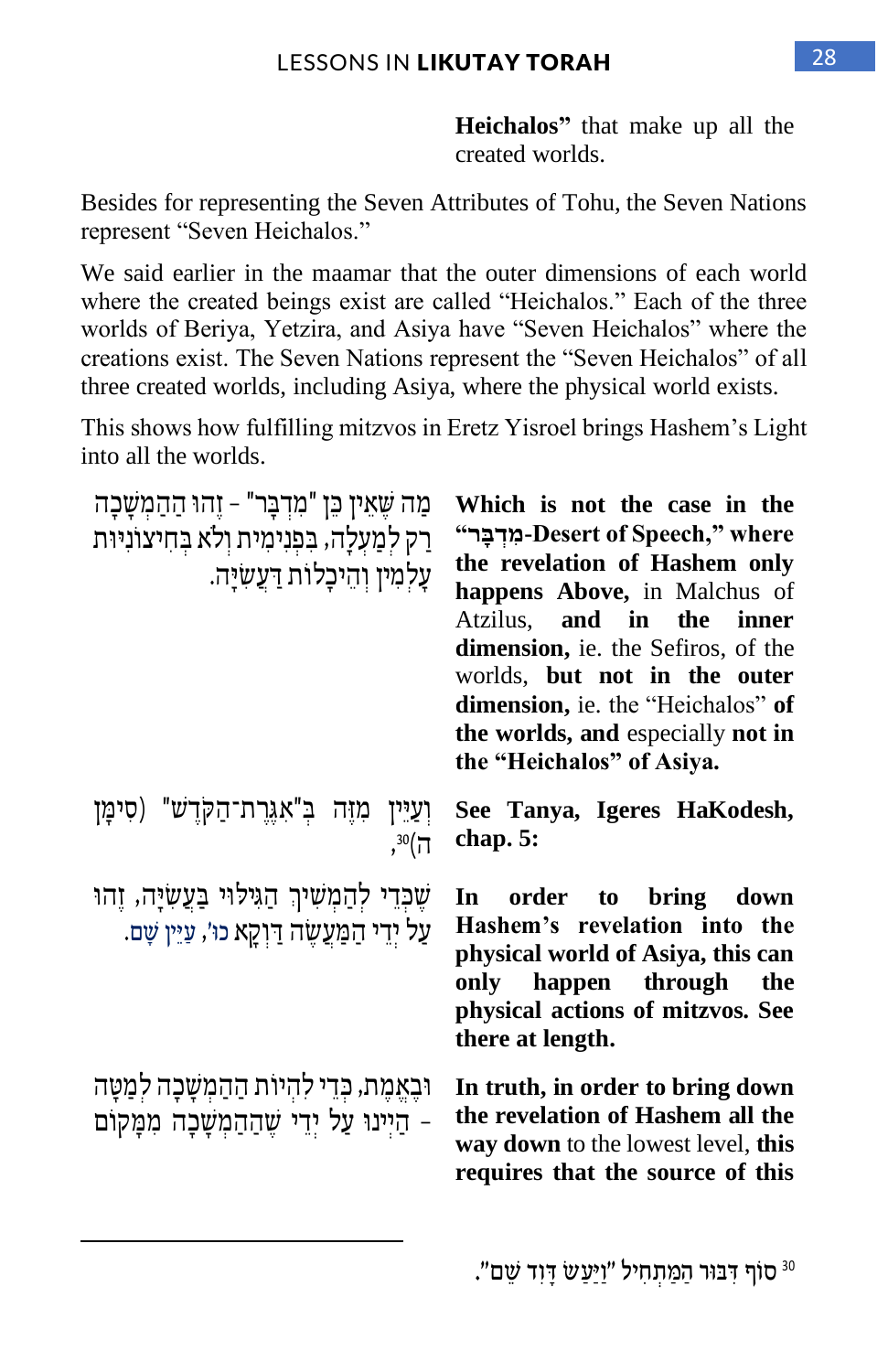| ּעֲלִיוֹן יוֹתֵר <sup>31</sup> .                                                                                                      | revelation be from<br>an<br>exceedingly high level.                                                                                                                                                                       |
|---------------------------------------------------------------------------------------------------------------------------------------|---------------------------------------------------------------------------------------------------------------------------------------------------------------------------------------------------------------------------|
| וְגַם לְהֵפֶּךְ, שֶׁבְמַעֲשֶׂה דַוְקָא, לִפִּי<br>שֶׁהוּא לְמַטַּה מִבְחִינַת הַדְּבּוּר - יוּכַל<br>להיות הגילוי מבחינה עליונה יותר. | The<br>opposite is<br>also true:<br>Specifically action, which is<br>lower than speech, is able to<br>express the highest possible level<br>of Hashem's Light.                                                            |
| וּכִעְנִיַן "לִחֲכִּימָא בִּרְמִיזַא" - מַה שֵׁאִי<br>אֶפִשָּׁר להִתְגַּלוֹת עַל יְדֵי אוֹתִיּוֹת<br>הדבור כו'. <sup>32</sup>         | As the idea mentioned above,<br>$\mathbf{A}$<br>that<br>wise<br>person<br>communicates through a hint,"<br>what it would be impossible to<br>reveal through the letters of<br>speech.                                     |
| וְהַיִּינוּ, לִפִי שֵׁעַל יְדֵי זֵה מַמְשִׁיכִים<br>ממקור החכמה־עילאה ופנימיותה.                                                      | Because, through these actions of<br>mitzvos, a person draws<br>the<br>down from the source and inner<br>aspect of Hashem's Chochma<br>Above, in Atzilus.                                                                 |
| וְעוֹד, כִּי אִי אֵפְשָׁר גַּם כֵּן לְהַמְשִׁיךְ<br>גִילוּי חָכְמָה־עִילָאָה עַל יִדֵי הַתּוֹרָה<br>כי אם על ידי מעשה המעות.          | Furthermore, this revelation of<br>Hashem's<br><b>Chochma</b><br><b>Above</b><br>cannot be drawn down into this<br>world by studying Torah alone.<br>Rather, it requires<br>the<br>performance of the mitzvos as<br>well. |
| ּוְהוּא כִּמוֹ שֵׁכָּתוּב בִּ"אִגֵּרַת־הַקֹּדֵשׁ                                                                                      | This idea is what is written in<br>Igeres HaKodesh (ibid.),                                                                                                                                                               |

וּ כְּמוֹ שֶׁנִּתְבָאֵר בְּמָקוֹם אַחֵר, עַל פָּסוּק "אֵל עֶלְיוֹן, גּוֹמֵל חֲסָדִים טוֹבִים" (לְקַמֶּן מַסְעֵי צ, סוֹף עַמוּד ב).

<sup>32</sup> וּבֵיאוּר עִנְיָן זֶה, יוּבָן מִמַה שֶׁנִּתְבָאֵר בְּמָקוֹם אַחֵר (לְקַמָּן שִׁיר הַשִּׁירִים לט, ד), בַּבֵּיאוּר ַּעֲל פָּסוּק (שִׁיר הַשִּׁירִים ו, ח־ט) "שָׁשִּׁים הֵמֶּה מְלָכוֹת כוּ' אַחַת הִיא יוֹנָתִי כוּ'", גַּבֵּי מַעֲלַת ַּהַנְּשָׁמוֹת עַל הַמַּלְאָכִים שֶׁמִבְּחִינַת דִּבּוּר כוּ׳, עַיֵּין שָׁם. וְעַיֵּין מַה שֶׁנִּתְבָאֵר (תּוֹרָה אוֹר ַּבְּרֵאשִׁית א, ב) עַל פָּסוּק (יְשַׁעְיָה סו, א) "וְהָאָרֶץ הֲדוֹם רַגְלָי":"עַל יְדֵי שֶׁמְּתַקֵּן מַעֲשָׂיו כוּ' – נַעֲשִׂים מוֹחוֹ וְלִבּוֹ זַכִּים אֶלֶף פְּעָמִים כָּכָה", עַיֵּין שָׁם.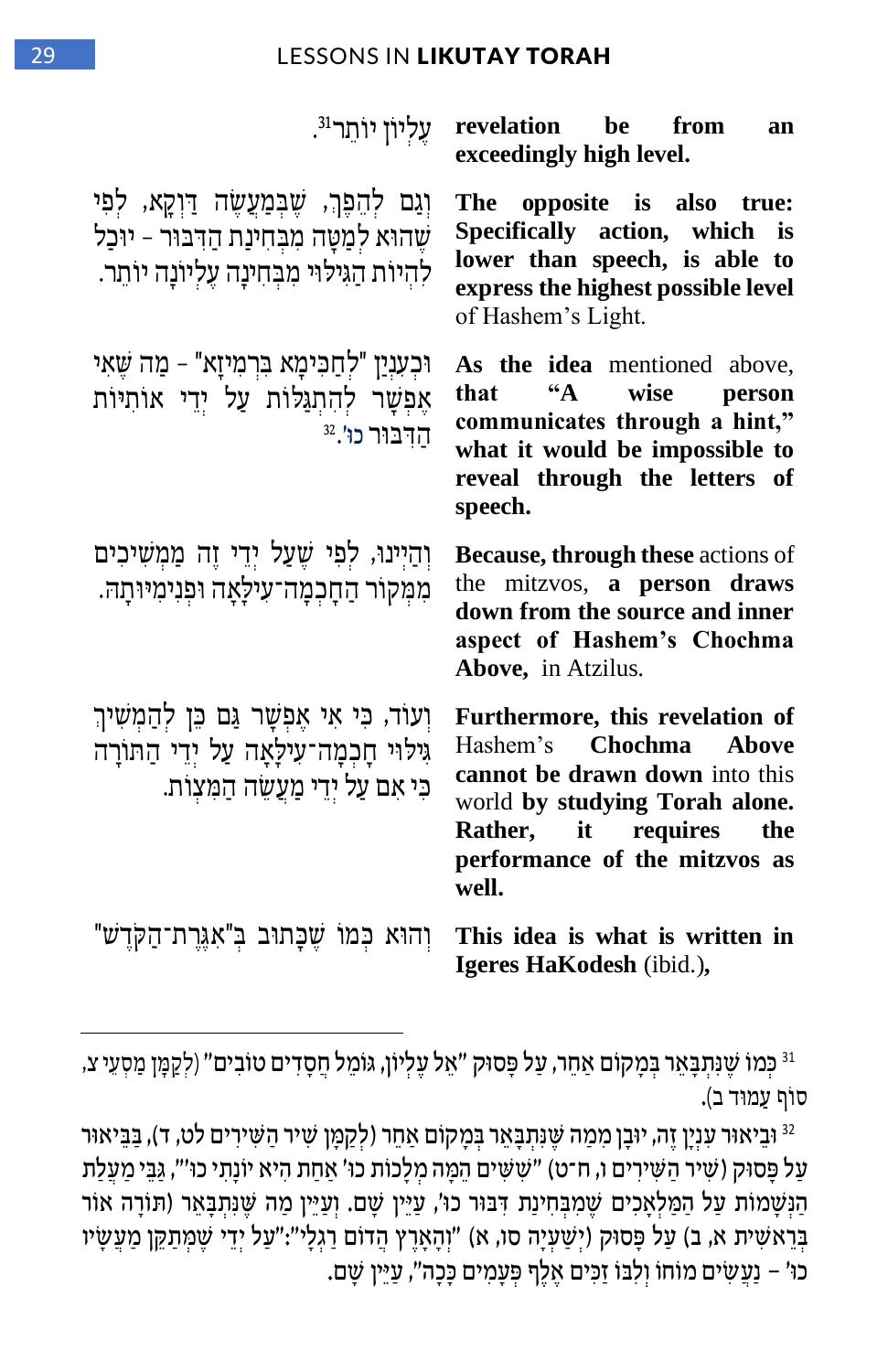| $33, \square \psi$                                                                                                                                                                                   |                                                                                                                                                                                                                                                                           |
|------------------------------------------------------------------------------------------------------------------------------------------------------------------------------------------------------|---------------------------------------------------------------------------------------------------------------------------------------------------------------------------------------------------------------------------------------------------------------------------|
| וזה לשונו:                                                                                                                                                                                           | We will quote that text:                                                                                                                                                                                                                                                  |
| לָכֵן אָמִרוּ רַבּוֹתֵנוּ זִכְרוֹנָם לִבְרָכָה <sup>34</sup> :<br>"הַאוֹמֶר אֵין לִי אֵלַא תוֹרַה - בִּלִי<br>גמילות־חַסָדִים - אַפִילוּ תוֹרָה אֵין<br>לו", אֵלָא בְּתוֹרָה וּבְגְמִילוּת־חֲסָדִים. | Therefore, our Sages have said<br>(Yevamos 109b): "Whoever says,<br>'I only have Torah study,' without<br>deeds of kindness [mitzvos], then<br>even Torah study he does not<br>have." Rather he must have<br>Torah study together with deeds<br>of kindness.              |
| כִּי הִנֵּה "אוֹרַיִיתָא מֵחָכִמָּה נָפְקַת",<br>ּוּ"בְאוֹרַיִיתָא מִתְקַיֵּים עָלְמָא" <sup>35</sup> ,<br>וּבְ"אִינוּן דְלַעֲאן בַּה" <sup>36</sup> ,                                               | Since "the Torah comes from<br>Hashem's Wisdom," and "the<br>world exists because of the Torah<br>and those that study it." (See<br>Zohar I 77a, II, 149a)                                                                                                                |
| כִּי בִדִיבּוּרָם מַמִשִׁיכִים הֵאָרוֹת<br>וְהַשִׁפָּעוֹת חָכְמָה־עִילָאָה - מִקוֹר<br>הַתּוֹרָה, לִבְחִינַת "אוֹתִיּוֹת הַדְּבּוּר"<br>שֵׁבָּהֵן נִבְרָא הָעוֹלָם כוּ׳.                             | This is because with their words<br>they draw down a flow of Light<br>Hashem's Chochma-<br>from<br>Wisdom Above in Atzilus, which<br>is the source of the Torah, to the<br>level of "Letters of Speech" of<br>Malchus of Atzilus that Hashem<br>uses to create the world. |
| וַהֲרֵי הַמִשָּׁכָה זו הִיא בְּחִינַת יִרִידָה<br>גִּדוֹלָה, וְלָזֵה צָרִיךְ לִעוֹרֵר "חֵסֵד<br>עֶלִיוֹן", הַנִּמִשָׁךְ כַּמַּיִם מִמָּקוֹם גָּבוֹהַ<br>למַקוֹם נַמוּך,                              | Now, to bring down this Light<br>from Chochma, which is a great<br>descent, we need to awaken<br>Hashem's power of "Kindness<br>Above" in Atzilus, which is like                                                                                                          |

" סוף דִּבּוּר הַמַּתְחִיל "וַיַּעַשׂ דָוִד שֵם".

```
<sup>34</sup> (יִבָמוֹת קט, ב).
```
זהַר וַיַּקְהֵל (וֹהַר לָךְ, עז, או "דְּבַד יִשְׂרָאֵל מִשְׁתַּדְּלֵי בְאוֹרַיְיתָא מִתְקַיֵּים עָלְמָא". וּרְאֵה זֹהַר וַיַּקְהֵל  $\text{ }^{35}$ ר, א).

36 )רְּ אֵ ה זֹהַ ר ת ְּ רו מָ ה, קמט, א (.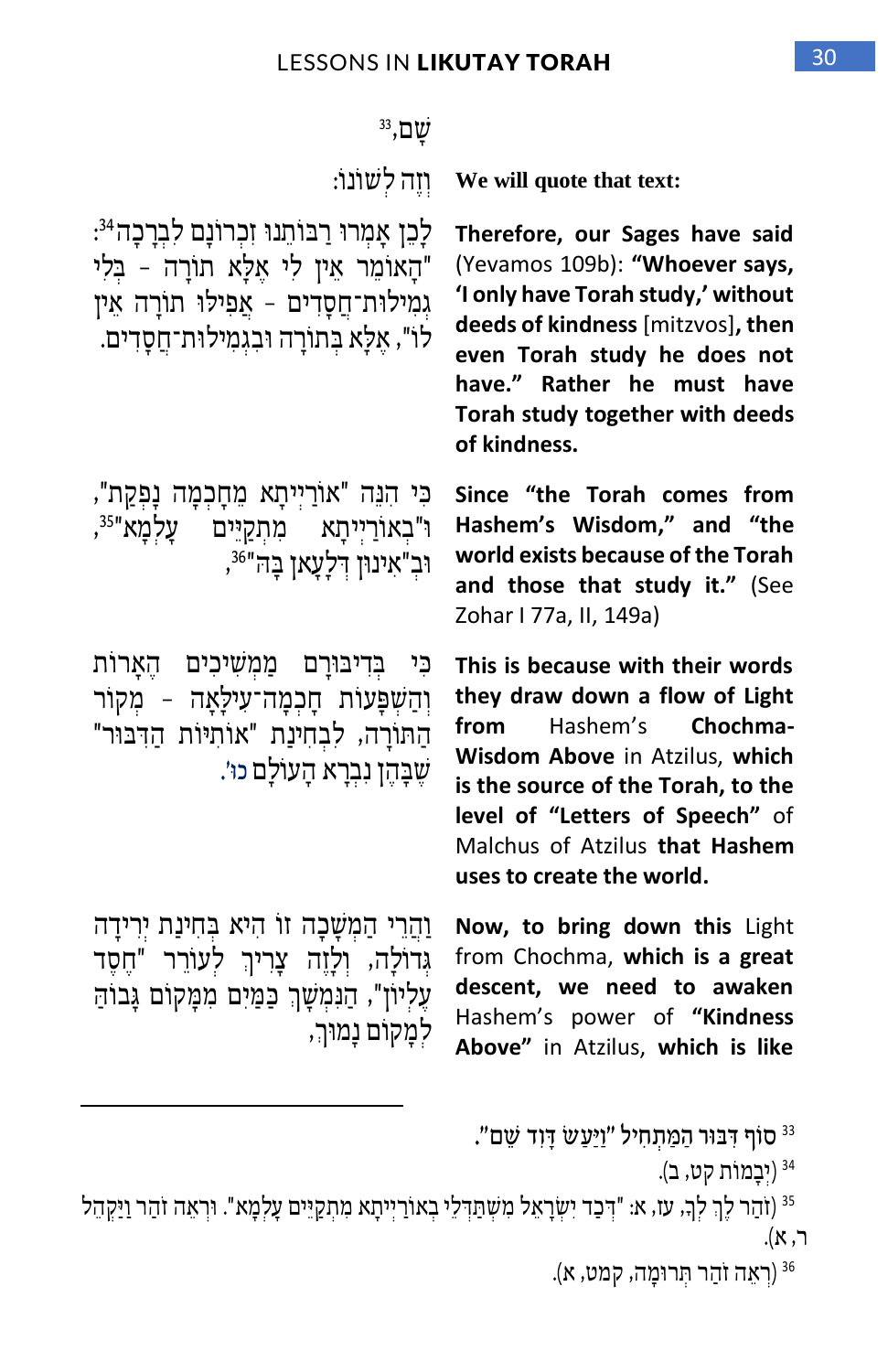**water that flows from a high** 

**place to a low place.**  ד בּאתערוּתַא־דלתַתַּא בּצדַקַה ו"חַסִד This תַּתָּאָה", שֶׁמַּמְשִׁיכִים חַיִּים וְחֵסֶד לְהַחֲיוֹת רוּחַ שִׁפָלִים וְנִדְכָאִים<sup>37</sup>. **This** awakening of Hashem's Kindness **depends on the "awakening from below" of our own acts of charity and kindness, when we give life and kindness, enlivening the spirits of the lowly and crushed.** וְזֶהוּ שֶכַּתוּב (יִרְמְיָה ט, כב־כג): "אַל יִתְהַלֵּל חָכָם בְּחָכְמָתוֹ כוּ׳, כִּי אִם בּזֹאת יתהלל כוּ׳, כּי אני ה' עֹשׂה חסד כו ' " – **This is what is written** (Yirmiya 9:22-23), **"A wise person should not take pride in his own wisdom. Rather, he should take pride in** wisely connecting to Hashem, **for I am Hashem who does kindness…"** כִּי הַחֵסֵד הוֹא הַמַּמִשִׁיךְ חַיֵּי הַחֲכמַה לְמַטֵּה, **Since it is the kindness** that a person does **that draws down the Light of** Hashem's **Wisdom** into this world **below**. וְיִאָם לַאו הֲרֵי נִקְרֵאת חֲכָמָתוֹ לִבְדוֹ בִּלִי הַמְשָׁכַת חַיִּים מִמֵּנָה חַס וְשָׁלוֹם. **However, if he does not** have acts of kindness, **then his own wisdom remains alone, without the flow of Life** from Hashem **into it, G-d forbid. itert yield text** yie with yield text from Igeres Hakodesh. וְכַנּוֹדַע, שֵׁגַּם לִמַעְלָה, הַמִשַּׁכַת הַחֲכִמַּה־עִילַאַה בִּבְחִינַת אוֹתִיּוֹת הַ דבוּר – נמשַך עַל יִדי הַמדּות עֶ לְּ יוֹנוֹ ת. **As is known, that also Above** in Atzilus, **drawing down Hashem's Chochma - Wisdom into the Letters of Speech** of Malchus, **is accomplished through the Attributes Above** in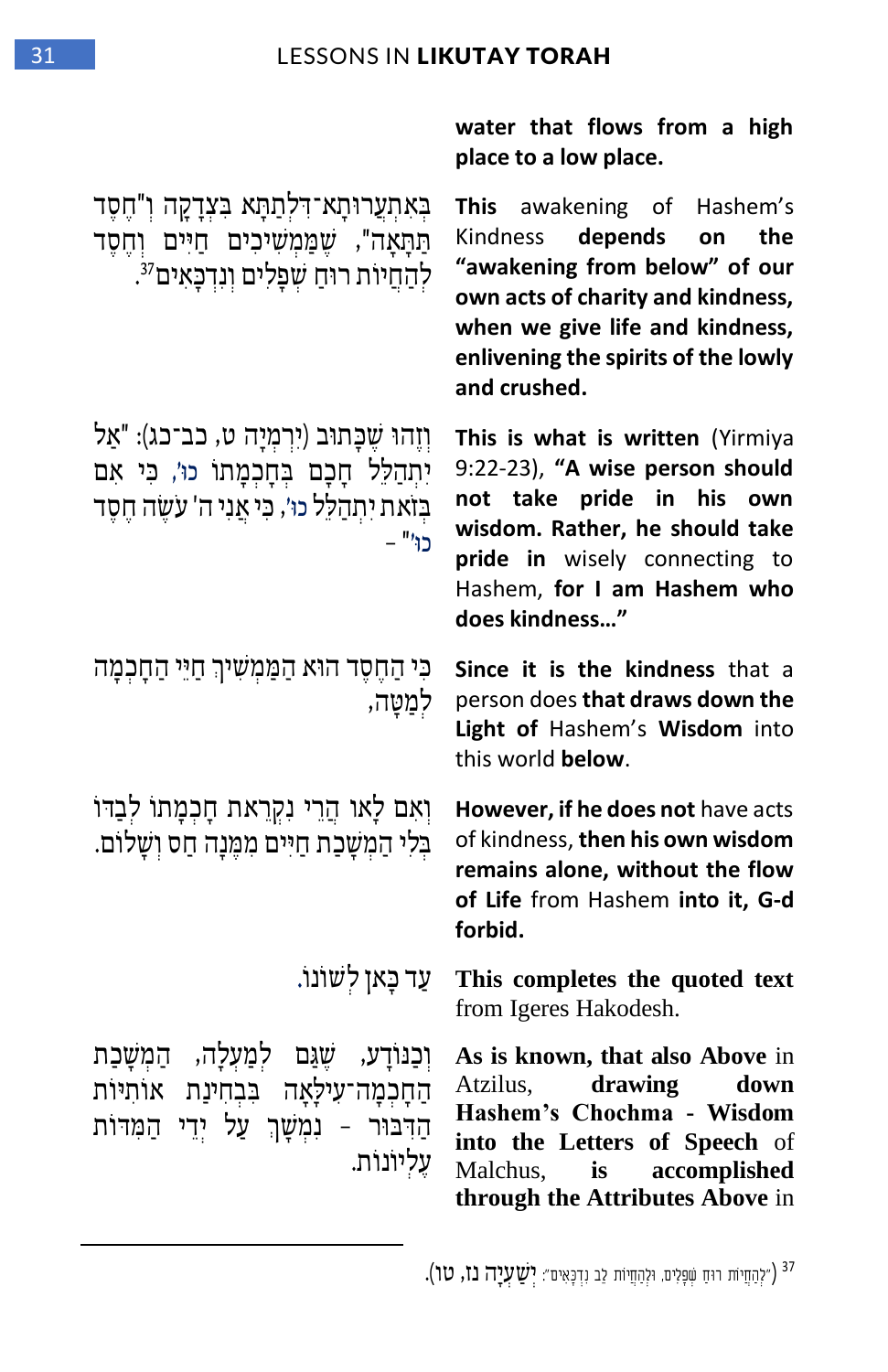Atzilus, namely, Chesed Kindness and the other attributes.

For a person's wisdom to become contracted and expressed in his speech, he needs to first go through emotions, either kindness or severity, which motivate him to speak. Otherwise, his wisdom will remain in his mind and stay in a form that is too abstract to be expressed through speech. Similarly, for Hashem's Wisdom to come down to us, it needs to come through His Attribute of Kindness.

וּזהוּ בחינת "יעקב" – אותיות יִבָּקַע"<sup>38 </sup> – הַמִשָּׁבַת הַחָבְמָה הַבּוֹקֵעַ דֶרֶךְ הַמְּדוֹת וְנִמְשָׁךְ בְּהַדְּבּוּר<sup>39</sup>.

**This is the idea of "ב ק ֲע י-Yaakov,"** who represents the Attributes of Atzilus (Z'eir Anpin), **which is the same letters breaking-יִ ב ָּ ק ַׁע" word the as through," referring to how Chochma - Wisdom comes down and breaks through the Attributes into Speech.**

When someone produces something new, it is called a "breakthrough," something new coming out. Similarly, for wisdom to come down into speech, the recipients of that wisdom see the idea expressed in speech as a "breakthrough." This "breakthrough" of revelation requires the Emotional Attributes, represented by Yaakov, to "drive" the wisdom-idea through the emotional stages until reaching speech.

|                                     | וּמְכָל זֵה יוּבָן עִנְיַן חֵטְא הַמְרַגְלִים: Based on all of this, we will<br>understand the sin of the Spies:                       |
|-------------------------------------|----------------------------------------------------------------------------------------------------------------------------------------|
| נִקְרֵאת "מִדְבַּר" <sup>40</sup> , | הַתּוֹרָה Since, even though the Torah is כִּי הִנֵּה, עִם הֵיוֹת אֲשֶׁר הַתּוֹרָה<br>referred to as a "פְרָבִר -Desert of<br>Speech," |

)רְּ אֵ ה לְּ עֵ יל צַ ו ח, ד. ו רְּ אֵ ה ג ַם כ ֵ ן ֵעץ ַחִ יים ש ַ עַ ר הַ כ ְּ לָלִ ים פ ֶ רֶ ק י(. <sup>38</sup>

<sup>39</sup> וּכְמוֹ שֶׁנִּתְבָּאֵר בְּמָקוֹם אַחֵר עַל פִּי מַאֲמַר הַזֹּהַר סוֹף פָּרָשַׁת קְדוֹשִׁים (דַּף פ"ו, עַמּוּד א'), עַל פַּסוּק (יִשָּׁעָיָה מג, י) "אַתֵּם עָדַי כוּ'" (בֵאוּרֵי הַזֹּהַר אַחֲרֵי קנה, א וַאֵילַךְ).

ַיְוַעֲיֵין מַה שֶׁנְתְבָּאֵר גֵּם כֵּן מִזֶּה עַל פַּסוּק "וְהָיָה לָכֶם לְצִיצִית" גֵּבֵי "כִּי מֵאִישׁ לוּקֵחָה זֹאת" (לְקַמָּן מד, ד וָאֵילָךְ).

<sup>40</sup> כִּמוֹ שֶׁכַּתוּב בִּמְדְרַשׁ רַבָּה פַּרַשַּׁת חִקַּת, פַּרַשַּׁה י"ט, עַל פַּסוּק (כא, יח) "וּמִמְדְבַּר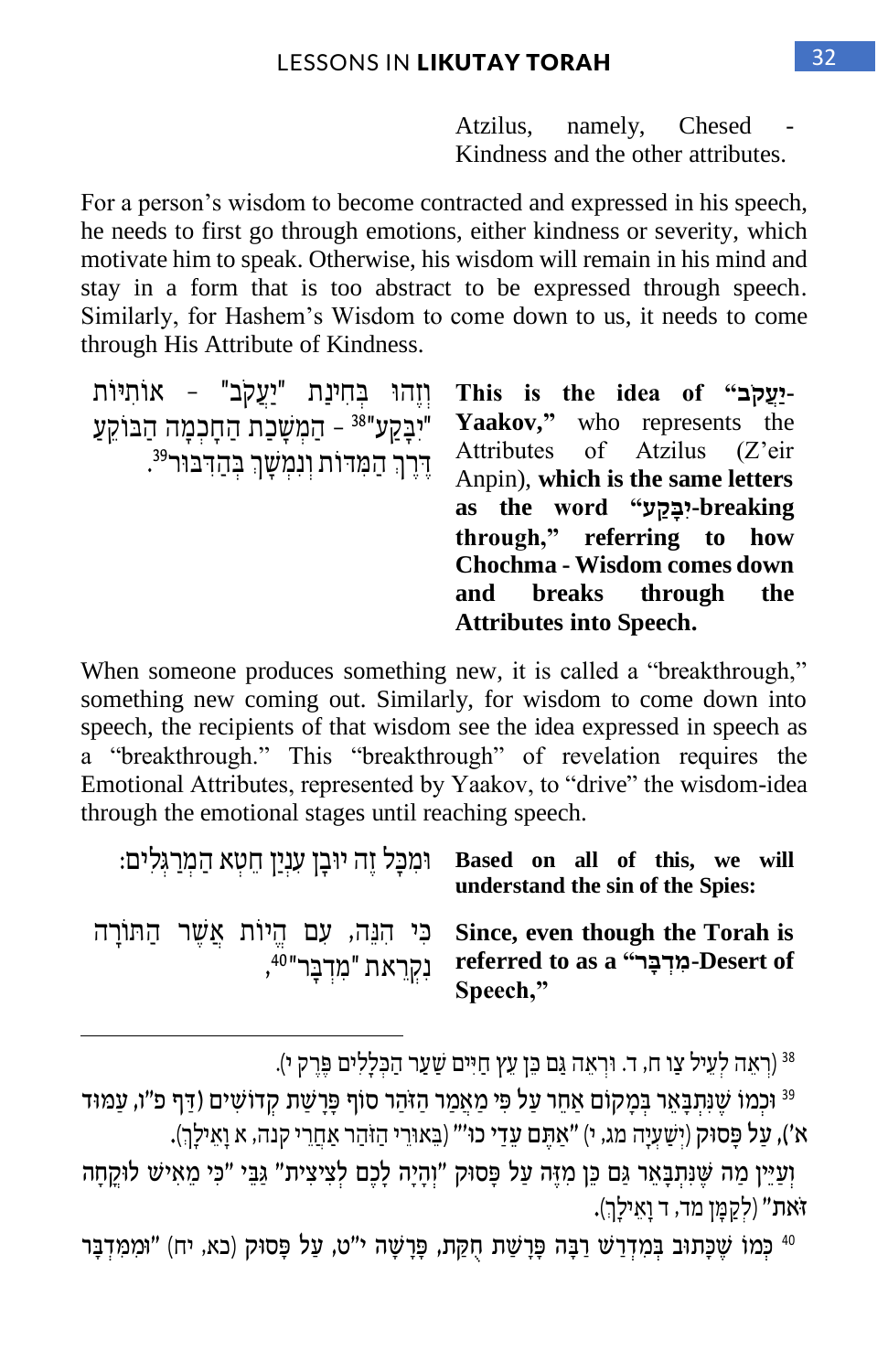| אַךְ עִם כַּל זֶה כִּתִיב בַּהּ הַכֹּל: "לַעֲשׂוֹת<br>בְאָרֶץ" <sup>41</sup> – "אֶרֶץ" הַיִּינוּ בִּחִינַת "מִצְוֹת<br>מַעֲשִׂיוֹת".                   | nonetheless, it is written in [the<br><b>Torah]</b> that the purpose of<br>everything written in the Torah is<br>"to do them in the Land," "the<br>Land," here referring to the<br>physical action of the mitzvos.                                    |
|--------------------------------------------------------------------------------------------------------------------------------------------------------|-------------------------------------------------------------------------------------------------------------------------------------------------------------------------------------------------------------------------------------------------------|
| כִּי גַם לְהִיוֹת הַמִשָּׁכוֹת חָכִמָּה־<br>עִילַאַה לִבְחִינַת הַדְּבּוּר - אִי אֵפְשַׁר<br>כי אם על ידי קיום המעות מטעם<br>הנ"ל.                     | Since even for the Chochma-<br>Wisdom Above to come into the<br>level of Speech (referred as the<br>"תּוִדְבָּר Desert of Speech"), this<br>cannot occur except through the<br>actual fulfillment of the mitzvos,<br>for the reasons explained above. |
| וְעַל זֵה נָאֱמַר "אַל יִתְהַלֵּל חֲכָם<br>בִחָכְמָתוֹ כוּ'", אֵלָא עַל יְדֵי "חֵסֶד,<br>[וּ]מִשְׁפָּט, וּצְדָקָה בָאָרֶץ" (יִרְמְיָה ט,<br>כג) דייקא, | Regarding this it says, "A wise<br>person should not take pride in<br>his own wisdom," unless it is<br>connected specifically with<br>"kindness, justice, and charity<br>on this earth,"                                                              |
| עַל יִדֵי זֶה מַמִשִׁיכִים בְּחִינַת חָכְמָה־<br>ּעִילַאַה <sup>42</sup> .                                                                             | Since, through these actions,<br>Hashem's Chochma-Wisdom<br>Above is drawn down into our<br>wisdom and speech below.                                                                                                                                  |

So far, the Tzemach Tzedek explained the need for the action of mitzvos in the context of how mitzvos accomplish the bringing down of the Light of Chochma-Wisdom into Speech/Malchus and into our world and understanding.

Now, the Tzemach Tzedek will give a slightly different explanation, based on the idea that mitzvos connect us to Hashem in an "encompassing manner," which enables us to receive the Torah, which is an "internalized" revelation:

#### ַּמ ת נה".

41 )וָאֶ תְּ חַ נ ַ ן ו, א. רְּ אֵ ה יב, א. (.

<sup>42</sup> וְעַיֵּין מַה שֵׁנִּתְבָאֵר בִּדְבּוּר הַמַּתְחִיל "כִּי תְשִׁמַע בְּקוֹל" (לְקֵמֶן פָּרָשַׁת רְאֶה כג, ג).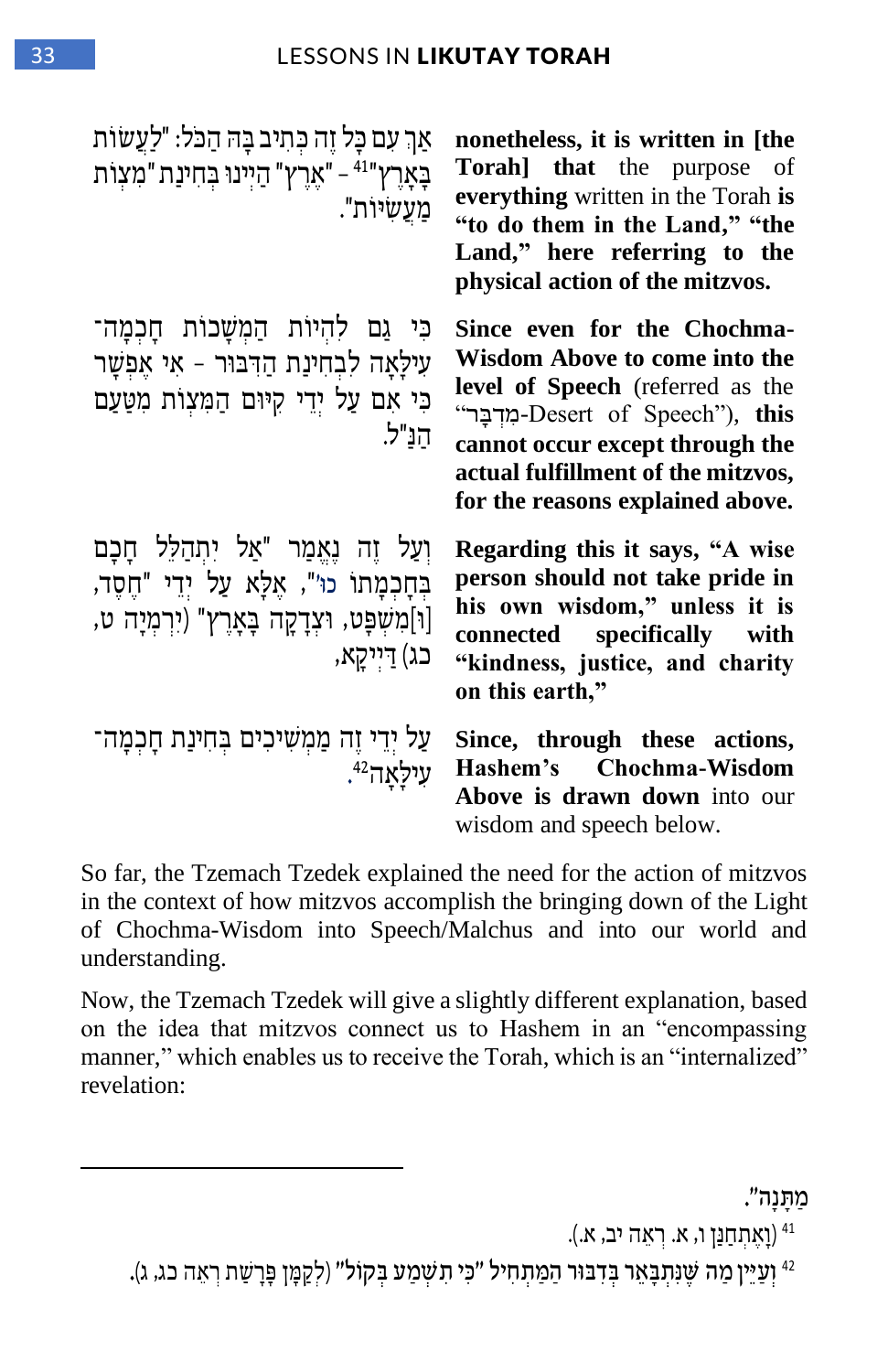עוֹד יֵש לִבָאֵר כְּלַלוּת עִנְיַן זֶה בְּאוֹפֵן , אַחֵר קְצָת,<sup>43</sup> בִּעַנְיַן עֵסֵק הַתּוֹרַה **We can also explain this general idea regarding Torah study in a slightly different manner,** שֲׁנָאֲמַר (מִשָׁלֵי ח, יא): "וְכַל חֲפָצִים לֹא יִשׁווּ בַה" - וַאֲפִילוּ חֶפְצֵי י שָׁמָיִם<sup>44</sup>. **as it says** (Mishlei 8:11), **"All your pursuits will not have the same value as it** [the study of Torah]," and our Sages (Moed Katan 9b) explain this to mean that "**Even the pursuits of** mitzvos, commanded you by Hashem in **Heaven,"** are not as valuable as Torah study.

The Gemara explains this to mean that mitzvos that can be performed by others are not as valuable as Torah study, and therefore, a person should instead study Torah. However, mitzvos that a person must perform himself have precedence over Torah study.

| וְעַל דֵּרֵךְ זֵה לֹא רָצוּ הַמְרַגְּלִים לִיכַּנֵס<br>לָאָרֵץ וּלִקַיִּים הַמִּצְוֹת, רַק להִיוֹת<br>בַּמִּדְבָר – "וּמִדְבָרֶךְ נָאוֵה כוּ׳". | Based on this notion, the Spies<br>did not want to enter the Land<br>and fulfill the mitzvos. Rather,<br>they wanted to remain in the<br>"מרִבּר -Desert of Speech," as it<br>says, "וְמִדְבָּרֶךְ". and your speech<br>-is beautiful."         |
|-------------------------------------------------------------------------------------------------------------------------------------------------|-------------------------------------------------------------------------------------------------------------------------------------------------------------------------------------------------------------------------------------------------|
| אַךְ בֶּאֱמֶת טָעוּ בָּזֶה טָעוּת גָּדוֹל, כִּמוֹ<br>שֶׁנִּתְבָּאֵר שָׁם בִּעָנַיַן "אִם אֵין יִרְאָה<br>אֵין חַכְמַה" <sup>45</sup> ",         | But in truth, they made a big<br>mistake, as will be understood<br>based on what was explained<br><b>regarding</b> the statement of our<br>Sages, "If there is no fear of<br>Hashem, then there is no<br>Wisdom of Torah." (Pirkei Avos<br>3:17 |

<sup>43</sup> עַל פִּי מַה שֵׁנְתַבַּאֵר בְּדְבּוּר הַמַּתְחִיל "וַיִּדְבֵּר" דַּ"עֲשֶׂרֶת הַדְּבִּרוֹת" (לְעֵיל בַּמִּדְבָּר וְחָג הַשַּׁבוּעוֹת טו, ד וַאֵילַךְ. טז, סוֹף עַמוּד ג. יז, רֵישׁ עַמוּד ד).

<sup>44</sup> יְעַיֵּין שָׁם בְּעִנְיַן "**אִם אֵין חָכְמָה אֵין יִרְאָה**" (טו<sub>י</sub> ד וָאֵילָךְ).

אָבוֹת ג, יז).<br>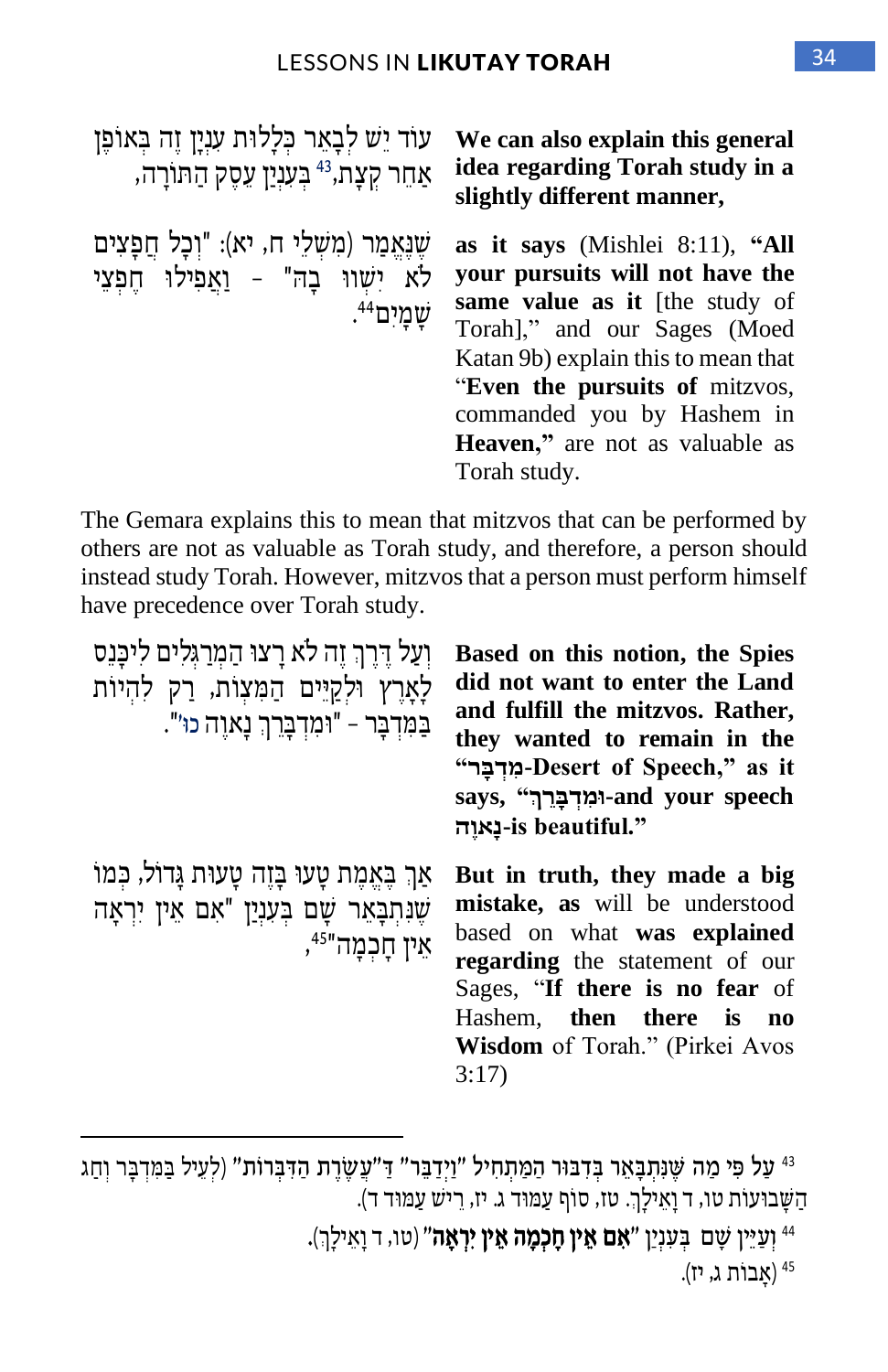| שאי אפשר כלל להמשיך אור<br>החורה כי אם בהקדים תחלה<br>בחינת קיום המצות. | Because it is impossible to draw<br>down the Light of the Torah<br>without first having<br>the<br>fulfillment of mitzvos. |
|-------------------------------------------------------------------------|---------------------------------------------------------------------------------------------------------------------------|
| וְזֶהוּ "אִם אֵין יִרְאַה כוּ׳".                                        | This is the meaning of "if there"<br>is no fear of Hashem, then there is<br>no wisdom of Torah."                          |

Fear of Hashem is expressed specifically in fulfilling mitzvos. Only after the fear of Hashem is achieved through mitzvos can one merit the wisdom of the Torah.

|  |  |               | יִפְדְּשֵׁנוּ בְּמִצְוֹתֶיךָ" - יְעַל As w                                |
|--|--|---------------|---------------------------------------------------------------------------|
|  |  | בְתוֹרָתִךְ". | יִדֵי זֶה אַחַר כָּךְ "וְתֵן חֶלְקֵנוּ prayer<br>sancti<br>mitzv<br>we re |

**e** see that in the Shabbos prayers we first **say " שנו ד ְׁק sanctify us… ךָּ your with- ְׁ ב ִמ ְׁצ ו ֶתי mitzvos," and only afterwards we request "and grant us our portion in your Torah."**

In the maamar quoted here, the Tzemach Tzedek explains, as follows:

The phrase "קידשנו" sanctify us," is related to the word קידושין" -betrothal, which refers specifically to the stage of marriage when the groom puts the ring on his bride's finger. This stage of marriage binds the bride and groom together to be considered married for both legal and halachic purposes, and is therefore considered an "encompassing level" of marriage, since it draws two entities together to become one, encompassing both parties. However, at that stage they are not allowed to be intimate. The second stage of marriage is called "ין ִא ו ישִנ-completion of marriage." The mitzvos correspond to the level of "קידוּשִׁין," when we become bound up to Hashem in an encompassing manner, similar to how the ring goes around the finger of the bride. Only afterwards can we connect on a level of " ין ִא ו יש ִנ, "which is accomplished through Torah study, when we take Hashem's Wisdom inside of our minds and internalize it, similar to how the bride is able to receive from the groom internally in the stage of ".נישואין".

Just as the bride is not able to receive internally from the groom before establishing the all-encompassing connection through receiving the ring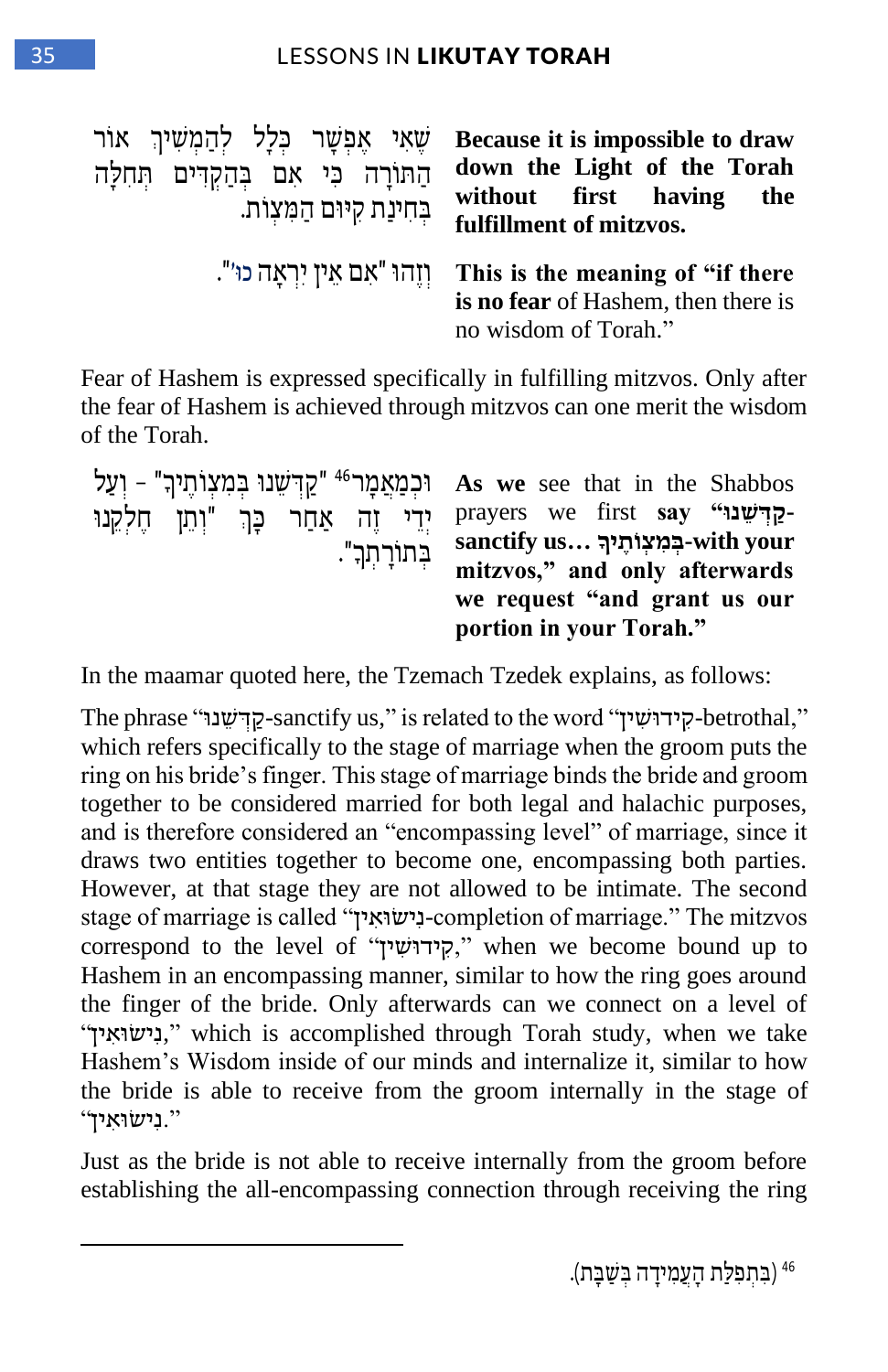of "ין ִ ש ידו ִק, "so too a Jew cannot internalize the Wisdom of Torah without the all-encompassing connection of mitzvos.

| וכמתן תורה שהיה התגלות התורה         | Even though at the time of the            |      |            |
|--------------------------------------|-------------------------------------------|------|------------|
| בַּתְּחִלַּה, זֶהוּ הוֹרַאַת שַׁעַה, | Giving of the Torah there was a           |      |            |
|                                      | revelation of the Wisdom of the           |      |            |
|                                      | <b>Torah first,</b> before fulfilling the |      |            |
|                                      | mitzvos. <b>but</b>                       | this | was<br>- a |
|                                      | temporary,                                | one  | time,      |
|                                      | occurrence.                               |      |            |

It is not possible to fulfill mitzvos without receiving the Torah, since the Torah explains how to fulfill the mitzvos properly. This is why, at the Giving of the Torah they first heard the Torah and then fulfilled mitzvos. But, after they already received the Torah and the instructions on how to fulfill the mitzvos, the first thing is to fulfill those instructions, and then there is a focus on internalizing the deeper meaning of the Torah's Wisdom.

| אַבַל לדורות אי אָפִשָר להיות בֵן.                                            | However, for all generations<br>after the Giving of the Torah, this<br>cannot take place, where Torah<br>comes before mitzvos.        |
|-------------------------------------------------------------------------------|---------------------------------------------------------------------------------------------------------------------------------------|
| וְגַם יִשְׂרָאֵל הֵבִינוּ זֵה.                                                | Even the Jewish<br>people<br>themselves understood that the<br>correct order is to do mitzvos first<br>and then Torah.                |
| ולכן הקדימו נַעֲשֶה לִנְשְׁמָע כו <sup>47,</sup> עַיֵּין<br>: שם בַאַריכוּת). | This is why they first said<br>"we will do the mitzvos" - נַעֲשֶה"<br>before saying "שׁמַע" -we will<br><b>understand</b> the Torah." |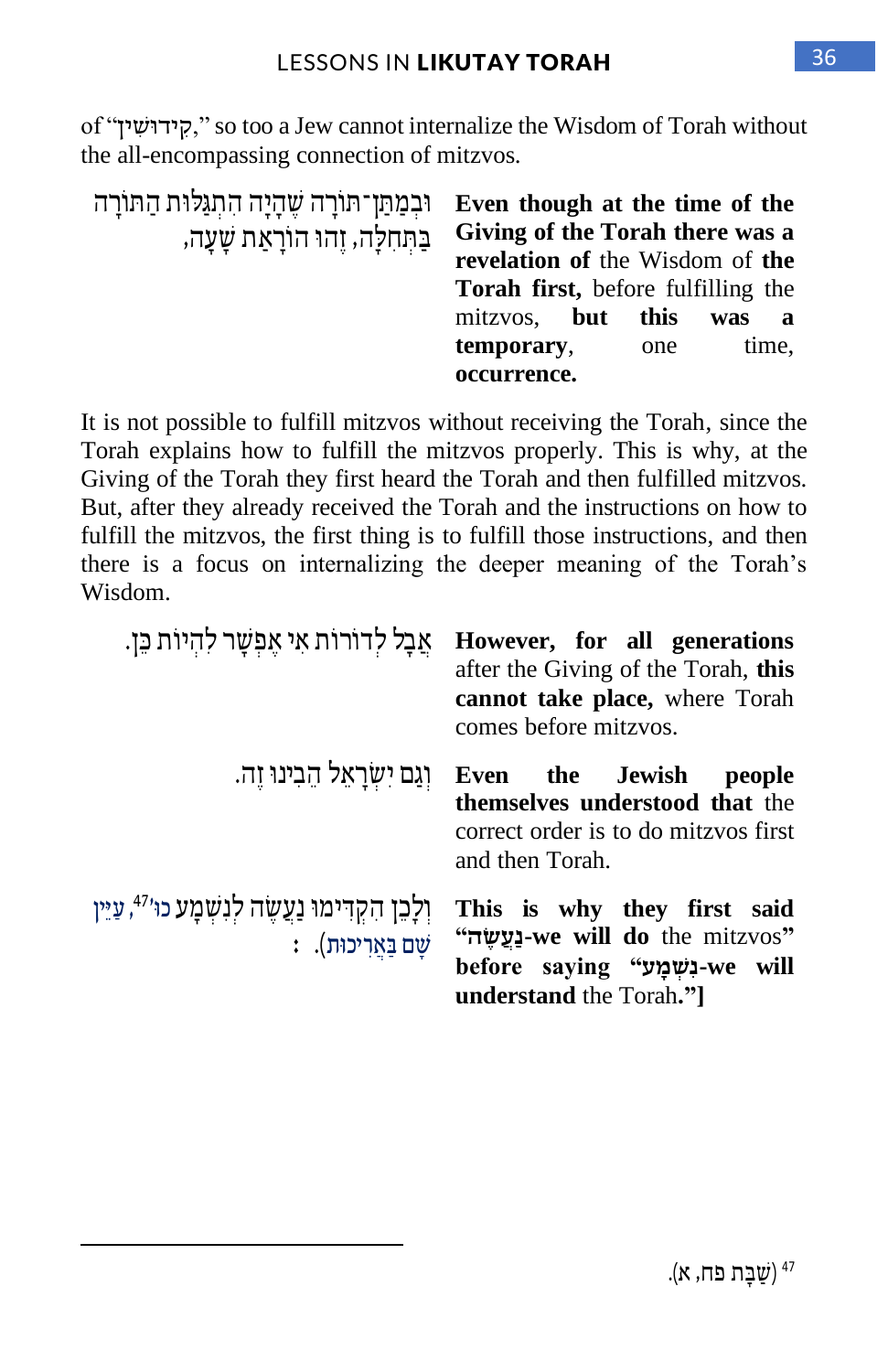#### **Summary of Chapter 2 of the Maamar – The Explanation of the Tzemach Tzedek**

- 1- Eretz Yisroel is referred to as the "Land of the Seven Nations." There are two ideas represented:
	- A- The Seven Attributes of Tohu. By fulfilling mitzvos we elevate the physical objects involved in those mitzvos, together with the "Sparks of Holiness" of Tohu contained in them. Since these Sparks come from the Seven Attributes of Tohu, and their elevation is accomplished mostly in the mitzvos of Eretz Yisroel, Eretz Yisroel is connected to the number seven.
	- B- The Seven Heichalos. The "Heichalos" are the external dimension of the created worlds, where the created beings exist. The idea of mitzvos is to refine the created beings and the "Heichalos," so that they should be able to receive Hashem's Light. Each world has seven "Heichalos." Since mitzvos are connected to transforming Heichalos, and there are seven Heichalos, Eretz Yisroel, where there are most of the mitzvos, is connected to the number seven.
- 2- Not only is the idea of mitzvos to bring the Light into the lowest level, the physical world, but also, they bring down the Light from the highest possible level.

In addition, even the study of Torah itself cannot come down into our world, or even into Malchus, without the action of the mitzvos. This idea is explained in Tanya, Igeres HaKodesh, chapter 5:

"In order for the flow of Light of Chochma-Wisdom to come down into Malchus, Hashem's Speech, it needs to come through the Attribute of Kindness. Since it is a great descent for the Light to come down from Chochma to Malchus, only through Kindness does it descend. This is because the nature of Kindness is to flow from a high place to a low place, like water. To awaken Hashem's Kindness, one must perform acts of kindness and charity in this world. This is the only way to awaken Hashem's Kindness, which will bring down the Light of Chocham-Wisdom of the Torah into the him and the world. If he doesn't perform acts of kindness, then the wisdom he has is detached from the Light of Chochma of Atzilus, and his wisdom is lifeless, G-d forbid."

This concept can also be applied to mitzvos, in general, that only through mitzvah performance will the Light of Torah study and prayer come down into Malchus and into the world.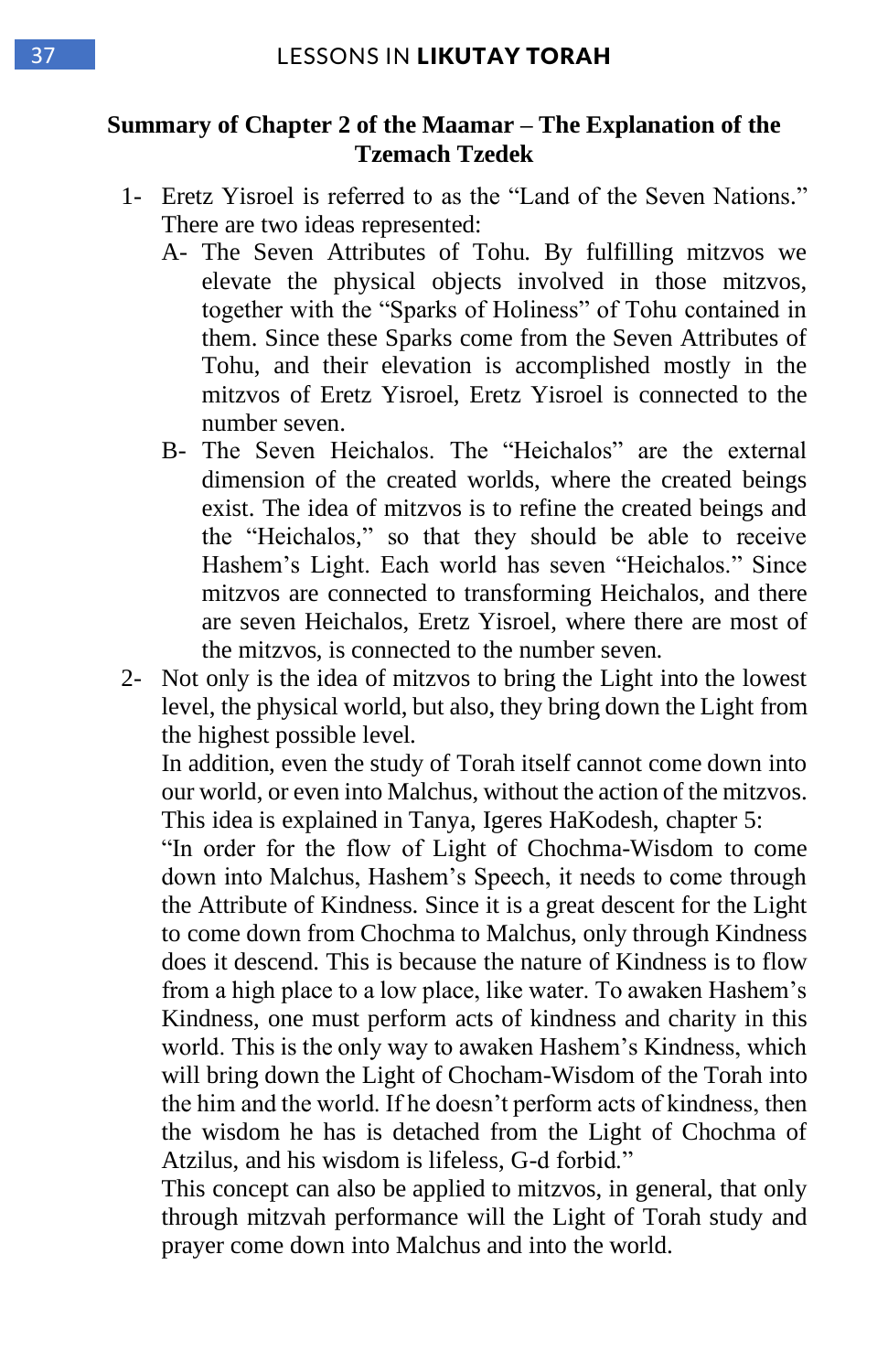3- We can explain another aspect of Torah study, where study alone, without mitzvah performance, is insufficient. In marriage, there are two stages, Kidushin-encompassing marriage, and Nisuinintimate marriage. The Kidushin stage occurs when the groom puts a ring on the bride's finger. Just as the ring encompasses her finger, the marriage at this stage is encompassing them, but does not yet allow intimacy. Only after Kidushin can there be Nisuinintimate marriage, where the bride can receive internally from the groom. Similarly, through mitzvos we create an encompassing connection with Hashem that binds us to Him at all levels. Only afterwards can we receive the Wisdom of His Torah internally. Even though at the Giving of the Torah there was a revelation of Torah Wisdom before mitzvah performance, that was only a onetime occurrence. However, the correct long-term order is that mitzvos must come before Torah study. This is why the Jewish People said, "We will do the mitzvos" before saying, "We will listen and understand the Torah," since they knew that for all

#### **Lessons in the Service of Hashem from the Maamar:**

future times this is the correct order.

- 1- When we overcome our own Yetzer Hara, we elevate and refine not only ourselves, but the entire world, and all spiritual worlds, making them more receptive to Hashem's Light. And, when we perform a mitzvah, we bring down Hashem's Light into ourselves and the entire world and all worlds.
- 2- Hashem's Ultimate Desire is to have a dwelling in our physical life through performing mitzvos. He wants to be more revealed and connect to us on a deeper level than He is revealed and accessible in the spiritual worlds and levels.
- 3- In order for the Light of Torah study and prayer to come into us and into the world, we need to be involved in acts of charity and kindness, (in addition to our other obligatory mitzvah performances).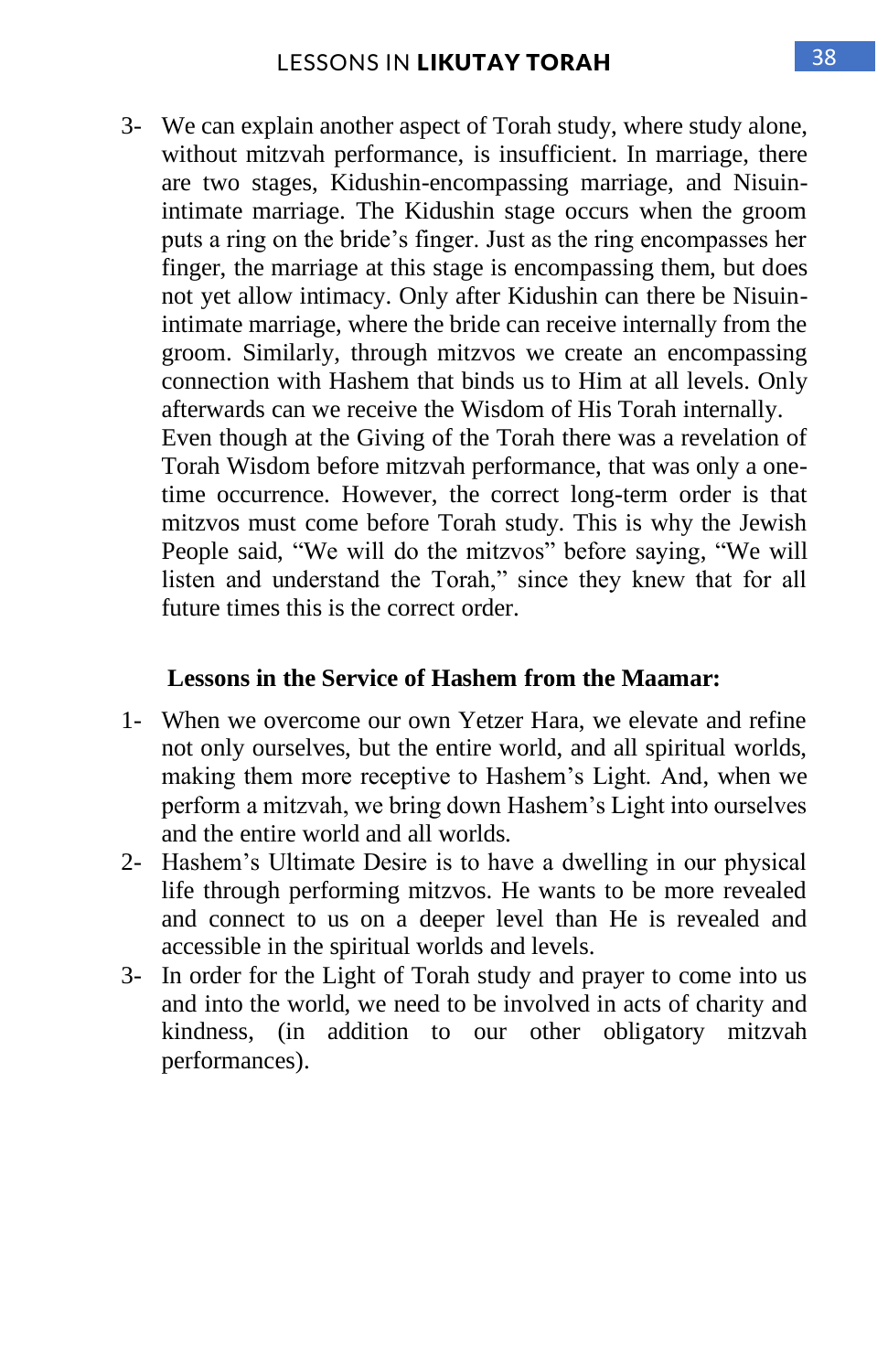#### **Likutay Torah English translation project:**

The original text of the maamarim with נקודות and punctuation is presented side by side with a phrase-by-phrase translation and explanation. The translation of the text is in **bold** whereas the commentary is in regular font. The explanations of general concepts that are not directly relevant to understanding the flow of the maamar are in footnotes.

All of the commentary of the Tzemach Tzedek printed with brackets in the original Likutay Torah have been moved to the Hebrew footnotes and left untranslated.

#### **The Goal**

The main purpose of this project is to enable the reader to learn the Likutay Torah in the original. By learning the words, structure, and concepts of the maamarim, eventually they should be able to learn it by themselves in the original.

The Ma'amarim of LIKUTEI TORAH and TORAH OR are copyright by the Kehot Publication Society, a division of Merkos L'inyonei Chinuch Inc., and are reprinted here with special permission. To purchase the original visit www.Kehot.com.

I would like to thank: Kehot for permission to use the text of the maamarim, the administrator of the מנוקד תורה לקוטי project for helping with the נקודות and punctuation, to see any Maamar from Torah Or/Likutay Torah with נקודות go to his website [www.ChassidutBehirah.com,](http://www.chassidutbehirah.com/) to R' Baruch Katz for creating and managing the website, and Rabbi Yitzchok Miller for editing.